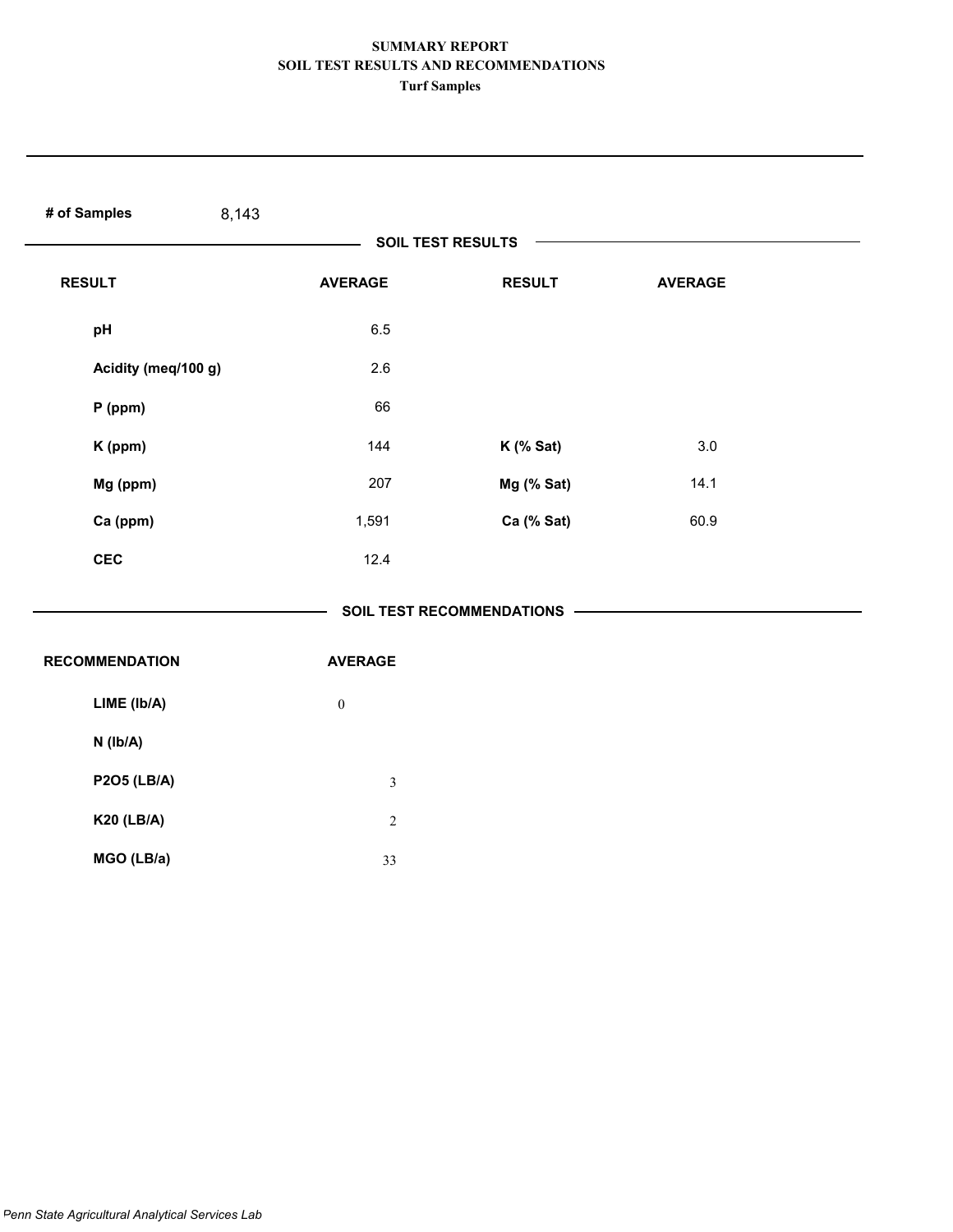| <b>Adams</b><br><b>COUNTY:</b> |                          |                                  | # of Samples   | 59 |
|--------------------------------|--------------------------|----------------------------------|----------------|----|
|                                | <b>SOIL TEST RESULTS</b> |                                  |                |    |
| <b>RESULT</b>                  | <b>AVERAGE</b>           | <b>RESULT</b>                    | <b>AVERAGE</b> |    |
| pH                             | 6.4                      |                                  |                |    |
| Acidity (meq/100 g)            | 2.7                      |                                  |                |    |
| $P$ (ppm)                      | 38                       |                                  |                |    |
| K (ppm)                        | 142                      | $K$ (% Sat)                      | 2.9            |    |
| Mg (ppm)                       | 243                      | Mg (% Sat)                       | 10.5           |    |
| Ca (ppm)                       | 1,524                    | Ca (% Sat)                       | 58.9           |    |
| <b>CEC</b>                     | 12.7                     |                                  |                |    |
|                                |                          | <b>SOIL TEST RECOMMENDATIONS</b> |                |    |
| <b>RECOMMENDATION</b>          | <b>AVERAGE</b>           |                                  |                |    |
| LIME (lb/A)                    | $\boldsymbol{0}$         |                                  |                |    |
| $N$ ( $lb/A$ )                 |                          |                                  |                |    |
| <b>P2O5 (LB/A)</b>             | 3                        |                                  |                |    |
| <b>K20 (LB/A)</b>              | $\mathfrak{2}$           |                                  |                |    |
| MGO (LB/a)                     | 19                       |                                  |                |    |

| Allegheny<br><b>COUNTY:</b> |                          |                                  | # of Samples<br>403 |  |
|-----------------------------|--------------------------|----------------------------------|---------------------|--|
|                             | <b>SOIL TEST RESULTS</b> |                                  |                     |  |
| <b>RESULT</b>               | <b>AVERAGE</b>           | <b>RESULT</b>                    | <b>AVERAGE</b>      |  |
| pH                          | 6.5                      |                                  |                     |  |
| Acidity (meq/100 g)         | 2.6                      |                                  |                     |  |
| $P$ (ppm)                   | 69                       |                                  |                     |  |
| K (ppm)                     | 141                      | $K$ (% Sat)                      | 2.4                 |  |
| Mg (ppm)                    | 242                      | Mg (% Sat)                       | 10.9                |  |
| Ca (ppm)                    | 2,276                    | Ca (% Sat)                       | 66.6                |  |
| <b>CEC</b>                  | 15.5                     |                                  |                     |  |
|                             |                          | <b>SOIL TEST RECOMMENDATIONS</b> |                     |  |
| <b>RECOMMENDATION</b>       | <b>AVERAGE</b>           |                                  |                     |  |
| LIME (lb/A)                 | $\boldsymbol{0}$         |                                  |                     |  |
| $N$ ( $Ib/A$ )              |                          |                                  |                     |  |
| <b>P2O5 (LB/A)</b>          | $\mathfrak{Z}$           |                                  |                     |  |
| <b>K20 (LB/A)</b>           | $\overline{c}$           |                                  |                     |  |
| MGO (LB/a)                  | 30                       |                                  |                     |  |
|                             |                          |                                  |                     |  |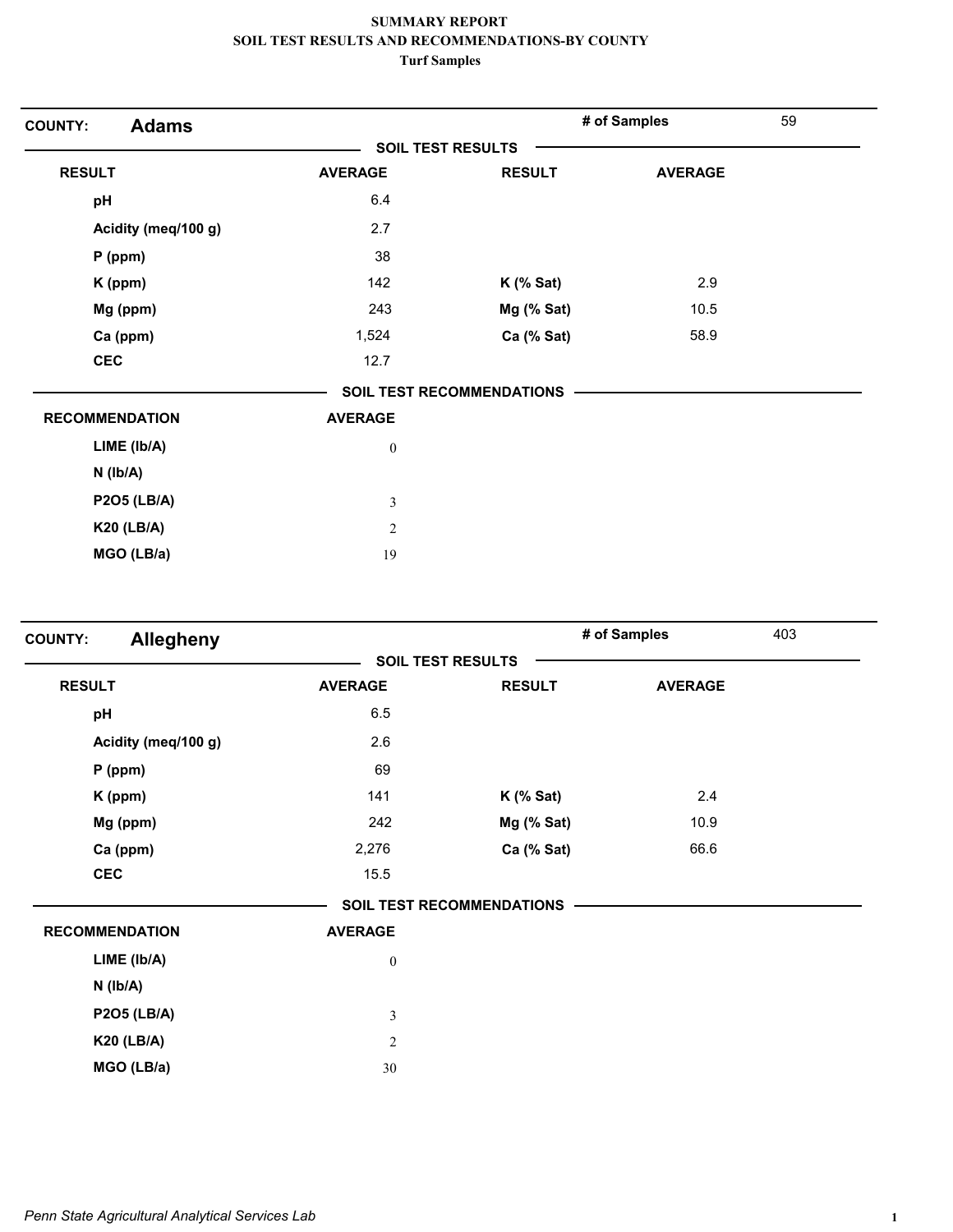| <b>COUNTY:</b><br><b>Armstrong</b> |                  |                           | # of Samples   | 32 |
|------------------------------------|------------------|---------------------------|----------------|----|
|                                    |                  | <b>SOIL TEST RESULTS</b>  |                |    |
| <b>RESULT</b>                      | <b>AVERAGE</b>   | <b>RESULT</b>             | <b>AVERAGE</b> |    |
| pH                                 | 6.3              |                           |                |    |
| Acidity (meq/100 g)                | 3.5              |                           |                |    |
| $P$ (ppm)                          | 49               |                           |                |    |
| K (ppm)                            | 148              | $K$ (% Sat)               | 3.2            |    |
| Mg (ppm)                           | 141              | Mg (% Sat)                | 8.1            |    |
| Ca (ppm)                           | 1,472            | Ca (% Sat)                | 56.5           |    |
| <b>CEC</b>                         | 12.4             |                           |                |    |
|                                    |                  | SOIL TEST RECOMMENDATIONS |                |    |
| <b>RECOMMENDATION</b>              | <b>AVERAGE</b>   |                           |                |    |
| LIME (Ib/A)                        | $\boldsymbol{0}$ |                           |                |    |
| $N$ ( $lb/A$ )                     |                  |                           |                |    |
| <b>P2O5 (LB/A)</b>                 | 5                |                           |                |    |
| <b>K20 (LB/A)</b>                  | $\mathfrak{Z}$   |                           |                |    |
| MGO (LB/a)                         | 85               |                           |                |    |

| <b>Beaver</b><br><b>COUNTY:</b> |                  |                                  | # of Samples   | 61 |
|---------------------------------|------------------|----------------------------------|----------------|----|
|                                 |                  | <b>SOIL TEST RESULTS</b>         |                |    |
| <b>RESULT</b>                   | <b>AVERAGE</b>   | <b>RESULT</b>                    | <b>AVERAGE</b> |    |
| pH                              | 6.3              |                                  |                |    |
| Acidity (meq/100 g)             | 3.3              |                                  |                |    |
| $P$ (ppm)                       | 49               |                                  |                |    |
| K (ppm)                         | 127              | $K$ (% Sat)                      | 2.3            |    |
| Mg (ppm)                        | 192              | Mg (% Sat)                       | 13.4           |    |
| Ca (ppm)                        | 1,745            | Ca (% Sat)                       | 59.7           |    |
| <b>CEC</b>                      | 13.7             |                                  |                |    |
|                                 |                  | <b>SOIL TEST RECOMMENDATIONS</b> |                |    |
| <b>RECOMMENDATION</b>           | <b>AVERAGE</b>   |                                  |                |    |
| LIME (lb/A)                     | $\boldsymbol{0}$ |                                  |                |    |
| $N$ ( $Ib/A$ )                  |                  |                                  |                |    |
| <b>P2O5 (LB/A)</b>              | $\mathfrak{Z}$   |                                  |                |    |
| <b>K20 (LB/A)</b>               | $\overline{2}$   |                                  |                |    |
| MGO (LB/a)                      | 39               |                                  |                |    |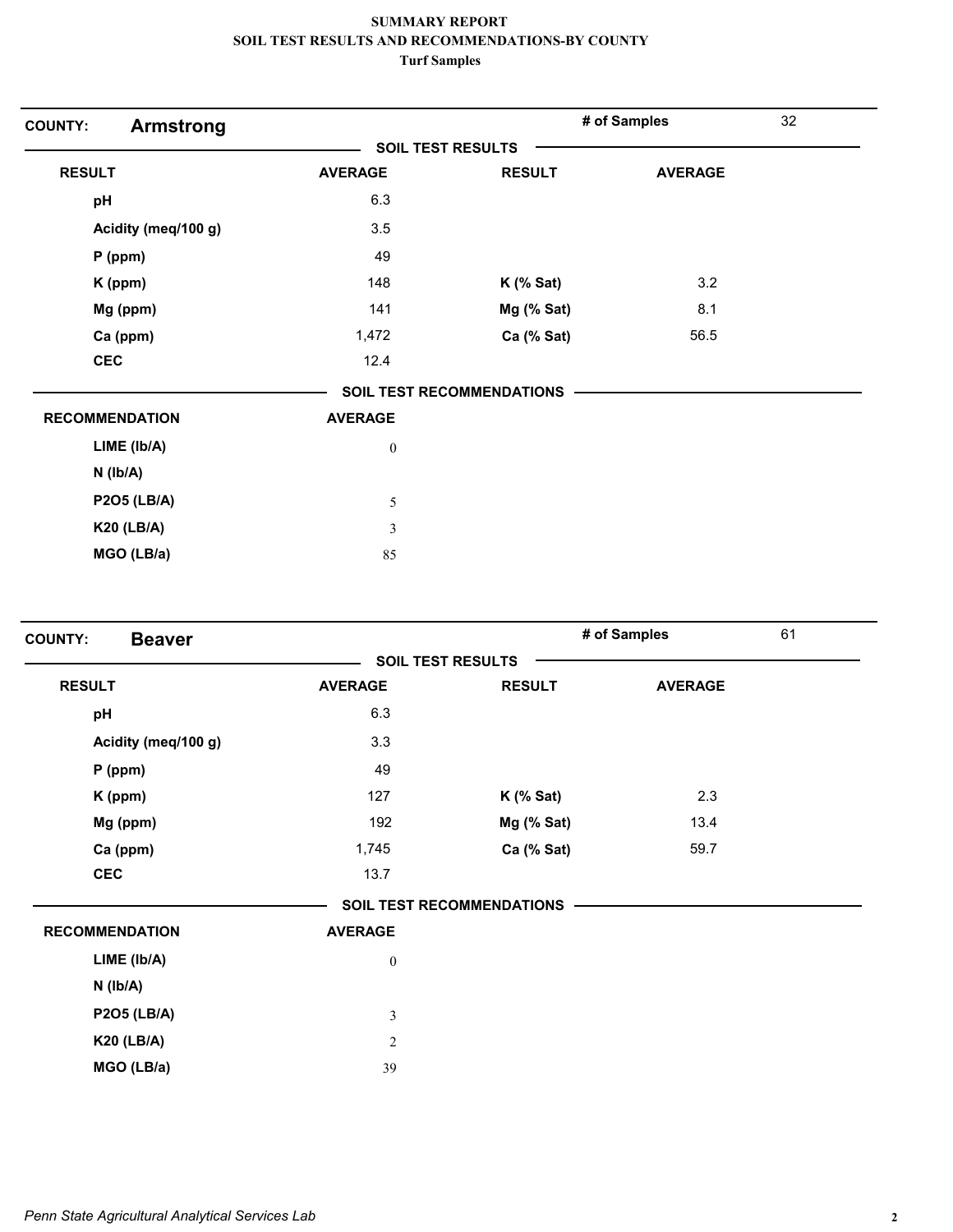| <b>Bedford</b><br><b>COUNTY:</b> |                  |                                  | # of Samples   | 18 |
|----------------------------------|------------------|----------------------------------|----------------|----|
|                                  |                  | <b>SOIL TEST RESULTS</b>         |                |    |
| <b>RESULT</b>                    | <b>AVERAGE</b>   | <b>RESULT</b>                    | <b>AVERAGE</b> |    |
| pH                               | 6.5              |                                  |                |    |
| Acidity (meq/100 g)              | 2.5              |                                  |                |    |
| $P$ (ppm)                        | 39               |                                  |                |    |
| K (ppm)                          | 138              | $K$ (% Sat)                      | 2.9            |    |
| Mg (ppm)                         | 181              | Mg (% Sat)                       | 8.7            |    |
| Ca (ppm)                         | 1,512            | Ca (% Sat)                       | 61.1           |    |
| <b>CEC</b>                       | 12.0             |                                  |                |    |
|                                  |                  | <b>SOIL TEST RECOMMENDATIONS</b> |                |    |
| <b>RECOMMENDATION</b>            | <b>AVERAGE</b>   |                                  |                |    |
| LIME (Ib/A)                      | $\boldsymbol{0}$ |                                  |                |    |
| $N$ ( $lb/A$ )                   |                  |                                  |                |    |
| <b>P2O5 (LB/A)</b>               | $\mathfrak{Z}$   |                                  |                |    |
| <b>K20 (LB/A)</b>                | $\mathfrak{Z}$   |                                  |                |    |
| MGO (LB/a)                       | 66               |                                  |                |    |

| <b>BERKS</b><br><b>COUNTY:</b> |                  |                                  | # of Samples   | 357 |
|--------------------------------|------------------|----------------------------------|----------------|-----|
|                                |                  | <b>SOIL TEST RESULTS</b>         |                |     |
| <b>RESULT</b>                  | <b>AVERAGE</b>   | <b>RESULT</b>                    | <b>AVERAGE</b> |     |
| pH                             | 6.6              |                                  |                |     |
| Acidity (meq/100 g)            | 2.1              |                                  |                |     |
| $P$ (ppm)                      | 78               |                                  |                |     |
| K (ppm)                        | 144              | $K$ (% Sat)                      | 3.0            |     |
| Mg (ppm)                       | 230              | Mg (% Sat)                       | 16.8           |     |
| Ca (ppm)                       | 1,675            | Ca (% Sat)                       | 64.1           |     |
| <b>CEC</b>                     | 12.6             |                                  |                |     |
|                                |                  | <b>SOIL TEST RECOMMENDATIONS</b> |                |     |
| <b>RECOMMENDATION</b>          | <b>AVERAGE</b>   |                                  |                |     |
| LIME (Ib/A)                    | $\boldsymbol{0}$ |                                  |                |     |
| $N$ ( $lb/A$ )                 |                  |                                  |                |     |
| <b>P2O5 (LB/A)</b>             | $\mathfrak{Z}$   |                                  |                |     |
| <b>K20 (LB/A)</b>              | $\sqrt{2}$       |                                  |                |     |
| MGO (LB/a)                     | 23               |                                  |                |     |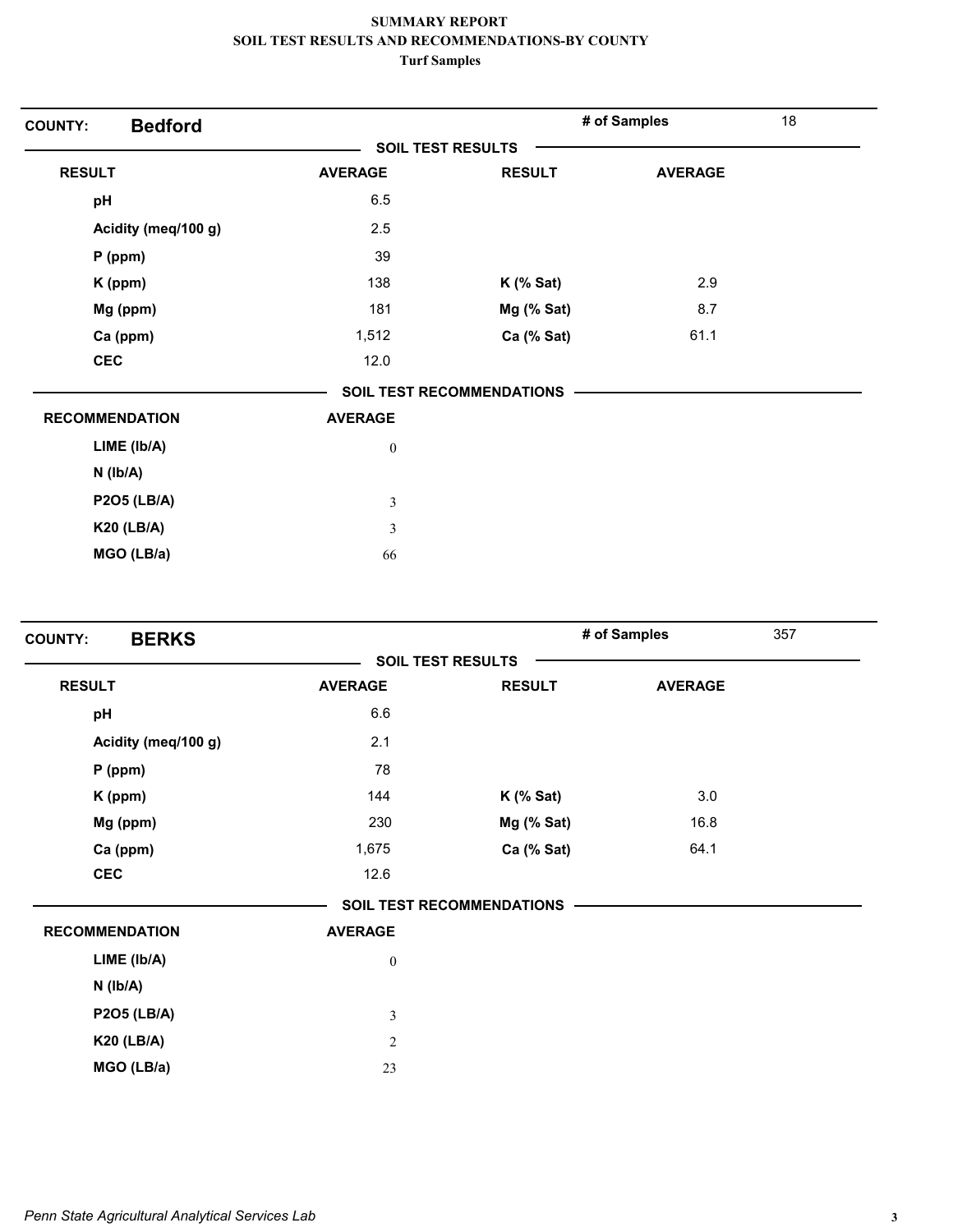| <b>Blair</b><br><b>COUNTY:</b> |                          |                           | # of Samples   | 35 |
|--------------------------------|--------------------------|---------------------------|----------------|----|
|                                | <b>SOIL TEST RESULTS</b> |                           |                |    |
| <b>RESULT</b>                  | <b>AVERAGE</b>           | <b>RESULT</b>             | <b>AVERAGE</b> |    |
| pH                             | 6.6                      |                           |                |    |
| Acidity (meq/100 g)            | 1.8                      |                           |                |    |
| $P$ (ppm)                      | 66                       |                           |                |    |
| K (ppm)                        | 135                      | $K$ (% Sat)               | 2.7            |    |
| Mg (ppm)                       | 206                      | Mg (% Sat)                | 8.8            |    |
| Ca (ppm)                       | 1,882                    | Ca (% Sat)                | 69.0           |    |
| <b>CEC</b>                     | 13.0                     |                           |                |    |
|                                |                          | SOIL TEST RECOMMENDATIONS |                |    |
| <b>RECOMMENDATION</b>          | <b>AVERAGE</b>           |                           |                |    |
| LIME (Ib/A)                    | $\boldsymbol{0}$         |                           |                |    |
| $N$ ( $Ib/A$ )                 |                          |                           |                |    |
| <b>P2O5 (LB/A)</b>             | $\mathfrak{Z}$           |                           |                |    |
| <b>K20 (LB/A)</b>              | $\overline{2}$           |                           |                |    |
| MGO (LB/a)                     | $27\,$                   |                           |                |    |

| <b>Bradford</b><br><b>COUNTY:</b> |                  |                           | # of Samples   | 10 |
|-----------------------------------|------------------|---------------------------|----------------|----|
|                                   |                  | <b>SOIL TEST RESULTS</b>  |                |    |
| <b>RESULT</b>                     | <b>AVERAGE</b>   | <b>RESULT</b>             | <b>AVERAGE</b> |    |
| pH                                | $6.0\,$          |                           |                |    |
| Acidity (meq/100 g)               | 4.7              |                           |                |    |
| $P$ (ppm)                         | 81               |                           |                |    |
| K (ppm)                           | 142              | $K$ (% Sat)               | 2.9            |    |
| Mg (ppm)                          | 128              | Mg (% Sat)                | 3.3            |    |
| Ca (ppm)                          | 1,295            | Ca (% Sat)                | 50.9           |    |
| <b>CEC</b>                        | 12.6             |                           |                |    |
|                                   |                  | SOIL TEST RECOMMENDATIONS |                |    |
| <b>RECOMMENDATION</b>             | <b>AVERAGE</b>   |                           |                |    |
| LIME (lb/A)                       | $\boldsymbol{0}$ |                           |                |    |
| $N$ ( $Ib/A$ )                    |                  |                           |                |    |
| <b>P2O5 (LB/A)</b>                | $\sqrt{2}$       |                           |                |    |
| <b>K20 (LB/A)</b>                 | $\sqrt{2}$       |                           |                |    |
| MGO (LB/a)                        | 68               |                           |                |    |
|                                   |                  |                           |                |    |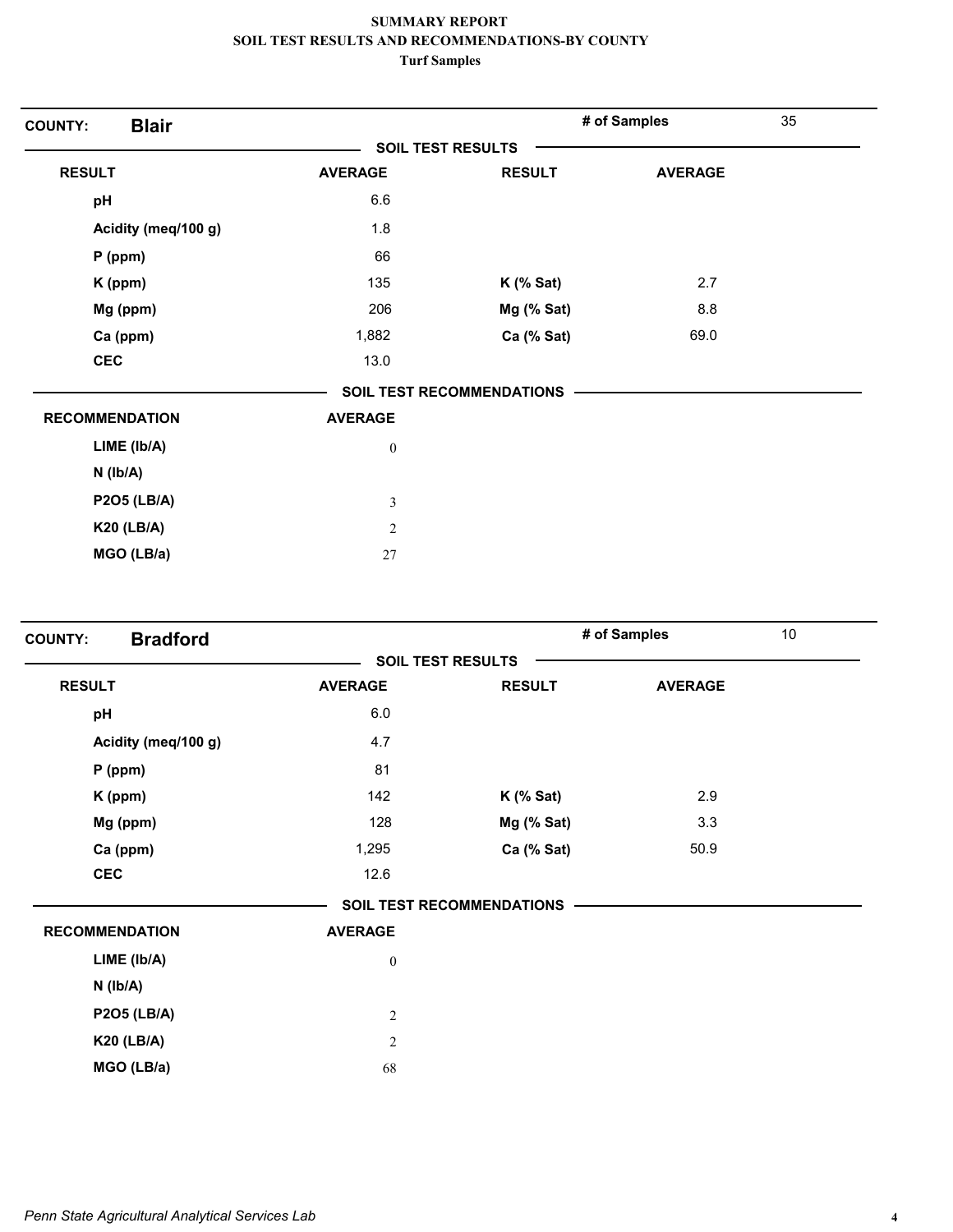| <b>Bucks</b><br><b>COUNTY:</b> |                  |                           | # of Samples   | 278 |
|--------------------------------|------------------|---------------------------|----------------|-----|
|                                |                  | <b>SOIL TEST RESULTS</b>  |                |     |
| <b>RESULT</b>                  | <b>AVERAGE</b>   | <b>RESULT</b>             | <b>AVERAGE</b> |     |
| pH                             | 6.6              |                           |                |     |
| Acidity (meq/100 g)            | 2.6              |                           |                |     |
| $P$ (ppm)                      | 62               |                           |                |     |
| K (ppm)                        | 118              | $K$ (% Sat)               | 2.5            |     |
| Mg (ppm)                       | 211              | Mg (% Sat)                | 3.0            |     |
| Ca (ppm)                       | 1,955            | Ca (% Sat)                | 59.0           |     |
| <b>CEC</b>                     | 12.3             |                           |                |     |
|                                |                  | SOIL TEST RECOMMENDATIONS |                |     |
| <b>RECOMMENDATION</b>          | <b>AVERAGE</b>   |                           |                |     |
| LIME (Ib/A)                    | $\boldsymbol{0}$ |                           |                |     |
| $N$ ( $Ib/A$ )                 |                  |                           |                |     |
| <b>P2O5 (LB/A)</b>             | $\overline{4}$   |                           |                |     |
| <b>K20 (LB/A)</b>              | $\mathfrak{Z}$   |                           |                |     |
| MGO (LB/a)                     | 32               |                           |                |     |

| <b>Butler</b><br><b>COUNTY:</b> |                  |                                  | # of Samples<br>144 |  |
|---------------------------------|------------------|----------------------------------|---------------------|--|
|                                 |                  | <b>SOIL TEST RESULTS</b>         |                     |  |
| <b>RESULT</b>                   | <b>AVERAGE</b>   | <b>RESULT</b>                    | <b>AVERAGE</b>      |  |
| pH                              | 6.3              |                                  |                     |  |
| Acidity (meq/100 g)             | 3.0              |                                  |                     |  |
| $P$ (ppm)                       | 75               |                                  |                     |  |
| K (ppm)                         | 149              | $K$ (% Sat)                      | 2.9                 |  |
| Mg (ppm)                        | 162              | Mg (% Sat)                       | 7.3                 |  |
| Ca (ppm)                        | 1,720            | Ca (% Sat)                       | 63.1                |  |
| <b>CEC</b>                      | 13.3             |                                  |                     |  |
|                                 |                  | <b>SOIL TEST RECOMMENDATIONS</b> |                     |  |
| <b>RECOMMENDATION</b>           | <b>AVERAGE</b>   |                                  |                     |  |
| LIME (Ib/A)                     | $\boldsymbol{0}$ |                                  |                     |  |
| $N$ ( $Ib/A$ )                  |                  |                                  |                     |  |
| <b>P2O5 (LB/A)</b>              | $\mathfrak{Z}$   |                                  |                     |  |
| <b>K20 (LB/A)</b>               | $\overline{2}$   |                                  |                     |  |
| MGO (LB/a)                      | 69               |                                  |                     |  |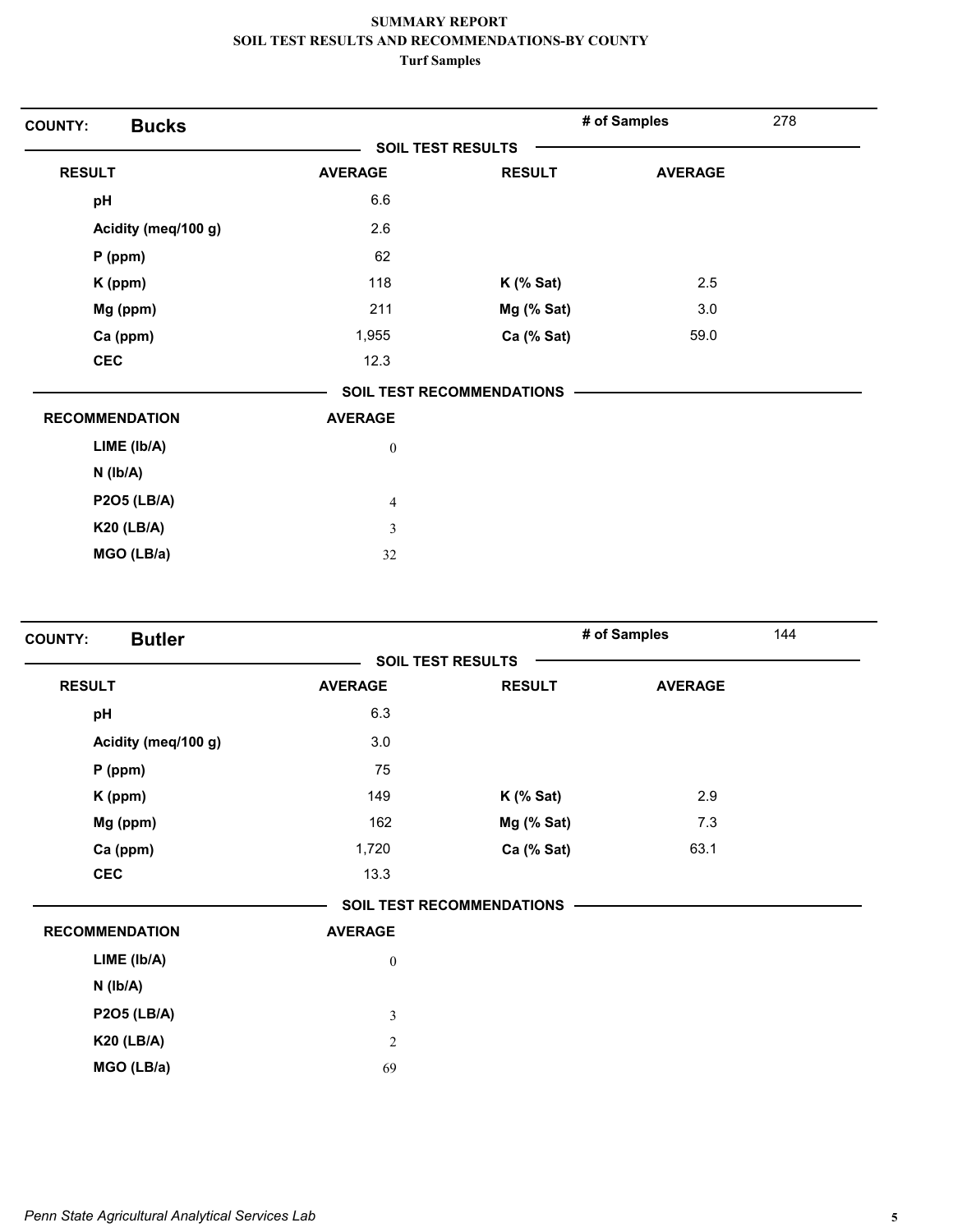| Cambria<br><b>COUNTY:</b> |                  |                                  | # of Samples   | 38 |
|---------------------------|------------------|----------------------------------|----------------|----|
|                           |                  | <b>SOIL TEST RESULTS</b>         |                |    |
| <b>RESULT</b>             | <b>AVERAGE</b>   | <b>RESULT</b>                    | <b>AVERAGE</b> |    |
| pH                        | 6.4              |                                  |                |    |
| Acidity (meq/100 g)       | 3.1              |                                  |                |    |
| P (ppm)                   | 32               |                                  |                |    |
| K (ppm)                   | 115              | $K$ (% Sat)                      | 2.3            |    |
| Mg (ppm)                  | 229              | Mg (% Sat)                       | 2.3            |    |
| Ca (ppm)                  | 1,705            | Ca (% Sat)                       | 61.4           |    |
| <b>CEC</b>                | 13.5             |                                  |                |    |
|                           |                  | <b>SOIL TEST RECOMMENDATIONS</b> |                |    |
| <b>RECOMMENDATION</b>     | <b>AVERAGE</b>   |                                  |                |    |
| LIME (Ib/A)               | $\boldsymbol{0}$ |                                  |                |    |
| $N$ ( $lb/A$ )            |                  |                                  |                |    |
| <b>P2O5 (LB/A)</b>        | $\overline{4}$   |                                  |                |    |
| <b>K20 (LB/A)</b>         | $\mathfrak{2}$   |                                  |                |    |
| MGO (LB/a)                | 19               |                                  |                |    |

| <b>COUNTY:</b><br><b>Cameron</b> |                  |                                  | # of Samples   | $\overline{2}$ |
|----------------------------------|------------------|----------------------------------|----------------|----------------|
|                                  |                  | <b>SOIL TEST RESULTS</b>         |                |                |
| <b>RESULT</b>                    | <b>AVERAGE</b>   | <b>RESULT</b>                    | <b>AVERAGE</b> |                |
| pH                               | 6.3              |                                  |                |                |
| Acidity (meq/100 g)              | 3.5              |                                  |                |                |
| $P$ (ppm)                        | 15               |                                  |                |                |
| K (ppm)                          | 35               | $K$ (% Sat)                      | 0.9            |                |
| Mg (ppm)                         | 87               | Mg (% Sat)                       | 7.4            |                |
| Ca (ppm)                         | 1,206            | Ca (% Sat)                       | 61.7           |                |
| <b>CEC</b>                       | 10.3             |                                  |                |                |
|                                  |                  | <b>SOIL TEST RECOMMENDATIONS</b> |                |                |
| <b>RECOMMENDATION</b>            | <b>AVERAGE</b>   |                                  |                |                |
| LIME (lb/A)                      | $\boldsymbol{0}$ |                                  |                |                |
| $N$ ( $Ib/A$ )                   |                  |                                  |                |                |
| <b>P2O5 (LB/A)</b>               | $\mathfrak{Z}$   |                                  |                |                |
| <b>K20 (LB/A)</b>                | 5                |                                  |                |                |
| MGO (LB/a)                       | 75               |                                  |                |                |
|                                  |                  |                                  |                |                |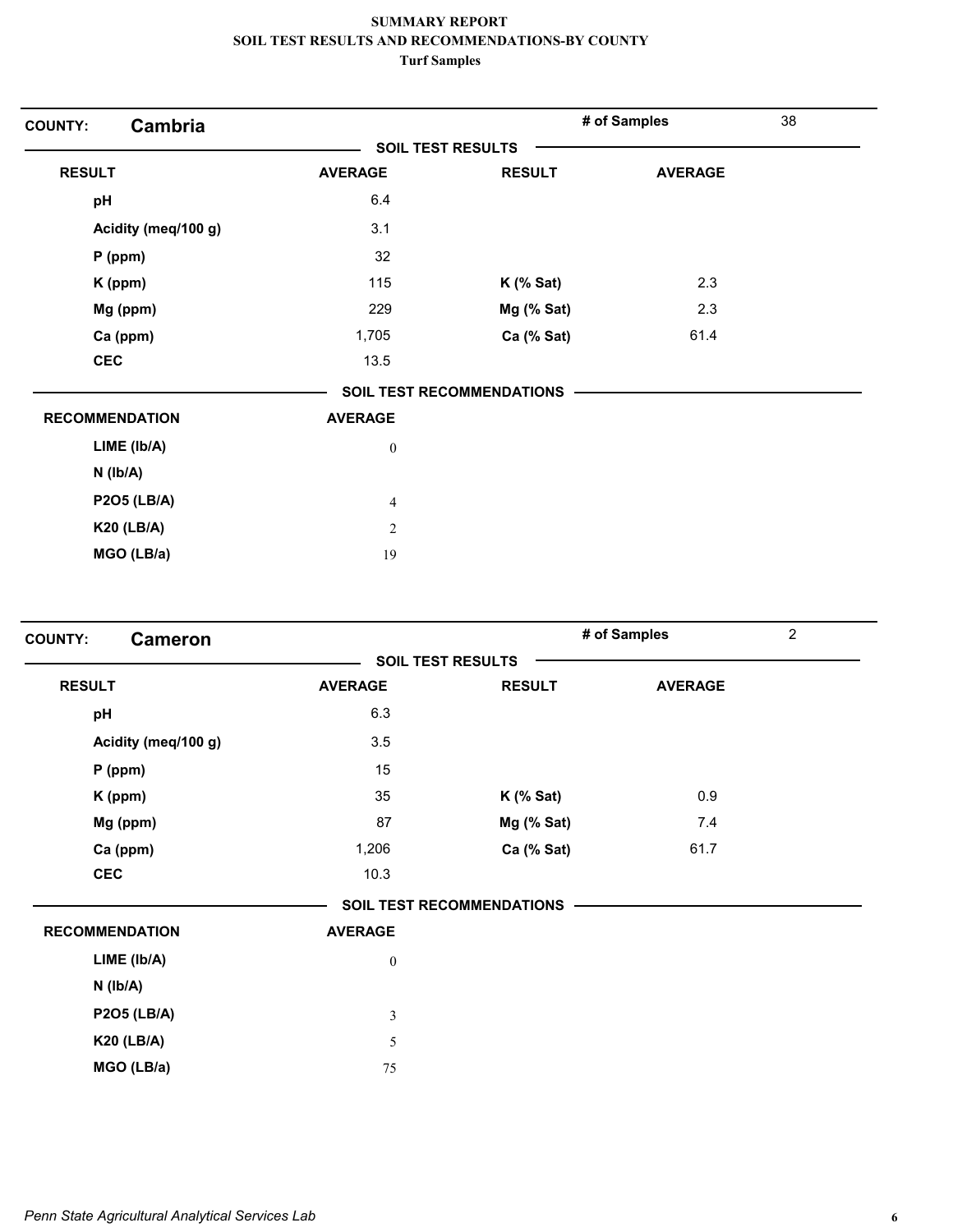| Carbon<br><b>COUNTY:</b> |                          |                                  | # of Samples   | 18 |
|--------------------------|--------------------------|----------------------------------|----------------|----|
|                          | <b>SOIL TEST RESULTS</b> |                                  |                |    |
| <b>RESULT</b>            | <b>AVERAGE</b>           | <b>RESULT</b>                    | <b>AVERAGE</b> |    |
| pH                       | 6.6                      |                                  |                |    |
| Acidity (meq/100 g)      | 2.8                      |                                  |                |    |
| $P$ (ppm)                | 121                      |                                  |                |    |
| K (ppm)                  | 119                      | $K$ (% Sat)                      | 2.4            |    |
| Mg (ppm)                 | 173                      | Mg (% Sat)                       | 7.5            |    |
| Ca (ppm)                 | 1,914                    | Ca (% Sat)                       | 66.2           |    |
| <b>CEC</b>               | 13.8                     |                                  |                |    |
|                          |                          | <b>SOIL TEST RECOMMENDATIONS</b> |                |    |
| <b>RECOMMENDATION</b>    | <b>AVERAGE</b>           |                                  |                |    |
| LIME (Ib/A)              | $\boldsymbol{0}$         |                                  |                |    |
| $N$ ( $lb/A$ )           |                          |                                  |                |    |
| <b>P2O5 (LB/A)</b>       | $\sqrt{2}$               |                                  |                |    |
| <b>K20 (LB/A)</b>        | $\sqrt{2}$               |                                  |                |    |
| MGO (LB/a)               | 21                       |                                  |                |    |

| <b>SOIL TEST RESULTS</b><br><b>RESULT</b><br><b>AVERAGE</b><br><b>RESULT</b><br><b>AVERAGE</b><br>6.9<br>pH<br>Acidity (meq/100 g)<br>1.0<br>70<br>$P$ (ppm)<br>153<br>3.8<br>$K$ (% Sat)<br>K (ppm)<br>Mg (ppm)<br>243<br>Mg (% Sat)<br>7.1<br>66.4<br>Ca (ppm)<br>1,519<br>Ca (% Sat)<br><b>CEC</b><br>10.9<br><b>SOIL TEST RECOMMENDATIONS</b><br><b>RECOMMENDATION</b><br><b>AVERAGE</b><br>LIME (Ib/A)<br>$\boldsymbol{0}$<br>$N$ ( $Ib/A$ )<br><b>P2O5 (LB/A)</b><br>$\overline{\mathbf{4}}$<br><b>K20 (LB/A)</b><br>3<br>MGO (LB/a)<br>42 | <b>Centre</b><br><b>COUNTY:</b> |  | # of Samples<br>294 |  |
|--------------------------------------------------------------------------------------------------------------------------------------------------------------------------------------------------------------------------------------------------------------------------------------------------------------------------------------------------------------------------------------------------------------------------------------------------------------------------------------------------------------------------------------------------|---------------------------------|--|---------------------|--|
|                                                                                                                                                                                                                                                                                                                                                                                                                                                                                                                                                  |                                 |  |                     |  |
|                                                                                                                                                                                                                                                                                                                                                                                                                                                                                                                                                  |                                 |  |                     |  |
|                                                                                                                                                                                                                                                                                                                                                                                                                                                                                                                                                  |                                 |  |                     |  |
|                                                                                                                                                                                                                                                                                                                                                                                                                                                                                                                                                  |                                 |  |                     |  |
|                                                                                                                                                                                                                                                                                                                                                                                                                                                                                                                                                  |                                 |  |                     |  |
|                                                                                                                                                                                                                                                                                                                                                                                                                                                                                                                                                  |                                 |  |                     |  |
|                                                                                                                                                                                                                                                                                                                                                                                                                                                                                                                                                  |                                 |  |                     |  |
|                                                                                                                                                                                                                                                                                                                                                                                                                                                                                                                                                  |                                 |  |                     |  |
|                                                                                                                                                                                                                                                                                                                                                                                                                                                                                                                                                  |                                 |  |                     |  |
|                                                                                                                                                                                                                                                                                                                                                                                                                                                                                                                                                  |                                 |  |                     |  |
|                                                                                                                                                                                                                                                                                                                                                                                                                                                                                                                                                  |                                 |  |                     |  |
|                                                                                                                                                                                                                                                                                                                                                                                                                                                                                                                                                  |                                 |  |                     |  |
|                                                                                                                                                                                                                                                                                                                                                                                                                                                                                                                                                  |                                 |  |                     |  |
|                                                                                                                                                                                                                                                                                                                                                                                                                                                                                                                                                  |                                 |  |                     |  |
|                                                                                                                                                                                                                                                                                                                                                                                                                                                                                                                                                  |                                 |  |                     |  |
|                                                                                                                                                                                                                                                                                                                                                                                                                                                                                                                                                  |                                 |  |                     |  |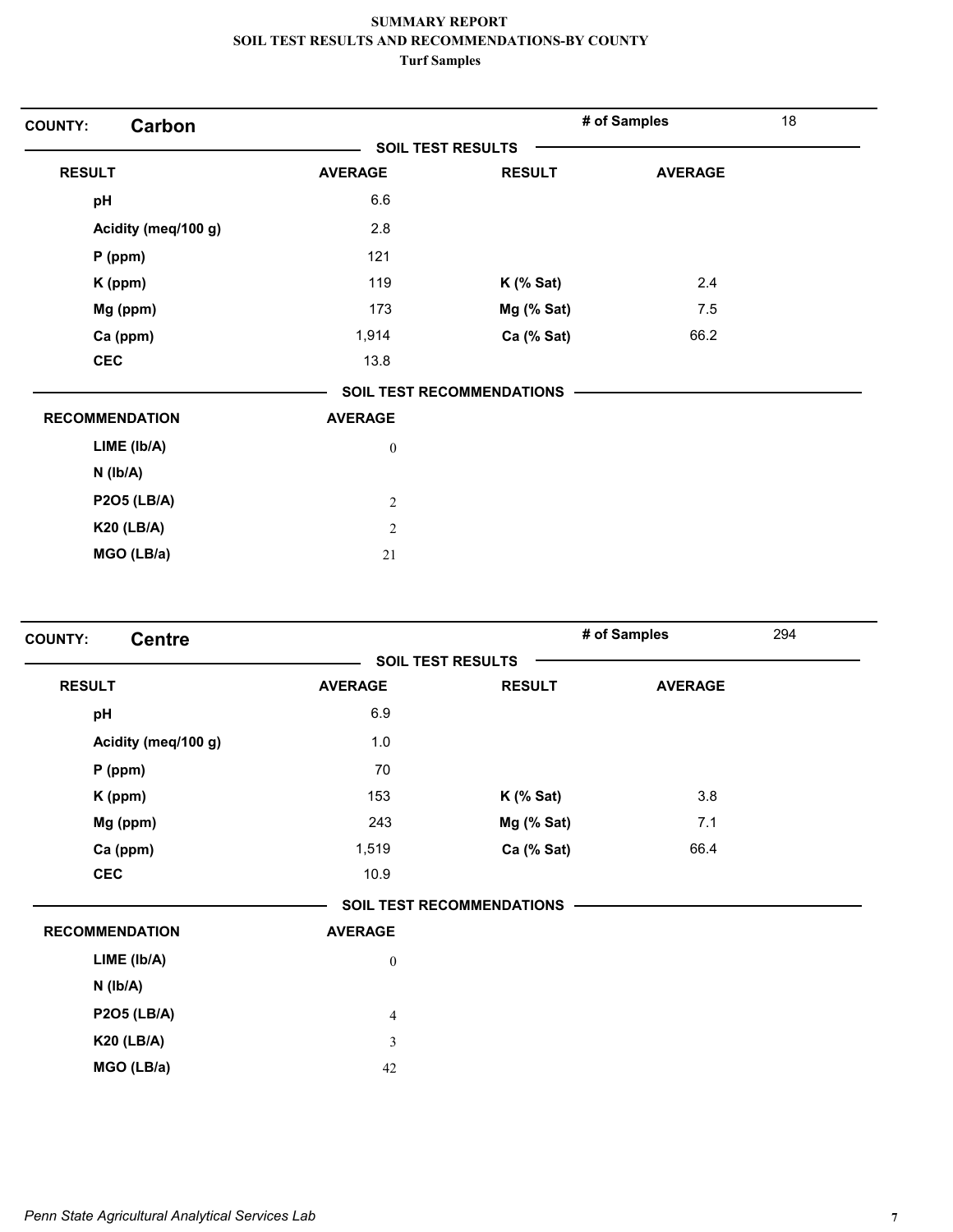| <b>Chester</b><br><b>COUNTY:</b> |                          |                                  | # of Samples   | 303 |
|----------------------------------|--------------------------|----------------------------------|----------------|-----|
|                                  | <b>SOIL TEST RESULTS</b> |                                  |                |     |
| <b>RESULT</b>                    | <b>AVERAGE</b>           | <b>RESULT</b>                    | <b>AVERAGE</b> |     |
| pH                               | 6.4                      |                                  |                |     |
| Acidity (meq/100 g)              | 2.8                      |                                  |                |     |
| $P$ (ppm)                        | 61                       |                                  |                |     |
| K (ppm)                          | 183                      | $K$ (% Sat)                      | 3.6            |     |
| Mg (ppm)                         | 235                      | Mg (% Sat)                       | 13.5           |     |
| Ca (ppm)                         | 1,310                    | Ca (% Sat)                       | 53.7           |     |
| <b>CEC</b>                       | 11.7                     |                                  |                |     |
|                                  |                          | <b>SOIL TEST RECOMMENDATIONS</b> |                |     |
| <b>RECOMMENDATION</b>            | <b>AVERAGE</b>           |                                  |                |     |
| LIME (lb/A)                      | $\boldsymbol{0}$         |                                  |                |     |
| $N$ ( $lb/A$ )                   |                          |                                  |                |     |
| <b>P2O5 (LB/A)</b>               | $\mathfrak{Z}$           |                                  |                |     |
| <b>K20 (LB/A)</b>                | $\mathbf{2}$             |                                  |                |     |
| MGO (LB/a)                       | 31                       |                                  |                |     |

| # of Samples<br><b>Clarion</b><br><b>COUNTY:</b> |                  |                                  | 10             |  |
|--------------------------------------------------|------------------|----------------------------------|----------------|--|
|                                                  |                  | <b>SOIL TEST RESULTS</b>         |                |  |
| <b>RESULT</b>                                    | <b>AVERAGE</b>   | <b>RESULT</b>                    | <b>AVERAGE</b> |  |
| pH                                               | 6.7              |                                  |                |  |
| Acidity (meq/100 g)                              | 2.3              |                                  |                |  |
| $P$ (ppm)                                        | 32               |                                  |                |  |
| K (ppm)                                          | 105              | $K$ (% Sat)                      | 2.4            |  |
| Mg (ppm)                                         | 183              | Mg (% Sat)                       | 6.9            |  |
| Ca (ppm)                                         | 1,638            | Ca (% Sat)                       | 64.7           |  |
| <b>CEC</b>                                       | 11.9             |                                  |                |  |
|                                                  |                  | <b>SOIL TEST RECOMMENDATIONS</b> |                |  |
| <b>RECOMMENDATION</b>                            | <b>AVERAGE</b>   |                                  |                |  |
| LIME (lb/A)                                      | $\boldsymbol{0}$ |                                  |                |  |
| $N$ ( $Ib/A$ )                                   |                  |                                  |                |  |
| <b>P2O5 (LB/A)</b>                               | $\overline{4}$   |                                  |                |  |
| <b>K20 (LB/A)</b>                                | $\sqrt{2}$       |                                  |                |  |
| MGO (LB/a)                                       | 58               |                                  |                |  |
|                                                  |                  |                                  |                |  |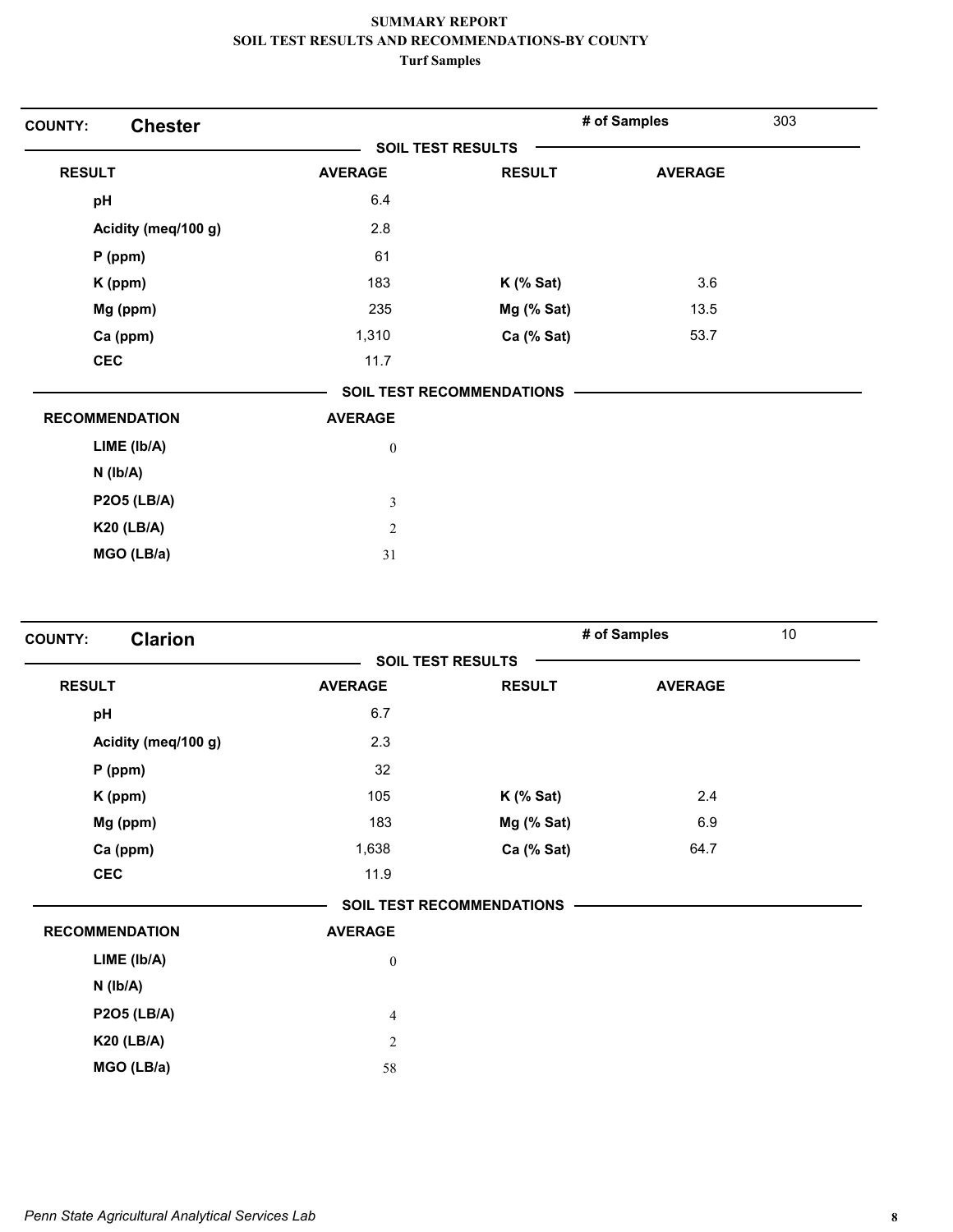| <b>Clearfield</b><br><b>COUNTY:</b> |                  |                                  | # of Samples   | 49 |
|-------------------------------------|------------------|----------------------------------|----------------|----|
|                                     |                  | <b>SOIL TEST RESULTS</b>         |                |    |
| <b>RESULT</b>                       | <b>AVERAGE</b>   | <b>RESULT</b>                    | <b>AVERAGE</b> |    |
| pH                                  | 6.4              |                                  |                |    |
| Acidity (meq/100 g)                 | 3.3              |                                  |                |    |
| P (ppm)                             | 56               |                                  |                |    |
| K (ppm)                             | 137              | $K$ (% Sat)                      | 2.6            |    |
| Mg (ppm)                            | 211              | Mg (% Sat)                       | 3.2            |    |
| Ca (ppm)                            | 1,644            | Ca (% Sat)                       | 59.6           |    |
| <b>CEC</b>                          | 13.6             |                                  |                |    |
|                                     |                  | <b>SOIL TEST RECOMMENDATIONS</b> |                |    |
| <b>RECOMMENDATION</b>               | <b>AVERAGE</b>   |                                  |                |    |
| LIME (Ib/A)                         | $\boldsymbol{0}$ |                                  |                |    |
| $N$ ( $lb/A$ )                      |                  |                                  |                |    |
| <b>P2O5 (LB/A)</b>                  | $\overline{4}$   |                                  |                |    |
| <b>K20 (LB/A)</b>                   | $\mathfrak{2}$   |                                  |                |    |
| MGO (LB/a)                          | 38               |                                  |                |    |

| <b>Clinton</b><br><b>COUNTY:</b> |                  |                                  | # of Samples   | 17 |
|----------------------------------|------------------|----------------------------------|----------------|----|
|                                  |                  | <b>SOIL TEST RESULTS</b>         |                |    |
| <b>RESULT</b>                    | <b>AVERAGE</b>   | <b>RESULT</b>                    | <b>AVERAGE</b> |    |
| pH                               | 6.7              |                                  |                |    |
| Acidity (meq/100 g)              | 1.4              |                                  |                |    |
| $P$ (ppm)                        | 59               |                                  |                |    |
| K (ppm)                          | 127              | $K$ (% Sat)                      | 2.5            |    |
| Mg (ppm)                         | 171              | Mg (% Sat)                       | 9.5            |    |
| Ca (ppm)                         | 2,071            | Ca (% Sat)                       | 75.5           |    |
| <b>CEC</b>                       | 13.1             |                                  |                |    |
|                                  |                  | <b>SOIL TEST RECOMMENDATIONS</b> |                |    |
| <b>RECOMMENDATION</b>            | <b>AVERAGE</b>   |                                  |                |    |
| LIME (lb/A)                      | $\boldsymbol{0}$ |                                  |                |    |
| $N$ ( $Ib/A$ )                   |                  |                                  |                |    |
| <b>P2O5 (LB/A)</b>               | $\sqrt{2}$       |                                  |                |    |
| <b>K20 (LB/A)</b>                | $\overline{2}$   |                                  |                |    |
| MGO (LB/a)                       | 43               |                                  |                |    |
|                                  |                  |                                  |                |    |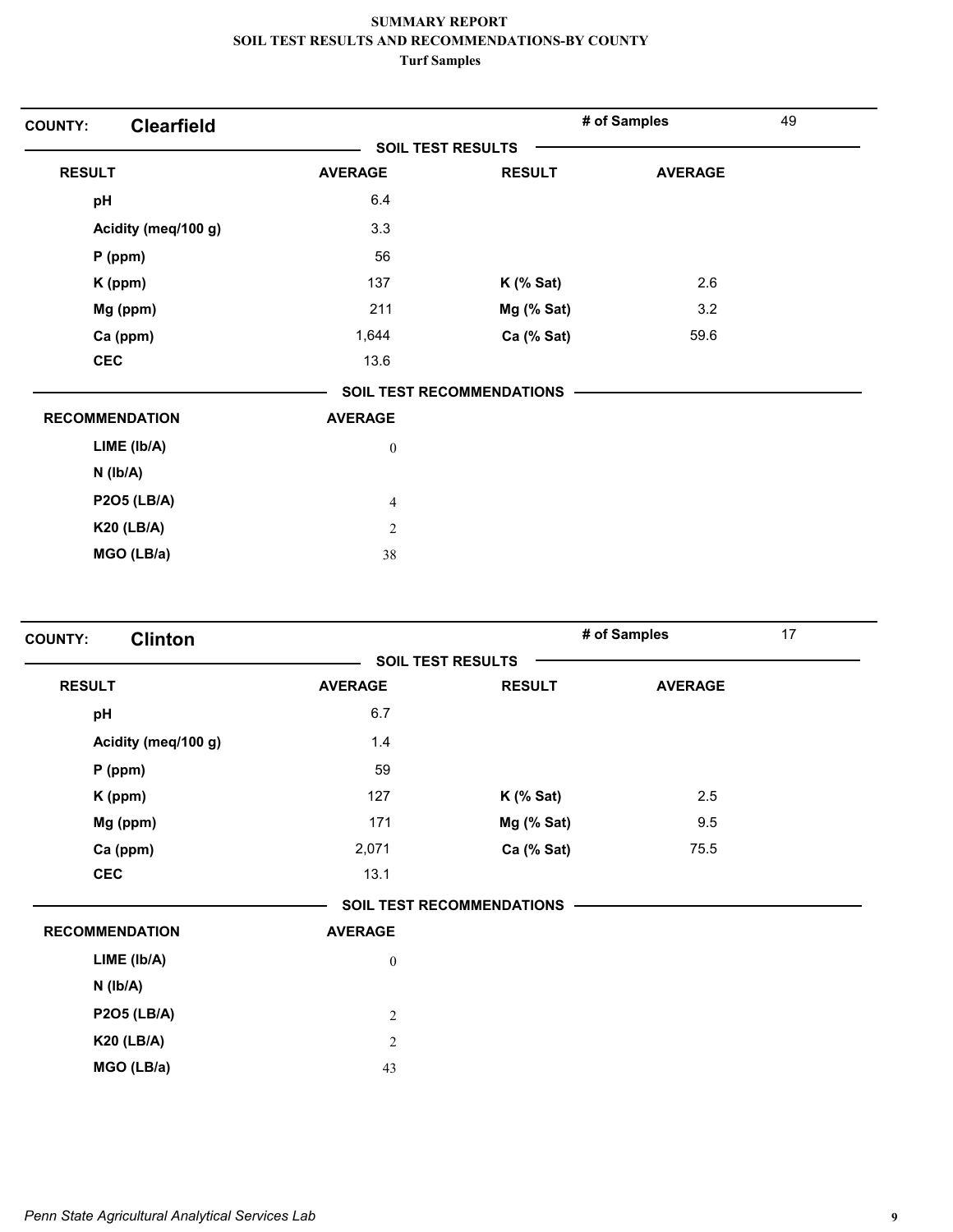| Columbia<br><b>COUNTY:</b> |                  |                                  | # of Samples   | 20 |
|----------------------------|------------------|----------------------------------|----------------|----|
|                            |                  | <b>SOIL TEST RESULTS</b>         |                |    |
| <b>RESULT</b>              | <b>AVERAGE</b>   | <b>RESULT</b>                    | <b>AVERAGE</b> |    |
| pH                         | 6.2              |                                  |                |    |
| Acidity (meq/100 g)        | 3.2              |                                  |                |    |
| P (ppm)                    | 116              |                                  |                |    |
| K (ppm)                    | 129              | $K$ (% Sat)                      | 2.8            |    |
| Mg (ppm)                   | 137              | Mg (% Sat)                       | 13.2           |    |
| Ca (ppm)                   | 1,396            | Ca (% Sat)                       | 56.0           |    |
| <b>CEC</b>                 | 11.3             |                                  |                |    |
|                            |                  | <b>SOIL TEST RECOMMENDATIONS</b> |                |    |
| <b>RECOMMENDATION</b>      | <b>AVERAGE</b>   |                                  |                |    |
| LIME (Ib/A)                | $\boldsymbol{0}$ |                                  |                |    |
| $N$ ( $lb/A$ )             |                  |                                  |                |    |
| <b>P2O5 (LB/A)</b>         | $\mathfrak{Z}$   |                                  |                |    |
| <b>K20 (LB/A)</b>          | $\mathfrak{2}$   |                                  |                |    |
| MGO (LB/a)                 | 62               |                                  |                |    |

| <b>COUNTY:</b> | <b>Crawford</b>       |                  |                                  | # of Samples   | 68 |
|----------------|-----------------------|------------------|----------------------------------|----------------|----|
|                |                       |                  | <b>SOIL TEST RESULTS</b>         |                |    |
| <b>RESULT</b>  |                       | <b>AVERAGE</b>   | <b>RESULT</b>                    | <b>AVERAGE</b> |    |
| pH             |                       | 5.7              |                                  |                |    |
|                | Acidity (meq/100 g)   | 5.8              |                                  |                |    |
|                | $P$ (ppm)             | 20               |                                  |                |    |
|                | K (ppm)               | 73               | $K$ (% Sat)                      | 1.7            |    |
|                | Mg (ppm)              | 156              | $Mg$ (% Sat)                     | 12.7           |    |
|                | Ca (ppm)              | 806              | Ca (% Sat)                       | 35.5           |    |
| <b>CEC</b>     |                       | 11.4             |                                  |                |    |
|                |                       |                  | <b>SOIL TEST RECOMMENDATIONS</b> |                |    |
|                | <b>RECOMMENDATION</b> | <b>AVERAGE</b>   |                                  |                |    |
|                | LIME (lb/A)           | $\boldsymbol{0}$ |                                  |                |    |
|                | $N$ ( $Ib/A$ )        |                  |                                  |                |    |
|                | <b>P2O5 (LB/A)</b>    | $\overline{4}$   |                                  |                |    |
|                | <b>K20 (LB/A)</b>     | $\mathfrak{Z}$   |                                  |                |    |
|                | MGO (LB/a)            | 28               |                                  |                |    |
|                |                       |                  |                                  |                |    |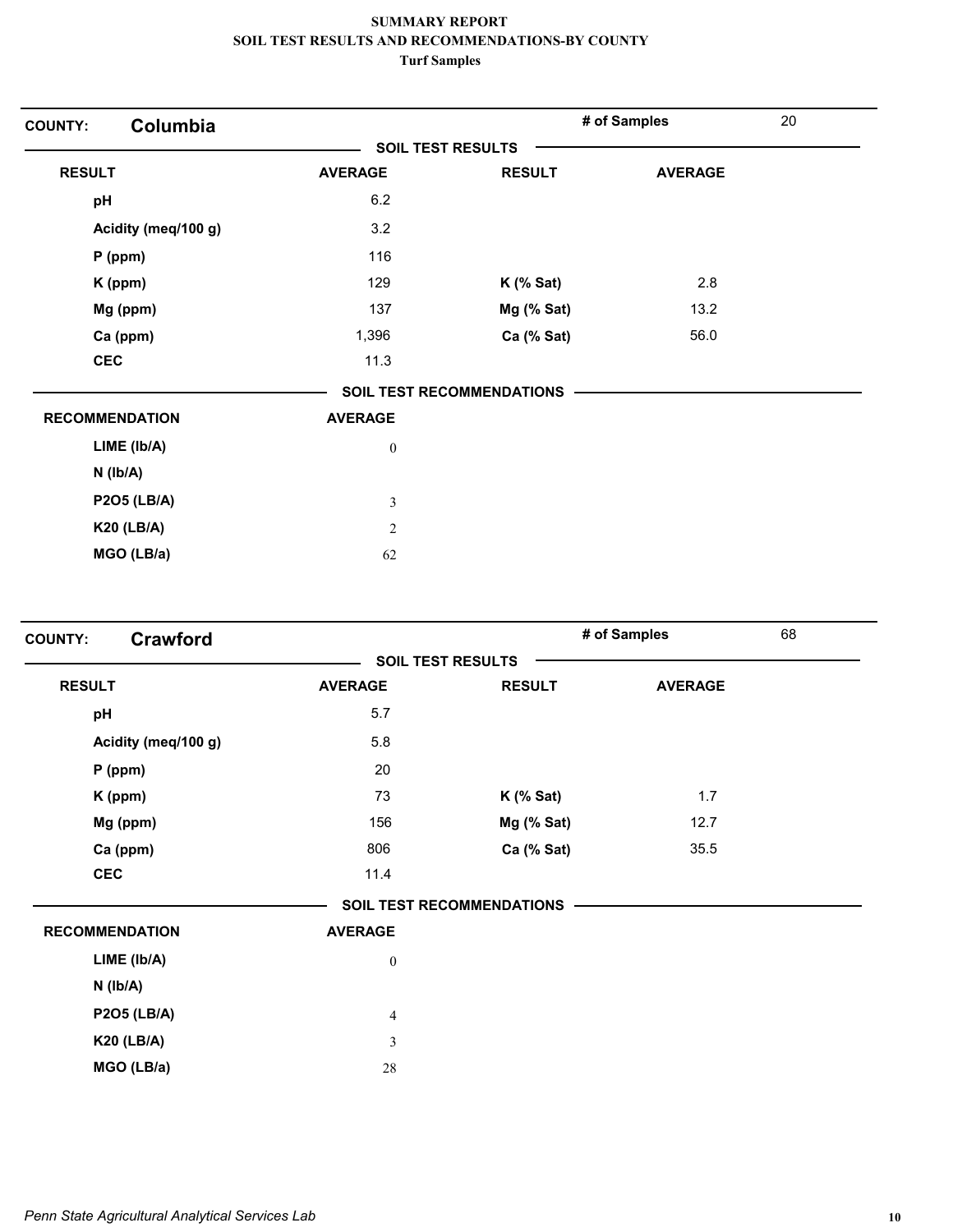| <b>Cumberland</b><br><b>COUNTY:</b> |                          |                                  | # of Samples   | 221 |
|-------------------------------------|--------------------------|----------------------------------|----------------|-----|
|                                     | <b>SOIL TEST RESULTS</b> |                                  |                |     |
| <b>RESULT</b>                       | <b>AVERAGE</b>           | <b>RESULT</b>                    | <b>AVERAGE</b> |     |
| pH                                  | 6.4                      |                                  |                |     |
| Acidity (meq/100 g)                 | 2.6                      |                                  |                |     |
| $P$ (ppm)                           | 77                       |                                  |                |     |
| K (ppm)                             | 163                      | $K$ (% Sat)                      | 3.3            |     |
| Mg (ppm)                            | 180                      | Mg (% Sat)                       | 5.4            |     |
| Ca (ppm)                            | 1,704                    | Ca (% Sat)                       | 63.9           |     |
| <b>CEC</b>                          | 12.9                     |                                  |                |     |
|                                     |                          | <b>SOIL TEST RECOMMENDATIONS</b> |                |     |
| <b>RECOMMENDATION</b>               | <b>AVERAGE</b>           |                                  |                |     |
| $LIME$ ( $lb/A$ )                   | $\boldsymbol{0}$         |                                  |                |     |
| $N$ ( $Ib/A$ )                      |                          |                                  |                |     |
| <b>P2O5 (LB/A)</b>                  | $\mathfrak{Z}$           |                                  |                |     |
| <b>K20 (LB/A)</b>                   | $\overline{2}$           |                                  |                |     |
| MGO (LB/a)                          | 44                       |                                  |                |     |

| <b>Dauphin</b><br><b>COUNTY:</b> |                  |                                  | # of Samples   | 314 |
|----------------------------------|------------------|----------------------------------|----------------|-----|
|                                  |                  | <b>SOIL TEST RESULTS</b>         |                |     |
| <b>RESULT</b>                    | <b>AVERAGE</b>   | <b>RESULT</b>                    | <b>AVERAGE</b> |     |
| pH                               | 6.4              |                                  |                |     |
| Acidity (meq/100 g)              | 2.6              |                                  |                |     |
| $P$ (ppm)                        | 67               |                                  |                |     |
| K (ppm)                          | 159              | $K$ (% Sat)                      | 3.2            |     |
| Mg (ppm)                         | 202              | Mg (% Sat)                       | 9.9            |     |
| Ca (ppm)                         | 1,693            | Ca (% Sat)                       | 62.8           |     |
| <b>CEC</b>                       | 13.1             |                                  |                |     |
|                                  |                  | <b>SOIL TEST RECOMMENDATIONS</b> |                |     |
| <b>RECOMMENDATION</b>            | <b>AVERAGE</b>   |                                  |                |     |
| LIME (Ib/A)                      | $\boldsymbol{0}$ |                                  |                |     |
| $N$ ( $Ib/A$ )                   |                  |                                  |                |     |
| <b>P2O5 (LB/A)</b>               | $\mathfrak z$    |                                  |                |     |
| <b>K20 (LB/A)</b>                | $\sqrt{2}$       |                                  |                |     |
| MGO (LB/a)                       | 30               |                                  |                |     |
|                                  |                  |                                  |                |     |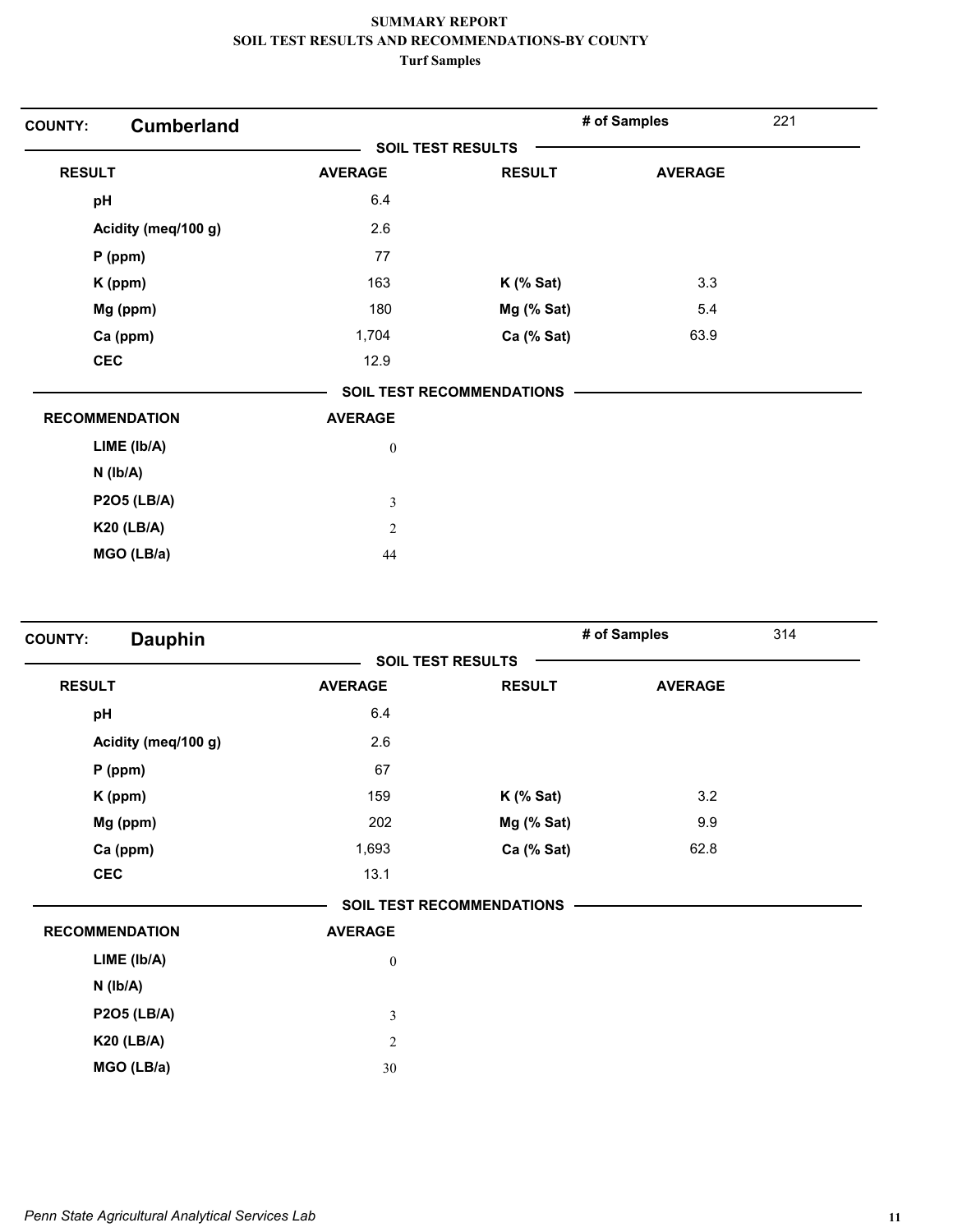| <b>Delaware</b>       |                          |                                  | # of Samples   | 585 |
|-----------------------|--------------------------|----------------------------------|----------------|-----|
|                       | <b>SOIL TEST RESULTS</b> |                                  |                |     |
| <b>RESULT</b>         | <b>AVERAGE</b>           | <b>RESULT</b>                    | <b>AVERAGE</b> |     |
| pH                    | 6.3                      |                                  |                |     |
| Acidity (meq/100 g)   | 2.9                      |                                  |                |     |
| $P$ (ppm)             | 66                       |                                  |                |     |
| K (ppm)               | 155                      | $K$ (% Sat)                      | 3.4            |     |
| Mg (ppm)              | 215                      | Mg (% Sat)                       | 6.7            |     |
| Ca (ppm)              | 1,353                    | Ca (% Sat)                       | 55.3           |     |
| <b>CEC</b>            | 11.8                     |                                  |                |     |
|                       |                          | <b>SOIL TEST RECOMMENDATIONS</b> |                |     |
| <b>RECOMMENDATION</b> | <b>AVERAGE</b>           |                                  |                |     |
| LIME (Ib/A)           | $\boldsymbol{0}$         |                                  |                |     |
| $N$ ( $lb/A$ )        |                          |                                  |                |     |
| <b>P2O5 (LB/A)</b>    | $\sqrt{2}$               |                                  |                |     |
| <b>K20 (LB/A)</b>     | $\mathfrak{2}$           |                                  |                |     |
| MGO (LB/a)            | 35                       |                                  |                |     |

| <b>DELWARE</b><br><b>COUNTY:</b> |                  |                           | # of Samples   | 1 |
|----------------------------------|------------------|---------------------------|----------------|---|
|                                  |                  | <b>SOIL TEST RESULTS</b>  |                |   |
| <b>RESULT</b>                    | <b>AVERAGE</b>   | <b>RESULT</b>             | <b>AVERAGE</b> |   |
| pH                               | 6.2              |                           |                |   |
| Acidity (meq/100 g)              | 3.9              |                           |                |   |
| $P$ (ppm)                        | 111              |                           |                |   |
| K (ppm)                          | 240              | $K$ (% Sat)               | 3.5            |   |
| Mg (ppm)                         | 309              | Mg (% Sat)                | 14.8           |   |
| Ca (ppm)                         | 2,061            | Ca (% Sat)                | 59.2           |   |
| <b>CEC</b>                       | 17.4             |                           |                |   |
|                                  |                  | SOIL TEST RECOMMENDATIONS |                |   |
| <b>RECOMMENDATION</b>            | <b>AVERAGE</b>   |                           |                |   |
| LIME (Ib/A)                      | $\boldsymbol{0}$ |                           |                |   |
| $N$ ( $Ib/A$ )                   |                  |                           |                |   |
| <b>P2O5 (LB/A)</b>               |                  |                           |                |   |
| <b>K20 (LB/A)</b>                |                  |                           |                |   |
| MGO (LB/a)                       |                  |                           |                |   |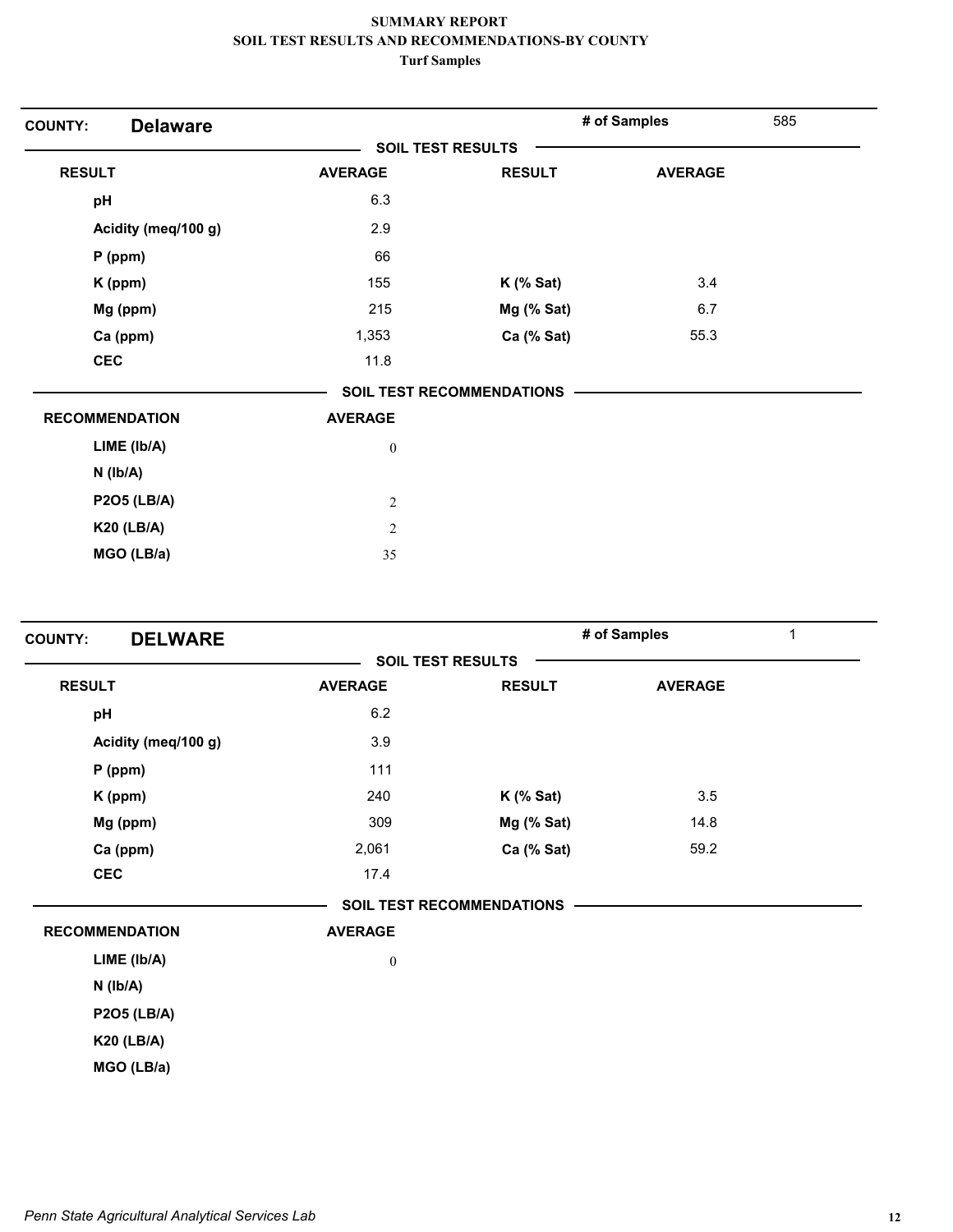| <b>Elk</b><br><b>COUNTY:</b> |                          |                           | # of Samples   | 21 |
|------------------------------|--------------------------|---------------------------|----------------|----|
|                              | <b>SOIL TEST RESULTS</b> |                           |                |    |
| <b>RESULT</b>                | <b>AVERAGE</b>           | <b>RESULT</b>             | <b>AVERAGE</b> |    |
| pH                           | 6.3                      |                           |                |    |
| Acidity (meq/100 g)          | 3.4                      |                           |                |    |
| $P$ (ppm)                    | 37                       |                           |                |    |
| K (ppm)                      | 108                      | $K$ (% Sat)               | 2.0            |    |
| Mg (ppm)                     | 211                      | Mg (% Sat)                | 7.8            |    |
| Ca (ppm)                     | 1,664                    | Ca (% Sat)                | 58.5           |    |
| <b>CEC</b>                   | 13.5                     |                           |                |    |
|                              |                          | SOIL TEST RECOMMENDATIONS |                |    |
| <b>RECOMMENDATION</b>        | <b>AVERAGE</b>           |                           |                |    |
| LIME (lb/A)                  | $\boldsymbol{0}$         |                           |                |    |
| $N$ ( $Ib/A$ )               |                          |                           |                |    |
| <b>P2O5 (LB/A)</b>           | $\boldsymbol{2}$         |                           |                |    |
| <b>K20 (LB/A)</b>            | $\mathfrak{Z}$           |                           |                |    |
| MGO (LB/a)                   | 13                       |                           |                |    |

| <b>Erie</b><br><b>COUNTY:</b> |                  |                           | # of Samples   | 68 |
|-------------------------------|------------------|---------------------------|----------------|----|
|                               |                  | <b>SOIL TEST RESULTS</b>  |                |    |
| <b>RESULT</b>                 | <b>AVERAGE</b>   | <b>RESULT</b>             | <b>AVERAGE</b> |    |
| pH                            | 6.3              |                           |                |    |
| Acidity (meq/100 g)           | 3.1              |                           |                |    |
| $P$ (ppm)                     | 53               |                           |                |    |
| K (ppm)                       | 97               | $K$ (% Sat)               | 2.0            |    |
| Mg (ppm)                      | 207              | Mg (% Sat)                | 5.4            |    |
| Ca (ppm)                      | 1,497            | Ca (% Sat)                | 58.4           |    |
| <b>CEC</b>                    | 12.6             |                           |                |    |
|                               |                  | SOIL TEST RECOMMENDATIONS |                |    |
| <b>RECOMMENDATION</b>         | <b>AVERAGE</b>   |                           |                |    |
| LIME (lb/A)                   | $\boldsymbol{0}$ |                           |                |    |
| $N$ ( $Ib/A$ )                |                  |                           |                |    |
| <b>P2O5 (LB/A)</b>            | 3                |                           |                |    |
| <b>K20 (LB/A)</b>             | 3                |                           |                |    |
| MGO (LB/a)                    | 27               |                           |                |    |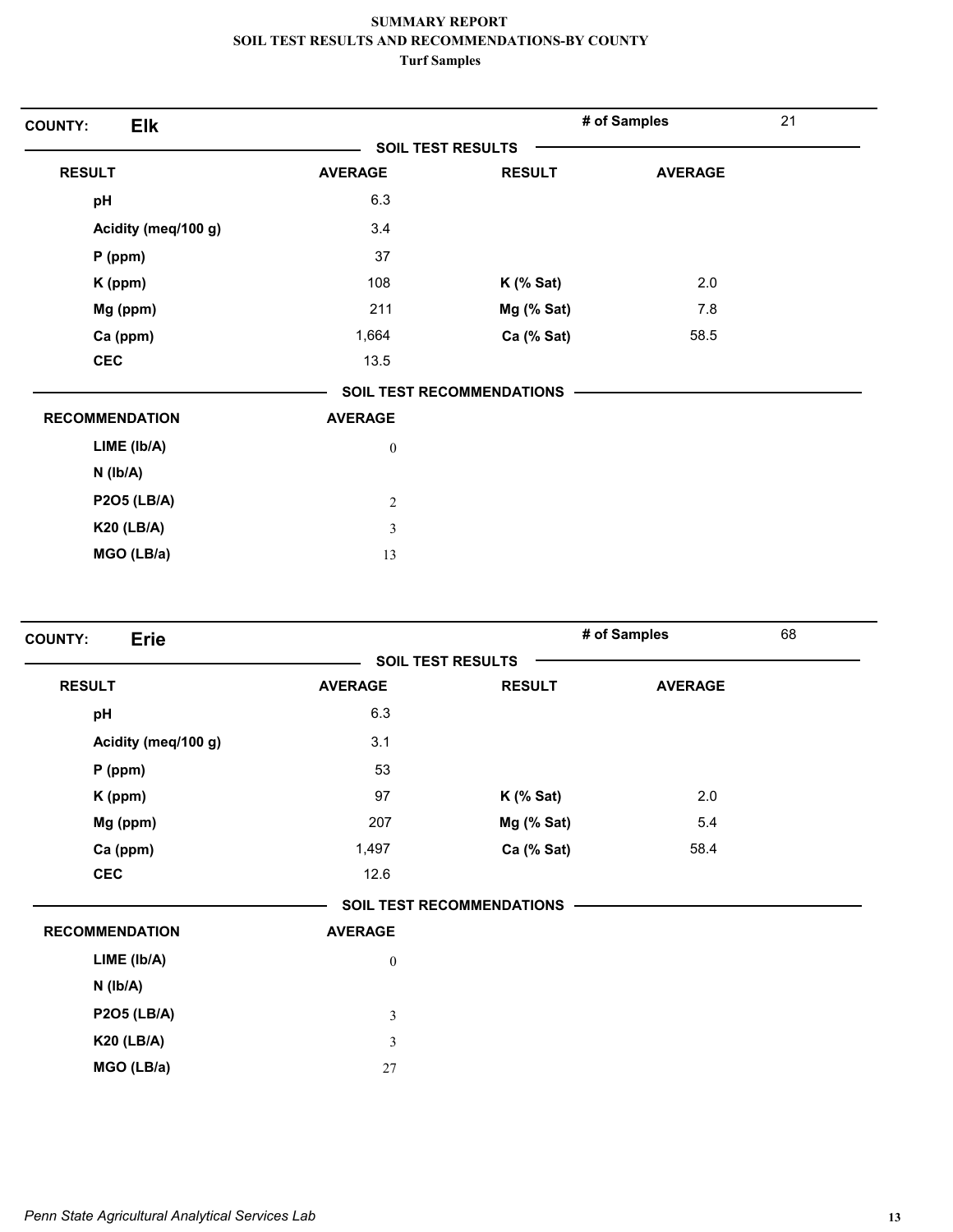| <b>Fayette</b><br><b>COUNTY:</b> |                  |                                  | # of Samples   | 52 |
|----------------------------------|------------------|----------------------------------|----------------|----|
|                                  |                  | <b>SOIL TEST RESULTS</b>         |                |    |
| <b>RESULT</b>                    | <b>AVERAGE</b>   | <b>RESULT</b>                    | <b>AVERAGE</b> |    |
| pH                               | 6.3              |                                  |                |    |
| Acidity (meq/100 g)              | 3.5              |                                  |                |    |
| P (ppm)                          | 41               |                                  |                |    |
| K (ppm)                          | 175              | $K$ (% Sat)                      | 3.1            |    |
| Mg (ppm)                         | 198              | Mg (% Sat)                       | 5.0            |    |
| Ca (ppm)                         | 1,760            | Ca (% Sat)                       | 57.8           |    |
| <b>CEC</b>                       | 13.7             |                                  |                |    |
|                                  |                  | <b>SOIL TEST RECOMMENDATIONS</b> |                |    |
| <b>RECOMMENDATION</b>            | <b>AVERAGE</b>   |                                  |                |    |
| LIME (Ib/A)                      | $\boldsymbol{0}$ |                                  |                |    |
| $N$ ( $Ib/A$ )                   |                  |                                  |                |    |
| <b>P2O5 (LB/A)</b>               | $\overline{4}$   |                                  |                |    |
| <b>K20 (LB/A)</b>                | $\mathfrak{2}$   |                                  |                |    |
| MGO (LB/a)                       | 31               |                                  |                |    |

| <b>Forest</b><br><b>COUNTY:</b> |                         |                                  | # of Samples   | $\overline{2}$ |
|---------------------------------|-------------------------|----------------------------------|----------------|----------------|
|                                 |                         | <b>SOIL TEST RESULTS</b>         |                |                |
| <b>RESULT</b>                   | <b>AVERAGE</b>          | <b>RESULT</b>                    | <b>AVERAGE</b> |                |
| pH                              | 5.3                     |                                  |                |                |
| Acidity (meq/100 g)             | 8.7                     |                                  |                |                |
| $P$ (ppm)                       | $\,6\,$                 |                                  |                |                |
| K (ppm)                         | 101                     | $K$ (% Sat)                      | 2.3            |                |
| Mg (ppm)                        | 71                      | Mg (% Sat)                       | 5.9            |                |
| Ca (ppm)                        | 379                     | Ca (% Sat)                       | 16.5           |                |
| <b>CEC</b>                      | 11.4                    |                                  |                |                |
|                                 |                         | <b>SOIL TEST RECOMMENDATIONS</b> |                |                |
| <b>RECOMMENDATION</b>           | <b>AVERAGE</b>          |                                  |                |                |
| LIME (Ib/A)                     | $\boldsymbol{0}$        |                                  |                |                |
| $N$ ( $Ib/A$ )                  |                         |                                  |                |                |
| <b>P2O5 (LB/A)</b>              | $\overline{\mathbf{4}}$ |                                  |                |                |
| <b>K20 (LB/A)</b>               | $\mathfrak{Z}$          |                                  |                |                |
| MGO (LB/a)                      | 105                     |                                  |                |                |
|                                 |                         |                                  |                |                |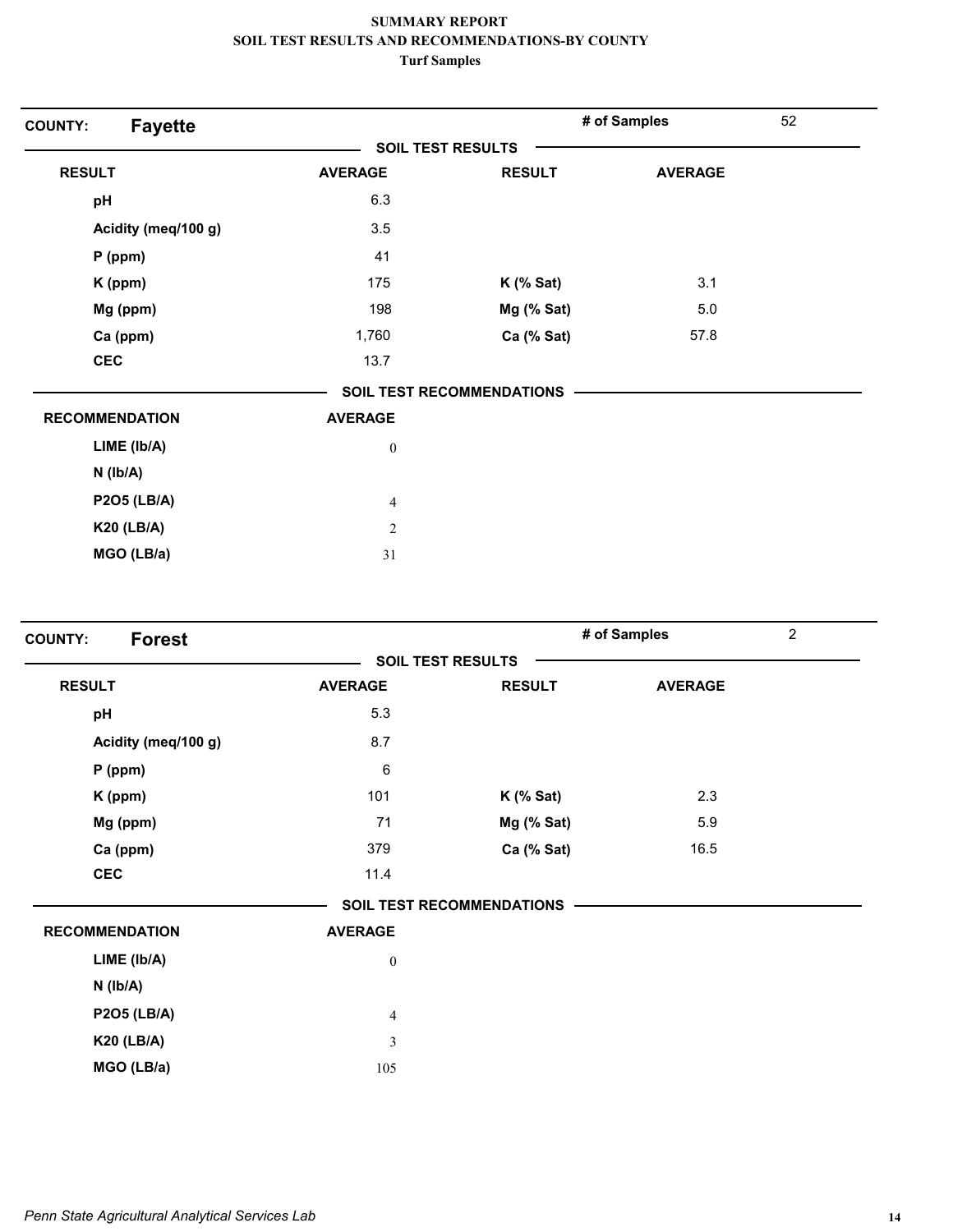| <b>Franklin</b><br><b>COUNTY:</b> |                  |                                  | # of Samples   | 156 |
|-----------------------------------|------------------|----------------------------------|----------------|-----|
|                                   |                  | <b>SOIL TEST RESULTS</b>         |                |     |
| <b>RESULT</b>                     | <b>AVERAGE</b>   | <b>RESULT</b>                    | <b>AVERAGE</b> |     |
| pH                                | 6.5              |                                  |                |     |
| Acidity (meq/100 g)               | 2.3              |                                  |                |     |
| $P$ (ppm)                         | 55               |                                  |                |     |
| K (ppm)                           | 182              | $K$ (% Sat)                      | 3.4            |     |
| Mg (ppm)                          | 171              | Mg (% Sat)                       | 9.3            |     |
| Ca (ppm)                          | 1,673            | Ca (% Sat)                       | 64.9           |     |
| <b>CEC</b>                        | 11.8             |                                  |                |     |
|                                   |                  | <b>SOIL TEST RECOMMENDATIONS</b> |                |     |
| <b>RECOMMENDATION</b>             | <b>AVERAGE</b>   |                                  |                |     |
| LIME (Ib/A)                       | $\boldsymbol{0}$ |                                  |                |     |
| $N$ ( $lb/A$ )                    |                  |                                  |                |     |
| <b>P2O5 (LB/A)</b>                | $\sqrt{2}$       |                                  |                |     |
| <b>K20 (LB/A)</b>                 | $\overline{c}$   |                                  |                |     |
| MGO (LB/a)                        | 57               |                                  |                |     |

| <b>FRANKLIN</b><br><b>COUNTY:</b> |                  |                           | # of Samples   | 4 |
|-----------------------------------|------------------|---------------------------|----------------|---|
|                                   |                  | <b>SOIL TEST RESULTS</b>  |                |   |
| <b>RESULT</b>                     | <b>AVERAGE</b>   | <b>RESULT</b>             | <b>AVERAGE</b> |   |
| pH                                | 6.1              |                           |                |   |
| Acidity (meq/100 g)               | 4.4              |                           |                |   |
| $P$ (ppm)                         | 93               |                           |                |   |
| K (ppm)                           | 233              | $K$ (% Sat)               | 4.1            |   |
| Mg (ppm)                          | 191              | Mg (% Sat)                | 11.5           |   |
| Ca (ppm)                          | 1,558            | Ca (% Sat)                | 54.0           |   |
| <b>CEC</b>                        | 14.4             |                           |                |   |
|                                   |                  | SOIL TEST RECOMMENDATIONS |                |   |
| <b>RECOMMENDATION</b>             | <b>AVERAGE</b>   |                           |                |   |
| LIME (Ib/A)                       | $\boldsymbol{0}$ |                           |                |   |
| $N$ ( $Ib/A$ )                    |                  |                           |                |   |
| <b>P2O5 (LB/A)</b>                | $\overline{c}$   |                           |                |   |
| <b>K20 (LB/A)</b>                 | $\mathbf{1}$     |                           |                |   |
| MGO (LB/a)                        | 63               |                           |                |   |
|                                   |                  |                           |                |   |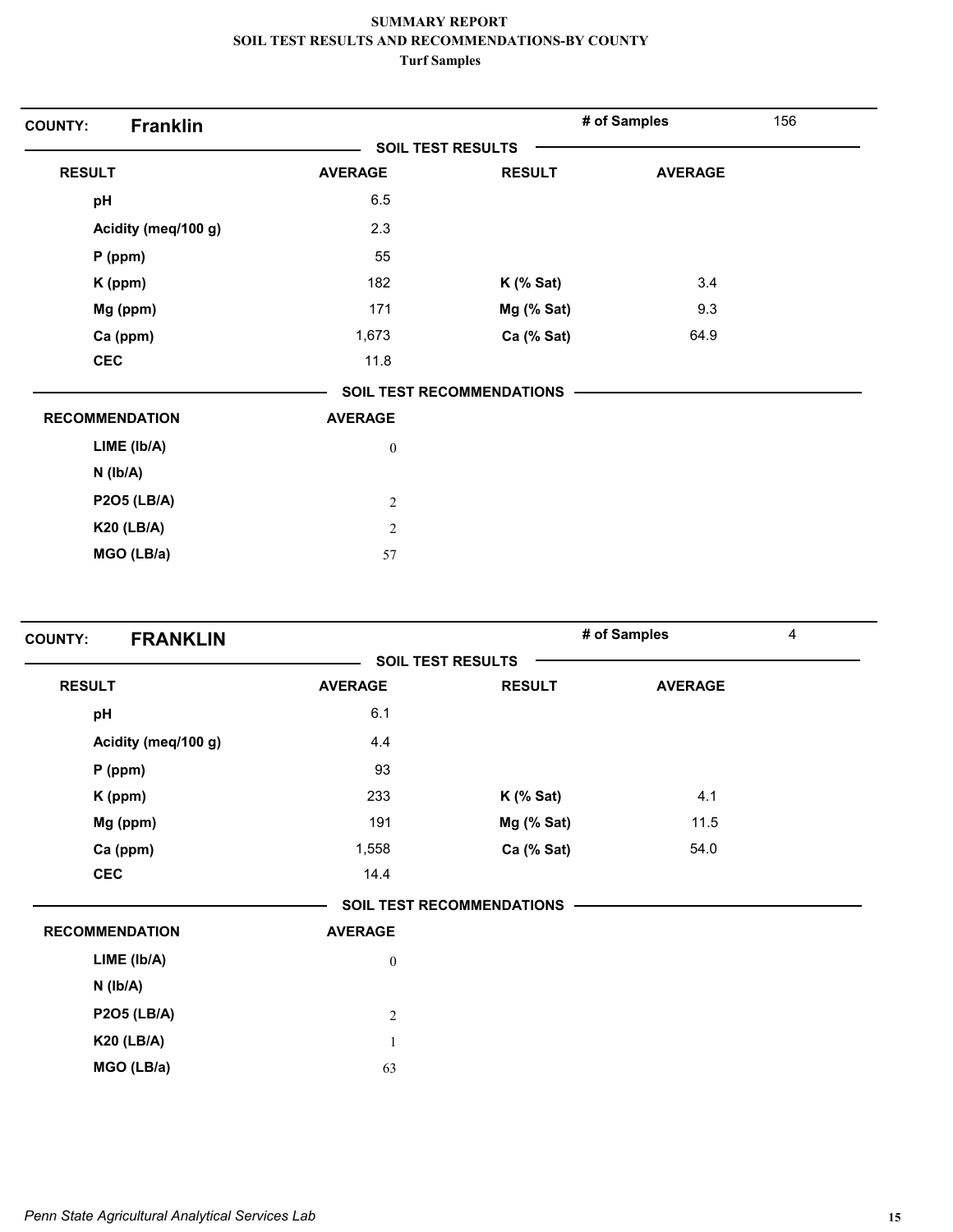| <b>Fulton</b><br><b>COUNTY:</b> |                          |                                  | # of Samples   | 15 |
|---------------------------------|--------------------------|----------------------------------|----------------|----|
|                                 | <b>SOIL TEST RESULTS</b> |                                  |                |    |
| <b>RESULT</b>                   | <b>AVERAGE</b>           | <b>RESULT</b>                    | <b>AVERAGE</b> |    |
| pH                              | 6.6                      |                                  |                |    |
| Acidity (meq/100 g)             | 1.7                      |                                  |                |    |
| $P$ (ppm)                       | 45                       |                                  |                |    |
| K (ppm)                         | 118                      | $K$ (% Sat)                      | 2.9            |    |
| Mg (ppm)                        | 186                      | Mg (% Sat)                       | 7.5            |    |
| Ca (ppm)                        | 1,430                    | Ca (% Sat)                       | 64.6           |    |
| <b>CEC</b>                      | 10.7                     |                                  |                |    |
|                                 |                          | <b>SOIL TEST RECOMMENDATIONS</b> |                |    |
| <b>RECOMMENDATION</b>           | <b>AVERAGE</b>           |                                  |                |    |
| LIME (Ib/A)                     | $\boldsymbol{0}$         |                                  |                |    |
| $N$ ( $lb/A$ )                  |                          |                                  |                |    |
| <b>P2O5 (LB/A)</b>              | $\mathfrak{Z}$           |                                  |                |    |
| <b>K20 (LB/A)</b>               | $\sqrt{2}$               |                                  |                |    |
| MGO (LB/a)                      | 34                       |                                  |                |    |

| <b>COUNTY:</b><br><b>Greene</b> |                  |                                  | # of Samples   | 6 |
|---------------------------------|------------------|----------------------------------|----------------|---|
|                                 |                  | <b>SOIL TEST RESULTS</b>         |                |   |
| <b>RESULT</b>                   | <b>AVERAGE</b>   | <b>RESULT</b>                    | <b>AVERAGE</b> |   |
| pH                              | 5.8              |                                  |                |   |
| Acidity (meq/100 g)             | 5.3              |                                  |                |   |
| $P$ (ppm)                       | 51               |                                  |                |   |
| K (ppm)                         | 153              | $K$ (% Sat)                      | 2.7            |   |
| Mg (ppm)                        | 203              | Mg (% Sat)                       | 10.8           |   |
| Ca (ppm)                        | 1,485            | Ca (% Sat)                       | 51.6           |   |
| <b>CEC</b>                      | 14.8             |                                  |                |   |
|                                 |                  | <b>SOIL TEST RECOMMENDATIONS</b> |                |   |
| <b>RECOMMENDATION</b>           | <b>AVERAGE</b>   |                                  |                |   |
| LIME (lb/A)                     | $\boldsymbol{0}$ |                                  |                |   |
| $N$ ( $Ib/A$ )                  |                  |                                  |                |   |
| <b>P2O5 (LB/A)</b>              | $\mathfrak{Z}$   |                                  |                |   |
| <b>K20 (LB/A)</b>               | $\sqrt{2}$       |                                  |                |   |
| MGO (LB/a)                      | $\boldsymbol{0}$ |                                  |                |   |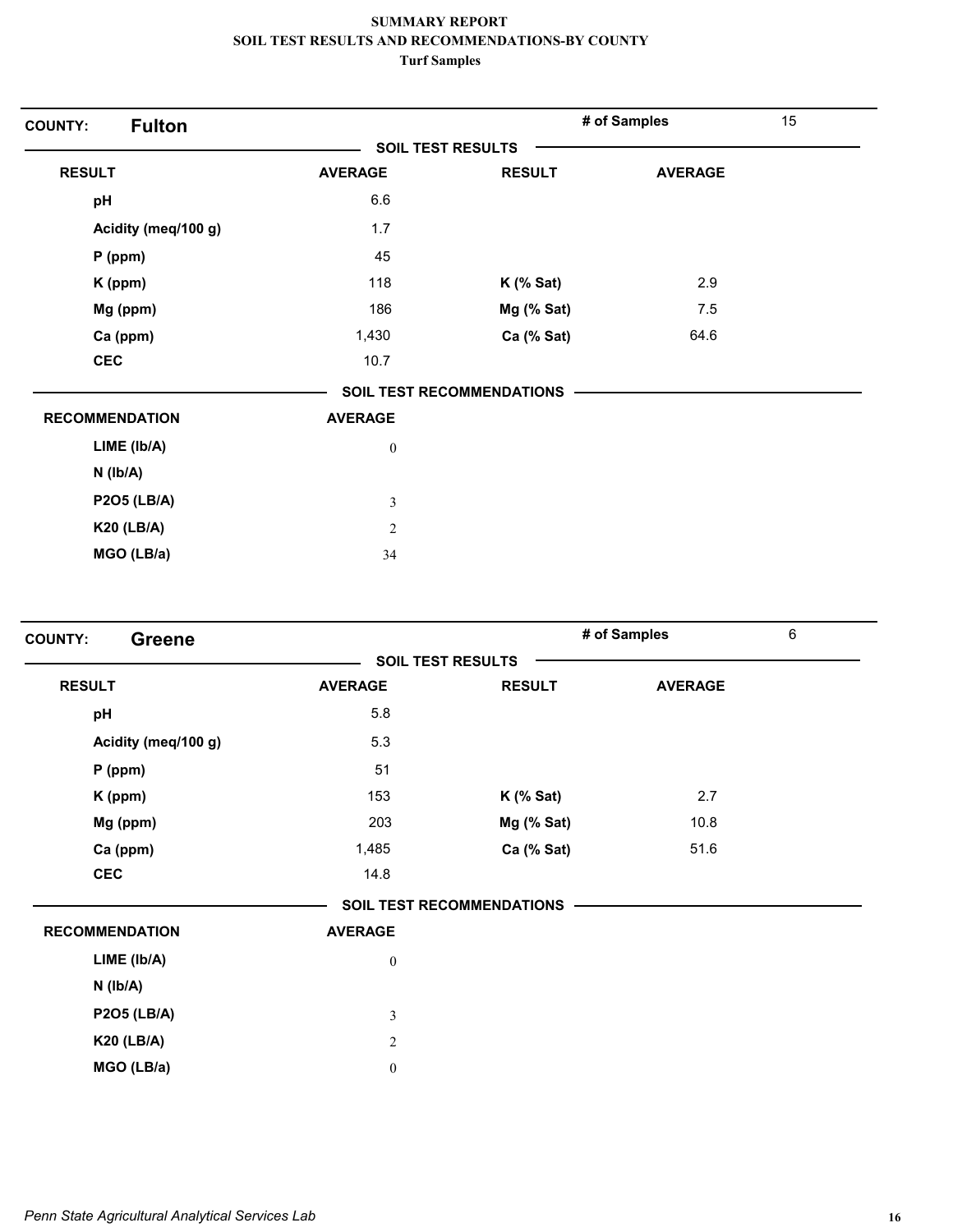| Huntingdon<br><b>COUNTY:</b> |                  |                           | # of Samples   | 27 |
|------------------------------|------------------|---------------------------|----------------|----|
|                              |                  | <b>SOIL TEST RESULTS</b>  |                |    |
| <b>RESULT</b>                | <b>AVERAGE</b>   | <b>RESULT</b>             | <b>AVERAGE</b> |    |
| pH                           | 6.6              |                           |                |    |
| Acidity (meq/100 g)          | 1.9              |                           |                |    |
| $P$ (ppm)                    | 54               |                           |                |    |
| K (ppm)                      | 142              | $K$ (% Sat)               | 2.7            |    |
| Mg (ppm)                     | 205              | Mg (% Sat)                | 3.6            |    |
| Ca (ppm)                     | 1,857            | Ca (% Sat)                | 68.1           |    |
| <b>CEC</b>                   | 13.2             |                           |                |    |
|                              |                  | SOIL TEST RECOMMENDATIONS |                |    |
| <b>RECOMMENDATION</b>        | <b>AVERAGE</b>   |                           |                |    |
| LIME (Ib/A)                  | $\boldsymbol{0}$ |                           |                |    |
| $N$ ( $Ib/A$ )               |                  |                           |                |    |
| <b>P2O5 (LB/A)</b>           | $\overline{4}$   |                           |                |    |
| <b>K20 (LB/A)</b>            | $\overline{2}$   |                           |                |    |
| MGO (LB/a)                   | 30               |                           |                |    |

| <b>SOIL TEST RESULTS</b><br><b>RESULT</b><br><b>AVERAGE</b><br><b>RESULT</b><br><b>AVERAGE</b><br>6.5<br>pH<br>2.9<br>Acidity (meq/100 g)<br>55<br>$P$ (ppm)<br>2.3<br>140<br>$K$ (% Sat)<br>K (ppm)<br>Mg (ppm)<br>262<br>Mg (% Sat)<br>9.7<br>Ca (% Sat)<br>63.5<br>Ca (ppm)<br>1,993<br><b>CEC</b><br>15.4<br><b>SOIL TEST RECOMMENDATIONS</b><br><b>RECOMMENDATION</b><br><b>AVERAGE</b><br>LIME (Ib/A)<br>$\boldsymbol{0}$<br>$N$ ( $Ib/A$ ) | Indiana<br><b>COUNTY:</b> |               | # of Samples | 36 |
|---------------------------------------------------------------------------------------------------------------------------------------------------------------------------------------------------------------------------------------------------------------------------------------------------------------------------------------------------------------------------------------------------------------------------------------------------|---------------------------|---------------|--------------|----|
|                                                                                                                                                                                                                                                                                                                                                                                                                                                   |                           |               |              |    |
|                                                                                                                                                                                                                                                                                                                                                                                                                                                   |                           |               |              |    |
|                                                                                                                                                                                                                                                                                                                                                                                                                                                   |                           |               |              |    |
|                                                                                                                                                                                                                                                                                                                                                                                                                                                   |                           |               |              |    |
|                                                                                                                                                                                                                                                                                                                                                                                                                                                   |                           |               |              |    |
|                                                                                                                                                                                                                                                                                                                                                                                                                                                   |                           |               |              |    |
|                                                                                                                                                                                                                                                                                                                                                                                                                                                   |                           |               |              |    |
|                                                                                                                                                                                                                                                                                                                                                                                                                                                   |                           |               |              |    |
|                                                                                                                                                                                                                                                                                                                                                                                                                                                   |                           |               |              |    |
|                                                                                                                                                                                                                                                                                                                                                                                                                                                   |                           |               |              |    |
|                                                                                                                                                                                                                                                                                                                                                                                                                                                   |                           |               |              |    |
|                                                                                                                                                                                                                                                                                                                                                                                                                                                   |                           |               |              |    |
|                                                                                                                                                                                                                                                                                                                                                                                                                                                   |                           |               |              |    |
|                                                                                                                                                                                                                                                                                                                                                                                                                                                   | <b>P2O5 (LB/A)</b>        | $\mathfrak z$ |              |    |
| <b>K20 (LB/A)</b><br>$\sqrt{2}$                                                                                                                                                                                                                                                                                                                                                                                                                   |                           |               |              |    |
| MGO (LB/a)<br>24                                                                                                                                                                                                                                                                                                                                                                                                                                  |                           |               |              |    |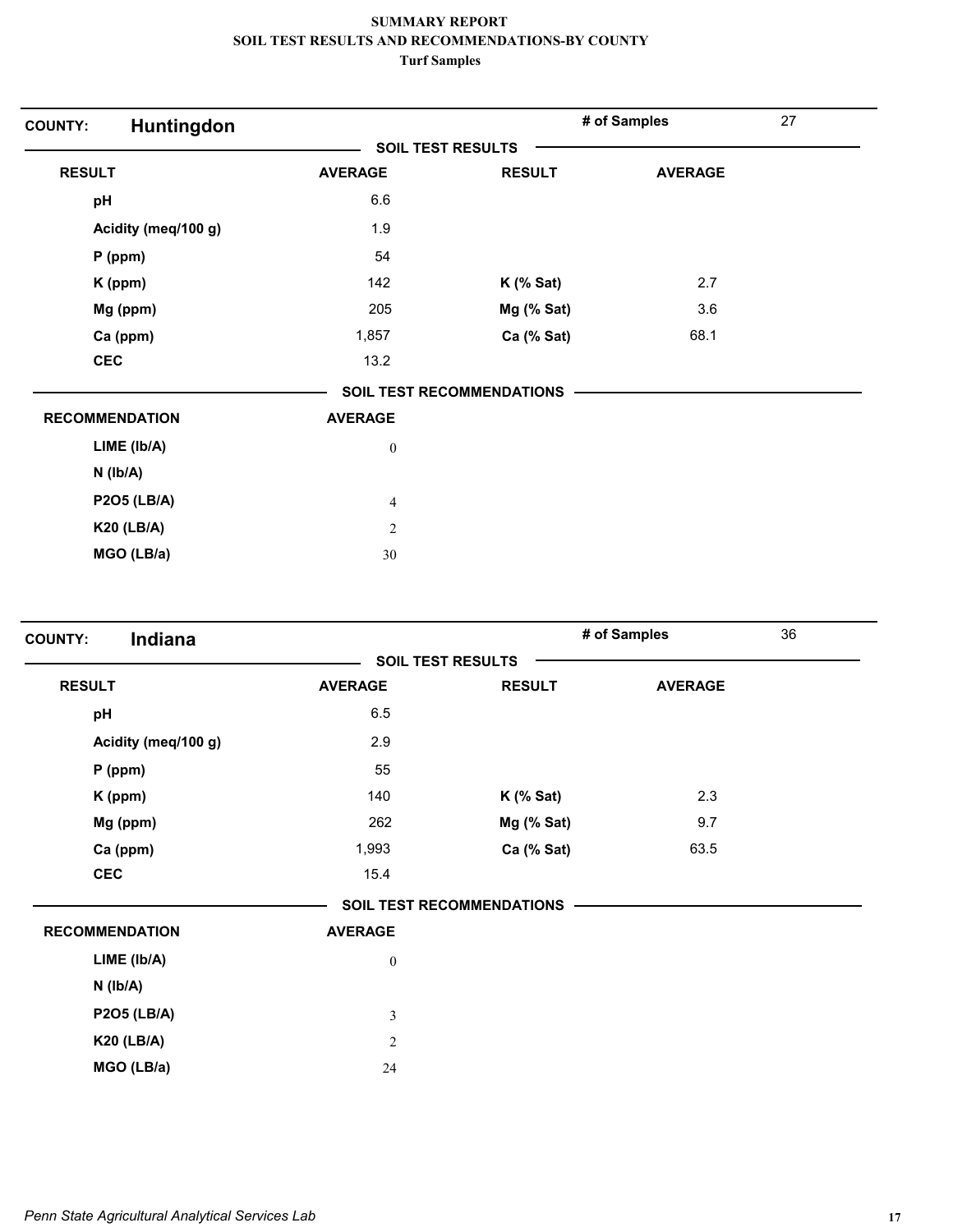| <b>Jefferson</b><br><b>COUNTY:</b> |                          |                                  | # of Samples   | 20 |
|------------------------------------|--------------------------|----------------------------------|----------------|----|
|                                    | <b>SOIL TEST RESULTS</b> |                                  |                |    |
| <b>RESULT</b>                      | <b>AVERAGE</b>           | <b>RESULT</b>                    | <b>AVERAGE</b> |    |
| pH                                 | 6.7                      |                                  |                |    |
| Acidity (meq/100 g)                | 1.8                      |                                  |                |    |
| P (ppm)                            | 49                       |                                  |                |    |
| K (ppm)                            | 145                      | $K$ (% Sat)                      | 2.8            |    |
| Mg (ppm)                           | 230                      | Mg (% Sat)                       | 3.6            |    |
| Ca (ppm)                           | 1,894                    | Ca (% Sat)                       | 67.3           |    |
| <b>CEC</b>                         | 13.3                     |                                  |                |    |
|                                    |                          | <b>SOIL TEST RECOMMENDATIONS</b> |                |    |
| <b>RECOMMENDATION</b>              | <b>AVERAGE</b>           |                                  |                |    |
| LIME (Ib/A)                        | $\boldsymbol{0}$         |                                  |                |    |
| $N$ ( $lb/A$ )                     |                          |                                  |                |    |
| <b>P2O5 (LB/A)</b>                 | $\mathfrak{Z}$           |                                  |                |    |
| <b>K20 (LB/A)</b>                  | $\mathfrak{2}$           |                                  |                |    |
| MGO (LB/a)                         | 45                       |                                  |                |    |

| Juniata<br><b>COUNTY:</b> |                  |                                  | # of Samples   | 17 |
|---------------------------|------------------|----------------------------------|----------------|----|
|                           |                  | <b>SOIL TEST RESULTS</b>         |                |    |
| <b>RESULT</b>             | <b>AVERAGE</b>   | <b>RESULT</b>                    | <b>AVERAGE</b> |    |
| pH                        | 6.7              |                                  |                |    |
| Acidity (meq/100 g)       | 2.0              |                                  |                |    |
| $P$ (ppm)                 | 85               |                                  |                |    |
| K (ppm)                   | 186              | $K$ (% Sat)                      | 4.0            |    |
| Mg (ppm)                  | 176              | Mg (% Sat)                       | 2.7            |    |
| Ca (ppm)                  | 1,656            | Ca (% Sat)                       | 67.7           |    |
| <b>CEC</b>                | 12.3             |                                  |                |    |
|                           |                  | <b>SOIL TEST RECOMMENDATIONS</b> |                |    |
| <b>RECOMMENDATION</b>     | <b>AVERAGE</b>   |                                  |                |    |
| LIME (lb/A)               | $\boldsymbol{0}$ |                                  |                |    |
| $N$ ( $Ib/A$ )            |                  |                                  |                |    |
| <b>P2O5 (LB/A)</b>        | $\sqrt{2}$       |                                  |                |    |
| <b>K20 (LB/A)</b>         | $\sqrt{2}$       |                                  |                |    |
| MGO (LB/a)                | 118              |                                  |                |    |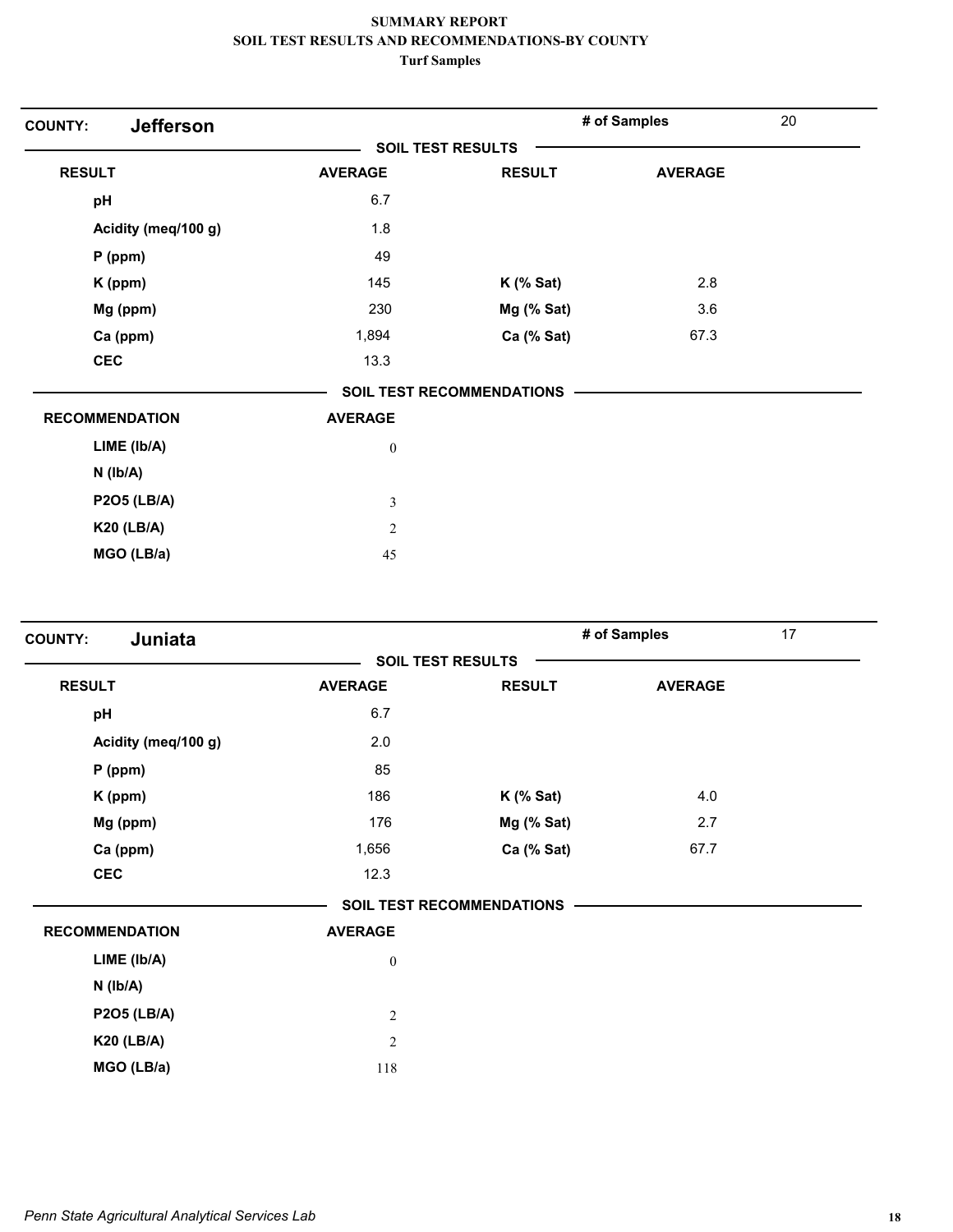| Lackawanna<br><b>COUNTY:</b> |                  |                                  | # of Samples   | 73 |
|------------------------------|------------------|----------------------------------|----------------|----|
|                              |                  | <b>SOIL TEST RESULTS</b>         |                |    |
| <b>RESULT</b>                | <b>AVERAGE</b>   | <b>RESULT</b>                    | <b>AVERAGE</b> |    |
| pH                           | 6.3              |                                  |                |    |
| Acidity (meq/100 g)          | 3.0              |                                  |                |    |
| P (ppm)                      | 58               |                                  |                |    |
| K (ppm)                      | 84               | $K$ (% Sat)                      | 1.9            |    |
| Mg (ppm)                     | 144              | Mg (% Sat)                       | 11.9           |    |
| Ca (ppm)                     | 1,288            | Ca (% Sat)                       | 58.3           |    |
| <b>CEC</b>                   | 10.8             |                                  |                |    |
|                              |                  | <b>SOIL TEST RECOMMENDATIONS</b> |                |    |
| <b>RECOMMENDATION</b>        | <b>AVERAGE</b>   |                                  |                |    |
| LIME (lb/A)                  | $\boldsymbol{0}$ |                                  |                |    |
| $N$ ( $lb/A$ )               |                  |                                  |                |    |
| <b>P2O5 (LB/A)</b>           | 5                |                                  |                |    |
| <b>K20 (LB/A)</b>            | $\mathfrak{Z}$   |                                  |                |    |
| MGO (LB/a)                   | 36               |                                  |                |    |

| Lancaster<br><b>COUNTY:</b> |                          |                                  | 1,263<br># of Samples |  |
|-----------------------------|--------------------------|----------------------------------|-----------------------|--|
|                             | <b>SOIL TEST RESULTS</b> |                                  |                       |  |
| <b>RESULT</b>               | <b>AVERAGE</b>           | <b>RESULT</b>                    | <b>AVERAGE</b>        |  |
| pH                          | 6.5                      |                                  |                       |  |
| Acidity (meq/100 g)         | 2.4                      |                                  |                       |  |
| $P$ (ppm)                   | 72                       |                                  |                       |  |
| K (ppm)                     | 157                      | $K$ (% Sat)                      | 3.3                   |  |
| Mg (ppm)                    | 204                      | Mg (% Sat)                       | 7.9                   |  |
| Ca (ppm)                    | 1,555                    | Ca (% Sat)                       | 62.7                  |  |
| <b>CEC</b>                  | 12.2                     |                                  |                       |  |
|                             |                          | <b>SOIL TEST RECOMMENDATIONS</b> |                       |  |
| <b>RECOMMENDATION</b>       | <b>AVERAGE</b>           |                                  |                       |  |
| LIME (Ib/A)                 | $\boldsymbol{0}$         |                                  |                       |  |
| $N$ ( $Ib/A$ )              |                          |                                  |                       |  |
| <b>P2O5 (LB/A)</b>          | $\sqrt{2}$               |                                  |                       |  |
| <b>K20 (LB/A)</b>           | $\sqrt{2}$               |                                  |                       |  |
| MGO (LB/a)                  | 29                       |                                  |                       |  |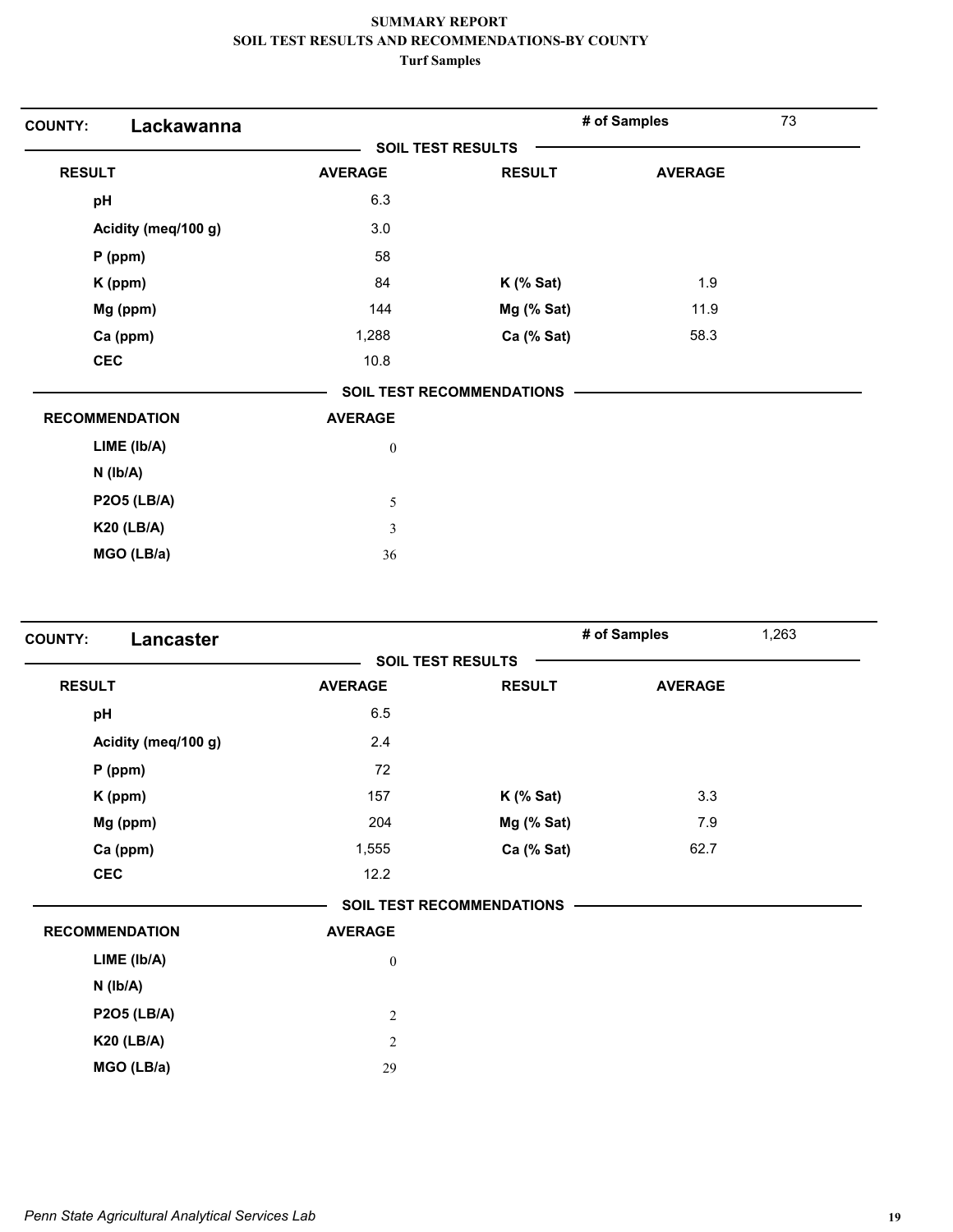| <b>COUNTY:</b><br><b>Lawrence</b> |                  |                                  | # of Samples   | 10 |
|-----------------------------------|------------------|----------------------------------|----------------|----|
|                                   |                  | <b>SOIL TEST RESULTS</b>         |                |    |
| <b>RESULT</b>                     | <b>AVERAGE</b>   | <b>RESULT</b>                    | <b>AVERAGE</b> |    |
| pH                                | 6.6              |                                  |                |    |
| Acidity (meq/100 g)               | 2.3              |                                  |                |    |
| P (ppm)                           | 79               |                                  |                |    |
| K (ppm)                           | 132              | $K$ (% Sat)                      | 2.7            |    |
| Mg (ppm)                          | 188              | Mg (% Sat)                       | 14.0           |    |
| Ca (ppm)                          | 1,748            | Ca (% Sat)                       | 67.6           |    |
| <b>CEC</b>                        | 12.9             |                                  |                |    |
|                                   |                  | <b>SOIL TEST RECOMMENDATIONS</b> |                |    |
| <b>RECOMMENDATION</b>             | <b>AVERAGE</b>   |                                  |                |    |
| LIME (Ib/A)                       | $\boldsymbol{0}$ |                                  |                |    |
| $N$ ( $lb/A$ )                    |                  |                                  |                |    |
| <b>P2O5 (LB/A)</b>                | $\sqrt{3}$       |                                  |                |    |
| <b>K20 (LB/A)</b>                 | $\mathfrak{2}$   |                                  |                |    |
| MGO (LB/a)                        | 16               |                                  |                |    |

| Lebanon<br><b>COUNTY:</b> |                  |                                  | # of Samples<br>134 |  |
|---------------------------|------------------|----------------------------------|---------------------|--|
|                           |                  | <b>SOIL TEST RESULTS</b>         |                     |  |
| <b>RESULT</b>             | <b>AVERAGE</b>   | <b>RESULT</b>                    | <b>AVERAGE</b>      |  |
| pH                        | 6.5              |                                  |                     |  |
| Acidity (meq/100 g)       | 2.3              |                                  |                     |  |
| $P$ (ppm)                 | 70               |                                  |                     |  |
| K (ppm)                   | 172              | $K$ (% Sat)                      | 3.3                 |  |
| Mg (ppm)                  | 219              | Mg (% Sat)                       | 18.2                |  |
| Ca (ppm)                  | 1,781            | Ca (% Sat)                       | 63.8                |  |
| <b>CEC</b>                | 13.0             |                                  |                     |  |
|                           |                  | <b>SOIL TEST RECOMMENDATIONS</b> |                     |  |
| <b>RECOMMENDATION</b>     | <b>AVERAGE</b>   |                                  |                     |  |
| LIME (Ib/A)               | $\boldsymbol{0}$ |                                  |                     |  |
| $N$ ( $Ib/A$ )            |                  |                                  |                     |  |
| <b>P2O5 (LB/A)</b>        | $\sqrt{2}$       |                                  |                     |  |
| <b>K20 (LB/A)</b>         | $\overline{2}$   |                                  |                     |  |
| MGO (LB/a)                | 29               |                                  |                     |  |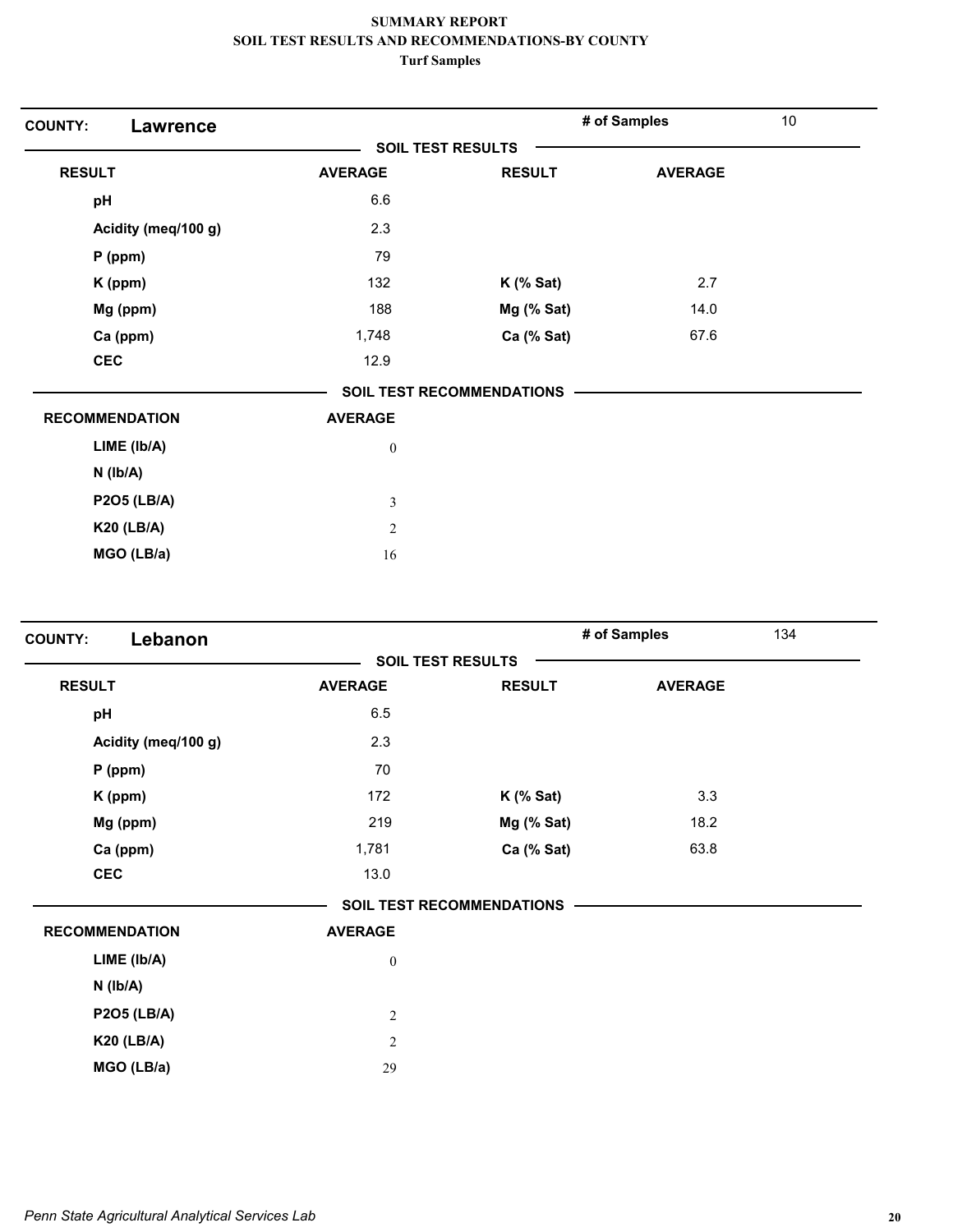| Lehigh<br><b>COUNTY:</b> |                          |                                  | # of Samples   | 205 |
|--------------------------|--------------------------|----------------------------------|----------------|-----|
|                          | <b>SOIL TEST RESULTS</b> |                                  |                |     |
| <b>RESULT</b>            | <b>AVERAGE</b>           | <b>RESULT</b>                    | <b>AVERAGE</b> |     |
| pH                       | 6.5                      |                                  |                |     |
| Acidity (meq/100 g)      | 2.3                      |                                  |                |     |
| $P$ (ppm)                | 60                       |                                  |                |     |
| K (ppm)                  | 149                      | $K$ (% Sat)                      | 3.1            |     |
| Mg (ppm)                 | 205                      | Mg (% Sat)                       | 2.3            |     |
| Ca (ppm)                 | 1,685                    | Ca (% Sat)                       | 63.1           |     |
| <b>CEC</b>               | 12.5                     |                                  |                |     |
|                          |                          | <b>SOIL TEST RECOMMENDATIONS</b> |                |     |
| <b>RECOMMENDATION</b>    | <b>AVERAGE</b>           |                                  |                |     |
| LIME (Ib/A)              | $\boldsymbol{0}$         |                                  |                |     |
| $N$ ( $lb/A$ )           |                          |                                  |                |     |
| <b>P2O5 (LB/A)</b>       | $\mathfrak{Z}$           |                                  |                |     |
| <b>K20 (LB/A)</b>        | $\mathfrak{2}$           |                                  |                |     |
| MGO (LB/a)               | 29                       |                                  |                |     |

| <b>COUNTY:</b><br>Luzerne |                  |                                  | # of Samples   | 102 |
|---------------------------|------------------|----------------------------------|----------------|-----|
|                           |                  | <b>SOIL TEST RESULTS</b>         |                |     |
| <b>RESULT</b>             | <b>AVERAGE</b>   | <b>RESULT</b>                    | <b>AVERAGE</b> |     |
| pH                        | 6.3              |                                  |                |     |
| Acidity (meq/100 g)       | 3.0              |                                  |                |     |
| $P$ (ppm)                 | 73               |                                  |                |     |
| K (ppm)                   | 97               | $K$ (% Sat)                      | 2.2            |     |
| Mg (ppm)                  | 148              | Mg (% Sat)                       | 4.4            |     |
| Ca (ppm)                  | 1,371            | Ca (% Sat)                       | 58.7           |     |
| <b>CEC</b>                | 11.2             |                                  |                |     |
|                           |                  | <b>SOIL TEST RECOMMENDATIONS</b> |                |     |
| <b>RECOMMENDATION</b>     | <b>AVERAGE</b>   |                                  |                |     |
| LIME (Ib/A)               | $\boldsymbol{0}$ |                                  |                |     |
| $N$ ( $Ib/A$ )            |                  |                                  |                |     |
| <b>P2O5 (LB/A)</b>        | $\overline{4}$   |                                  |                |     |
| <b>K20 (LB/A)</b>         | $\mathfrak{Z}$   |                                  |                |     |
| MGO (LB/a)                | 62               |                                  |                |     |
|                           |                  |                                  |                |     |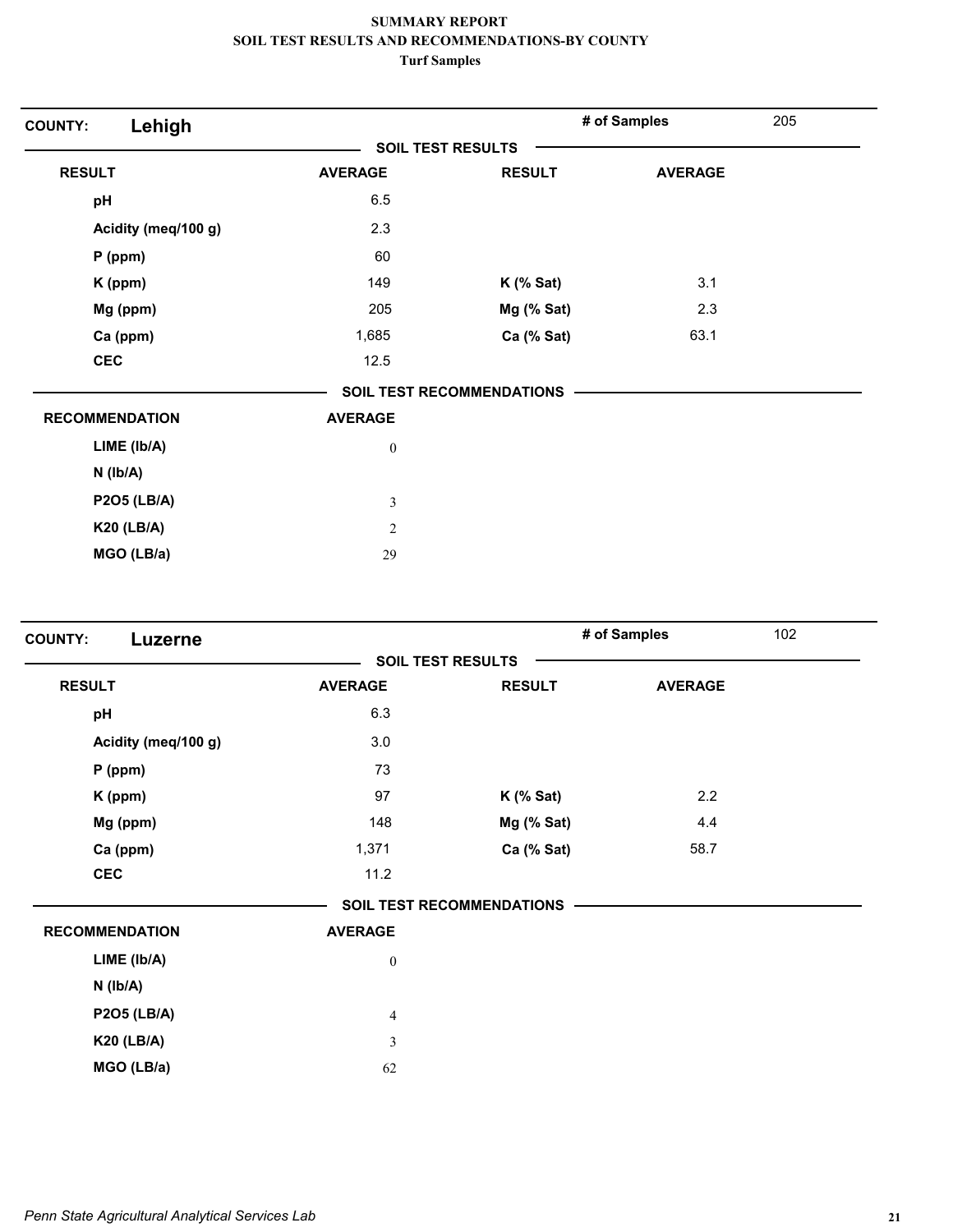| Lycoming<br><b>SOIL TEST RESULTS</b><br><b>RESULT</b><br><b>AVERAGE</b><br><b>RESULT</b><br><b>AVERAGE</b><br>6.5<br>pH<br>Acidity (meq/100 g)<br>2.5<br>57<br>P (ppm) |  |
|------------------------------------------------------------------------------------------------------------------------------------------------------------------------|--|
|                                                                                                                                                                        |  |
|                                                                                                                                                                        |  |
|                                                                                                                                                                        |  |
|                                                                                                                                                                        |  |
|                                                                                                                                                                        |  |
| 127<br>2.9<br>$K$ (% Sat)<br>K (ppm)                                                                                                                                   |  |
| 137<br>Mg (% Sat)<br>4.8<br>Mg (ppm)                                                                                                                                   |  |
| Ca (ppm)<br>Ca (% Sat)<br>61.4<br>1,514                                                                                                                                |  |
| <b>CEC</b><br>11.3                                                                                                                                                     |  |
| <b>SOIL TEST RECOMMENDATIONS</b>                                                                                                                                       |  |
| <b>RECOMMENDATION</b><br><b>AVERAGE</b>                                                                                                                                |  |
| LIME (lb/A)<br>$\boldsymbol{0}$                                                                                                                                        |  |
| $N$ ( $lb/A$ )                                                                                                                                                         |  |
| <b>P2O5 (LB/A)</b><br>5                                                                                                                                                |  |
| <b>K20 (LB/A)</b><br>$\mathfrak{2}$                                                                                                                                    |  |
| MGO (LB/a)<br>34                                                                                                                                                       |  |

| <b>McKean</b><br><b>COUNTY:</b> |                  |                           | # of Samples   | 6 |
|---------------------------------|------------------|---------------------------|----------------|---|
|                                 |                  | <b>SOIL TEST RESULTS</b>  |                |   |
| <b>RESULT</b>                   | <b>AVERAGE</b>   | <b>RESULT</b>             | <b>AVERAGE</b> |   |
| pH                              | 6.2              |                           |                |   |
| Acidity (meq/100 g)             | 3.4              |                           |                |   |
| $P$ (ppm)                       | 90               |                           |                |   |
| K (ppm)                         | 130              | $K$ (% Sat)               | 2.2            |   |
| Mg (ppm)                        | 269              | Mg (% Sat)                | 4.7            |   |
| Ca (ppm)                        | 1,766            | Ca (% Sat)                | 55.9           |   |
| <b>CEC</b>                      | 14.5             |                           |                |   |
|                                 |                  | SOIL TEST RECOMMENDATIONS |                |   |
| <b>RECOMMENDATION</b>           | <b>AVERAGE</b>   |                           |                |   |
| LIME (lb/A)                     | $\boldsymbol{0}$ |                           |                |   |
| $N$ ( $Ib/A$ )                  |                  |                           |                |   |
| <b>P2O5 (LB/A)</b>              | $\mathfrak{Z}$   |                           |                |   |
| <b>K20 (LB/A)</b>               | $\sqrt{2}$       |                           |                |   |
| MGO (LB/a)                      | 57               |                           |                |   |
|                                 |                  |                           |                |   |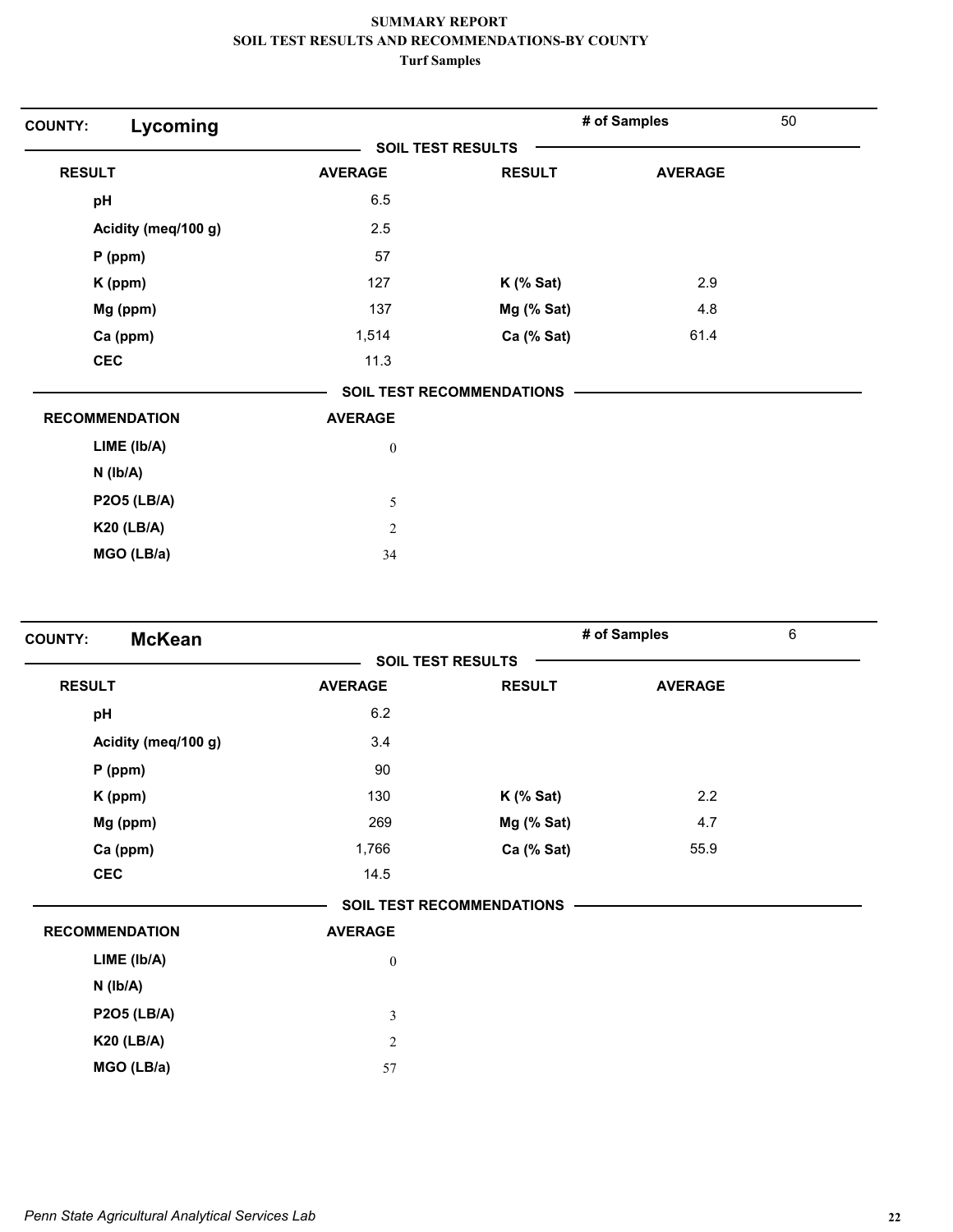| <b>Mercer</b><br><b>COUNTY:</b> |                          |                                  | # of Samples   | 32 |
|---------------------------------|--------------------------|----------------------------------|----------------|----|
|                                 | <b>SOIL TEST RESULTS</b> |                                  |                |    |
| <b>RESULT</b>                   | <b>AVERAGE</b>           | <b>RESULT</b>                    | <b>AVERAGE</b> |    |
| pH                              | 6.3                      |                                  |                |    |
| Acidity (meq/100 g)             | 3.3                      |                                  |                |    |
| $P$ (ppm)                       | 47                       |                                  |                |    |
| K (ppm)                         | 125                      | $K$ (% Sat)                      | 2.5            |    |
| Mg (ppm)                        | 184                      | Mg (% Sat)                       | 2.8            |    |
| Ca (ppm)                        | 1,641                    | Ca (% Sat)                       | 59.8           |    |
| <b>CEC</b>                      | 13.1                     |                                  |                |    |
|                                 |                          | <b>SOIL TEST RECOMMENDATIONS</b> |                |    |
| <b>RECOMMENDATION</b>           | <b>AVERAGE</b>           |                                  |                |    |
| LIME (Ib/A)                     | $\boldsymbol{0}$         |                                  |                |    |
| $N$ ( $lb/A$ )                  |                          |                                  |                |    |
| <b>P2O5 (LB/A)</b>              | $\mathfrak{Z}$           |                                  |                |    |
| <b>K20 (LB/A)</b>               | $\sqrt{2}$               |                                  |                |    |
| MGO (LB/a)                      | 43                       |                                  |                |    |

| <b>Mifflin</b><br><b>COUNTY:</b> |                  |                                  | # of Samples   | 11 |
|----------------------------------|------------------|----------------------------------|----------------|----|
|                                  |                  | <b>SOIL TEST RESULTS</b>         |                |    |
| <b>RESULT</b>                    | <b>AVERAGE</b>   | <b>RESULT</b>                    | <b>AVERAGE</b> |    |
| pH                               | 7.0              |                                  |                |    |
| Acidity (meq/100 g)              | 1.0              |                                  |                |    |
| $P$ (ppm)                        | 88               |                                  |                |    |
| K (ppm)                          | 165              | $K$ (% Sat)                      | 2.9            |    |
| Mg (ppm)                         | 227              | Mg (% Sat)                       | 15.4           |    |
| Ca (ppm)                         | 2,369            | Ca (% Sat)                       | 77.9           |    |
| <b>CEC</b>                       | 14.6             |                                  |                |    |
|                                  |                  | <b>SOIL TEST RECOMMENDATIONS</b> |                |    |
| <b>RECOMMENDATION</b>            | <b>AVERAGE</b>   |                                  |                |    |
| LIME (Ib/A)                      | $\boldsymbol{0}$ |                                  |                |    |
| $N$ ( $Ib/A$ )                   |                  |                                  |                |    |
| <b>P2O5 (LB/A)</b>               | $\mathfrak{Z}$   |                                  |                |    |
| <b>K20 (LB/A)</b>                | $\overline{c}$   |                                  |                |    |
| MGO (LB/a)                       | 44               |                                  |                |    |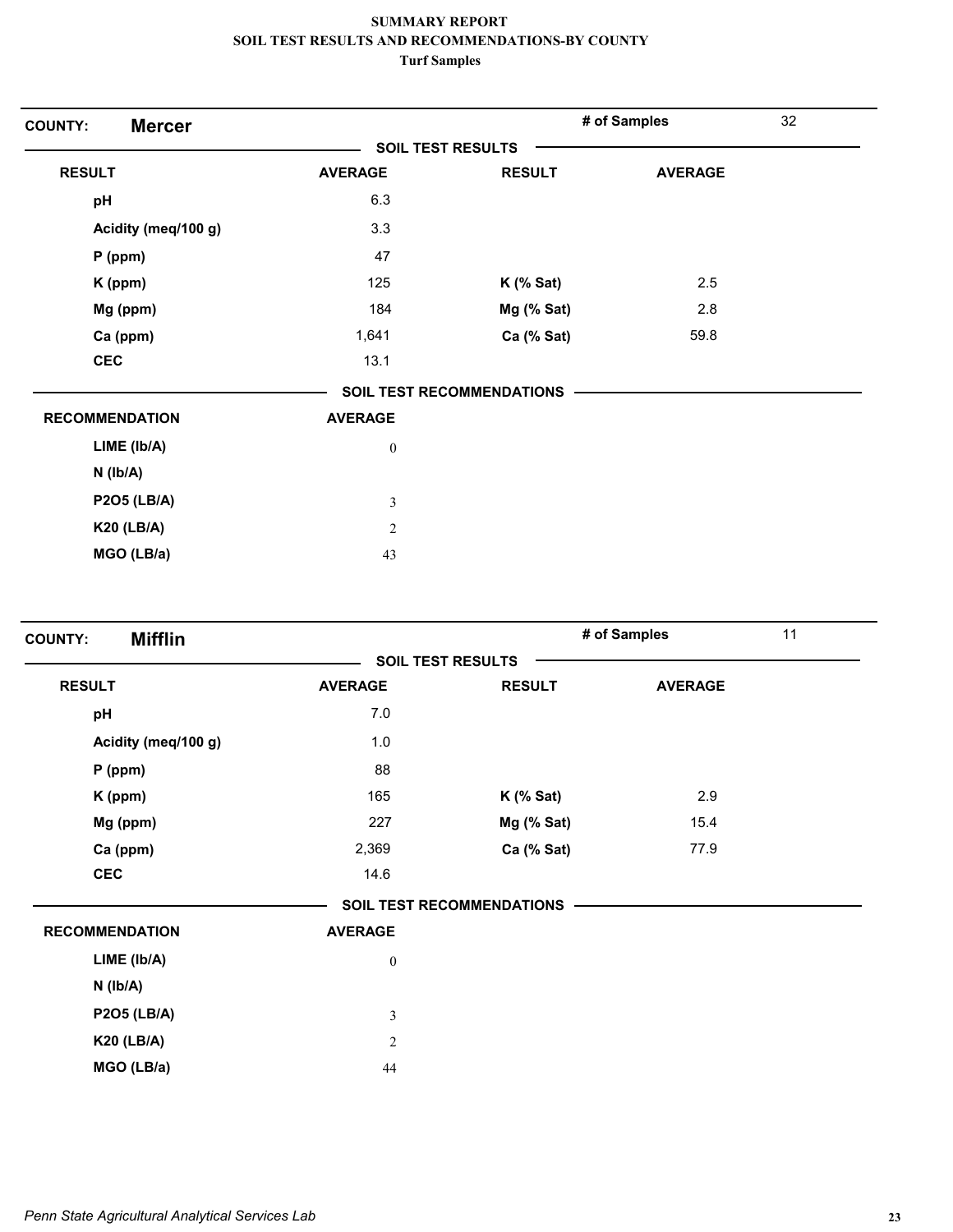| <b>COUNTY:</b><br><b>Monroe</b> |                  |                           | # of Samples   | 62 |
|---------------------------------|------------------|---------------------------|----------------|----|
|                                 |                  | <b>SOIL TEST RESULTS</b>  |                |    |
| <b>RESULT</b>                   | <b>AVERAGE</b>   | <b>RESULT</b>             | <b>AVERAGE</b> |    |
| pH                              | 6.4              |                           |                |    |
| Acidity (meq/100 g)             | 3.2              |                           |                |    |
| $P$ (ppm)                       | 67               |                           |                |    |
| K (ppm)                         | 138              | $K$ (% Sat)               | 3.3            |    |
| Mg (ppm)                        | 145              | Mg (% Sat)                | 2.9            |    |
| Ca (ppm)                        | 1,257            | Ca (% Sat)                | 55.3           |    |
| <b>CEC</b>                      | 11.1             |                           |                |    |
|                                 |                  | SOIL TEST RECOMMENDATIONS |                |    |
| <b>RECOMMENDATION</b>           | <b>AVERAGE</b>   |                           |                |    |
| LIME (Ib/A)                     | $\boldsymbol{0}$ |                           |                |    |
| $N$ ( $lb/A$ )                  |                  |                           |                |    |
| <b>P2O5 (LB/A)</b>              | $\mathfrak{Z}$   |                           |                |    |
| <b>K20 (LB/A)</b>               | 3                |                           |                |    |
| MGO (LB/a)                      | 79               |                           |                |    |

| <b>Montgomery</b><br><b>COUNTY:</b> |                          |                           | # of Samples   | 956 |
|-------------------------------------|--------------------------|---------------------------|----------------|-----|
|                                     | <b>SOIL TEST RESULTS</b> |                           |                |     |
| <b>RESULT</b>                       | <b>AVERAGE</b>           | <b>RESULT</b>             | <b>AVERAGE</b> |     |
| pH                                  | 6.5                      |                           |                |     |
| Acidity (meq/100 g)                 | 2.4                      |                           |                |     |
| $P$ (ppm)                           | 76                       |                           |                |     |
| K (ppm)                             | 124                      | $K$ (% Sat)               | 2.9            |     |
| Mg (ppm)                            | 222                      | Mg (% Sat)                | 5.3            |     |
| Ca (ppm)                            | 1,291                    | Ca (% Sat)                | 57.5           |     |
| <b>CEC</b>                          | 11.0                     |                           |                |     |
|                                     |                          | SOIL TEST RECOMMENDATIONS |                |     |
| <b>RECOMMENDATION</b>               | <b>AVERAGE</b>           |                           |                |     |
| LIME (lb/A)                         | $\boldsymbol{0}$         |                           |                |     |
| $N$ ( $Ib/A$ )                      |                          |                           |                |     |
| <b>P2O5 (LB/A)</b>                  | $\sqrt{2}$               |                           |                |     |
| <b>K20 (LB/A)</b>                   | $\overline{2}$           |                           |                |     |
| MGO (LB/a)                          | 14                       |                           |                |     |
|                                     |                          |                           |                |     |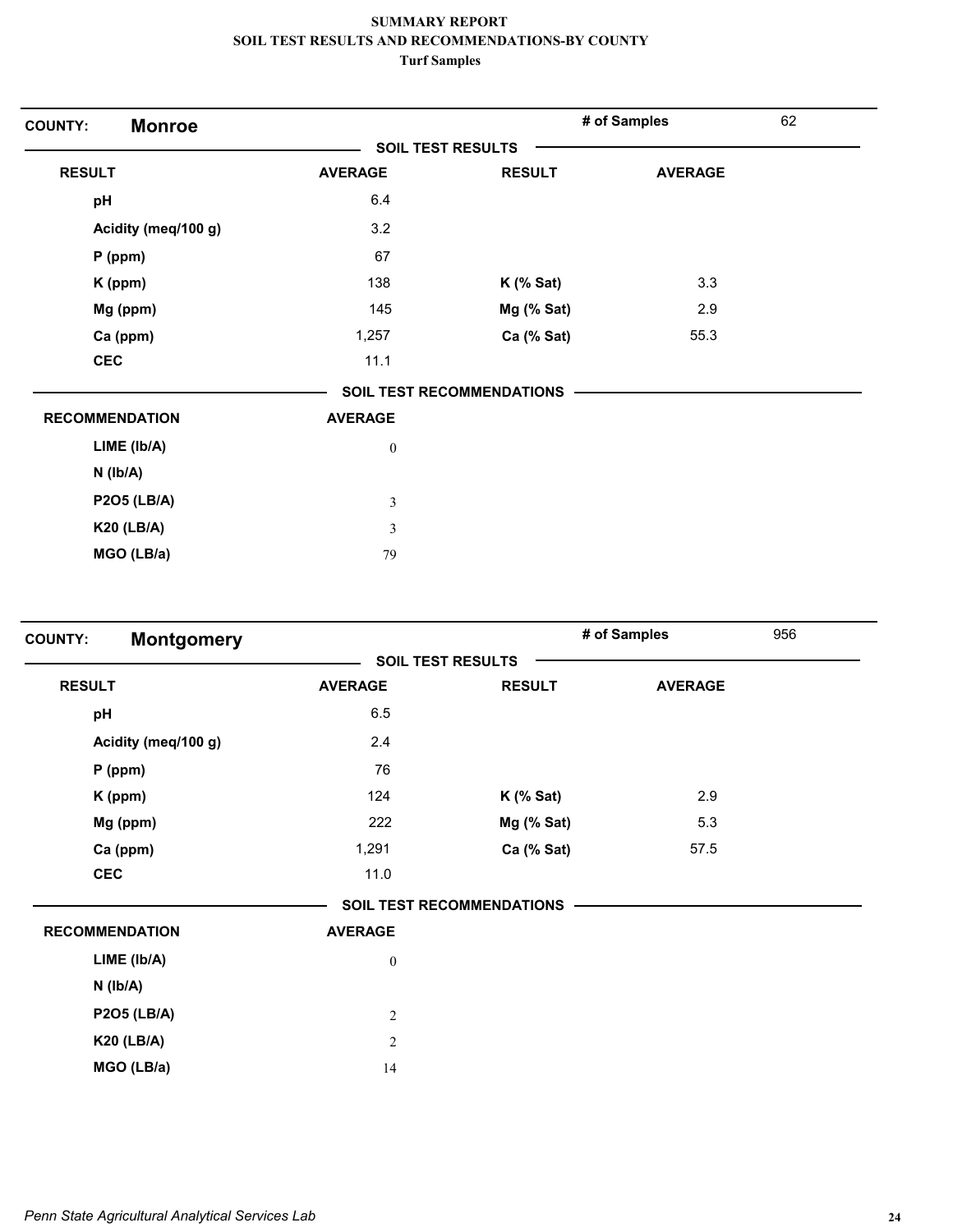| <b>Montour</b><br><b>COUNTY:</b> |                  |                                  | # of Samples   | 14 |
|----------------------------------|------------------|----------------------------------|----------------|----|
|                                  |                  | <b>SOIL TEST RESULTS</b>         |                |    |
| <b>RESULT</b>                    | <b>AVERAGE</b>   | <b>RESULT</b>                    | <b>AVERAGE</b> |    |
| pH                               | 6.1              |                                  |                |    |
| Acidity (meq/100 g)              | 3.7              |                                  |                |    |
| $P$ (ppm)                        | 199              |                                  |                |    |
| K (ppm)                          | 163              | $K$ (% Sat)                      | 3.5            |    |
| Mg (ppm)                         | 168              | Mg (% Sat)                       | 6.0            |    |
| Ca (ppm)                         | 1,318            | Ca (% Sat)                       | 54.1           |    |
| <b>CEC</b>                       | 12.2             |                                  |                |    |
|                                  |                  | <b>SOIL TEST RECOMMENDATIONS</b> |                |    |
| <b>RECOMMENDATION</b>            | <b>AVERAGE</b>   |                                  |                |    |
| LIME (lb/A)                      | $\boldsymbol{0}$ |                                  |                |    |
| $N$ ( $lb/A$ )                   |                  |                                  |                |    |
| <b>P2O5 (LB/A)</b>               | $\overline{2}$   |                                  |                |    |
| <b>K20 (LB/A)</b>                | $\overline{2}$   |                                  |                |    |
| MGO (LB/a)                       | 109              |                                  |                |    |

| Northampton<br><b>COUNTY:</b> |                  |                           | # of Samples   | 148 |
|-------------------------------|------------------|---------------------------|----------------|-----|
|                               |                  | <b>SOIL TEST RESULTS</b>  |                |     |
| <b>RESULT</b>                 | <b>AVERAGE</b>   | <b>RESULT</b>             | <b>AVERAGE</b> |     |
| pH                            | 6.5              |                           |                |     |
| Acidity (meq/100 g)           | 2.7              |                           |                |     |
| $P$ (ppm)                     | 53               |                           |                |     |
| K (ppm)                       | 148              | $K$ (% Sat)               | 3.2            |     |
| Mg (ppm)                      | 180              | Mg (% Sat)                | 5.5            |     |
| Ca (ppm)                      | 1,722            | Ca (% Sat)                | 59.4           |     |
| <b>CEC</b>                    | 12.2             |                           |                |     |
|                               |                  | SOIL TEST RECOMMENDATIONS |                |     |
| <b>RECOMMENDATION</b>         | <b>AVERAGE</b>   |                           |                |     |
| LIME (lb/A)                   | $\boldsymbol{0}$ |                           |                |     |
| $N$ ( $lb/A$ )                |                  |                           |                |     |
| <b>P2O5 (LB/A)</b>            | $\overline{4}$   |                           |                |     |
| <b>K20 (LB/A)</b>             | $\mathfrak{2}$   |                           |                |     |
| MGO (LB/a)                    | 46               |                           |                |     |
|                               |                  |                           |                |     |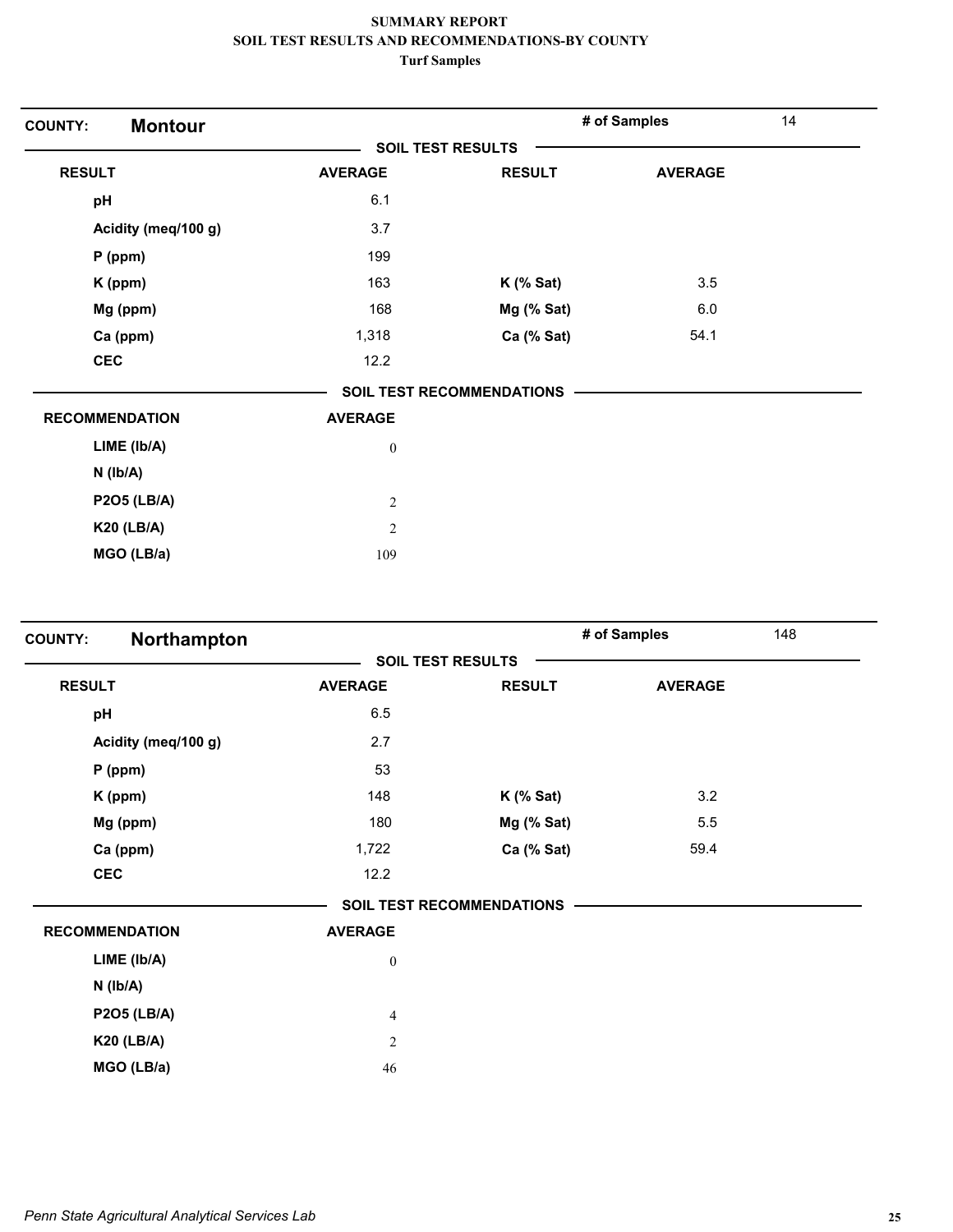| Northumberland<br><b>COUNTY:</b> |                          |                                  | # of Samples   | 28 |
|----------------------------------|--------------------------|----------------------------------|----------------|----|
|                                  | <b>SOIL TEST RESULTS</b> |                                  |                |    |
| <b>RESULT</b>                    | <b>AVERAGE</b>           | <b>RESULT</b>                    | <b>AVERAGE</b> |    |
| pH                               | 6.6                      |                                  |                |    |
| Acidity (meq/100 g)              | 2.4                      |                                  |                |    |
| $P$ (ppm)                        | 80                       |                                  |                |    |
| K (ppm)                          | 124                      | $K$ (% Sat)                      | 2.8            |    |
| Mg (ppm)                         | 144                      | Mg (% Sat)                       | 4.2            |    |
| Ca (ppm)                         | 1,662                    | Ca (% Sat)                       | 66.0           |    |
| <b>CEC</b>                       | 11.7                     |                                  |                |    |
|                                  |                          | <b>SOIL TEST RECOMMENDATIONS</b> |                |    |
| <b>RECOMMENDATION</b>            | <b>AVERAGE</b>           |                                  |                |    |
| LIME (Ib/A)                      | $\boldsymbol{0}$         |                                  |                |    |
| $N$ ( $lb/A$ )                   |                          |                                  |                |    |
| <b>P2O5 (LB/A)</b>               | $\mathfrak{Z}$           |                                  |                |    |
| <b>K20 (LB/A)</b>                | $\overline{2}$           |                                  |                |    |
| MGO (LB/a)                       | 45                       |                                  |                |    |

| <b>SOIL TEST RESULTS</b><br><b>RESULT</b><br><b>AVERAGE</b><br><b>RESULT</b><br><b>AVERAGE</b><br>6.1<br>pH<br>Acidity (meq/100 g)<br>3.9<br>62<br>$P$ (ppm)<br>138<br>3.1<br>K (ppm)<br>$K$ (% Sat)<br>143<br>6.2<br>Mg (ppm)<br>Mg (% Sat)<br>Ca (ppm)<br>1,251<br>Ca (% Sat)<br>52.6<br><b>CEC</b><br>11.7<br><b>SOIL TEST RECOMMENDATIONS</b><br><b>RECOMMENDATION</b><br><b>AVERAGE</b><br>LIME (Ib/A)<br>$\boldsymbol{0}$<br>$N$ ( $Ib/A$ )<br><b>P2O5 (LB/A)</b><br>$\mathfrak{Z}$<br><b>K20 (LB/A)</b><br>$\overline{2}$ | <b>Perry</b><br><b>COUNTY:</b> |    | # of Samples | 43 |
|----------------------------------------------------------------------------------------------------------------------------------------------------------------------------------------------------------------------------------------------------------------------------------------------------------------------------------------------------------------------------------------------------------------------------------------------------------------------------------------------------------------------------------|--------------------------------|----|--------------|----|
|                                                                                                                                                                                                                                                                                                                                                                                                                                                                                                                                  |                                |    |              |    |
|                                                                                                                                                                                                                                                                                                                                                                                                                                                                                                                                  |                                |    |              |    |
|                                                                                                                                                                                                                                                                                                                                                                                                                                                                                                                                  |                                |    |              |    |
|                                                                                                                                                                                                                                                                                                                                                                                                                                                                                                                                  |                                |    |              |    |
|                                                                                                                                                                                                                                                                                                                                                                                                                                                                                                                                  |                                |    |              |    |
|                                                                                                                                                                                                                                                                                                                                                                                                                                                                                                                                  |                                |    |              |    |
|                                                                                                                                                                                                                                                                                                                                                                                                                                                                                                                                  |                                |    |              |    |
|                                                                                                                                                                                                                                                                                                                                                                                                                                                                                                                                  |                                |    |              |    |
|                                                                                                                                                                                                                                                                                                                                                                                                                                                                                                                                  |                                |    |              |    |
|                                                                                                                                                                                                                                                                                                                                                                                                                                                                                                                                  |                                |    |              |    |
|                                                                                                                                                                                                                                                                                                                                                                                                                                                                                                                                  |                                |    |              |    |
|                                                                                                                                                                                                                                                                                                                                                                                                                                                                                                                                  |                                |    |              |    |
|                                                                                                                                                                                                                                                                                                                                                                                                                                                                                                                                  |                                |    |              |    |
|                                                                                                                                                                                                                                                                                                                                                                                                                                                                                                                                  |                                |    |              |    |
|                                                                                                                                                                                                                                                                                                                                                                                                                                                                                                                                  |                                |    |              |    |
|                                                                                                                                                                                                                                                                                                                                                                                                                                                                                                                                  | MGO (LB/a)                     | 42 |              |    |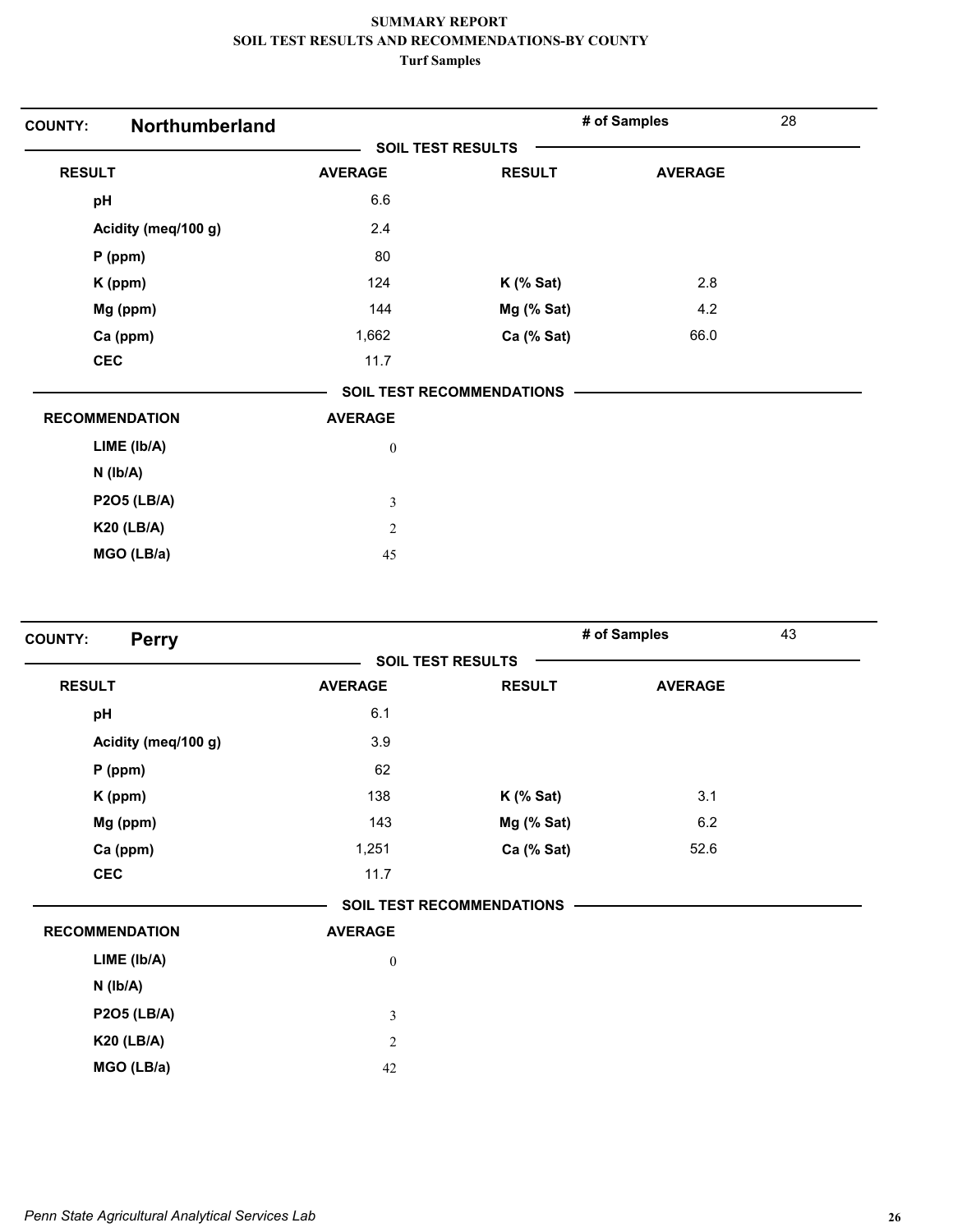| Philadelphia<br><b>COUNTY:</b> |                          |                                  | # of Samples   | 116 |
|--------------------------------|--------------------------|----------------------------------|----------------|-----|
|                                | <b>SOIL TEST RESULTS</b> |                                  |                |     |
| <b>RESULT</b>                  | <b>AVERAGE</b>           | <b>RESULT</b>                    | <b>AVERAGE</b> |     |
| pH                             | 6.6                      |                                  |                |     |
| Acidity (meq/100 g)            | 2.1                      |                                  |                |     |
| $P$ (ppm)                      | 105                      |                                  |                |     |
| K (ppm)                        | 137                      | $K$ (% Sat)                      | 3.0            |     |
| Mg (ppm)                       | 243                      | Mg (% Sat)                       | 9.8            |     |
| Ca (ppm)                       | 1,553                    | Ca (% Sat)                       | 57.7           |     |
| <b>CEC</b>                     | 11.7                     |                                  |                |     |
|                                |                          | <b>SOIL TEST RECOMMENDATIONS</b> |                |     |
| <b>RECOMMENDATION</b>          | <b>AVERAGE</b>           |                                  |                |     |
| LIME (Ib/A)                    | $\boldsymbol{0}$         |                                  |                |     |
| $N$ ( $lb/A$ )                 |                          |                                  |                |     |
| <b>P2O5 (LB/A)</b>             | 5                        |                                  |                |     |
| <b>K20 (LB/A)</b>              | $\mathfrak{Z}$           |                                  |                |     |
| MGO (LB/a)                     | 71                       |                                  |                |     |

| <b>Pike</b><br><b>COUNTY:</b> |                          |                                  | # of Samples   | 10 |
|-------------------------------|--------------------------|----------------------------------|----------------|----|
|                               | <b>SOIL TEST RESULTS</b> |                                  |                |    |
| <b>RESULT</b>                 | <b>AVERAGE</b>           | <b>RESULT</b>                    | <b>AVERAGE</b> |    |
| pH                            | 6.2                      |                                  |                |    |
| Acidity (meq/100 g)           | 3.3                      |                                  |                |    |
| $P$ (ppm)                     | 72                       |                                  |                |    |
| K (ppm)                       | 59                       | $K$ (% Sat)                      | 1.5            |    |
| Mg (ppm)                      | 140                      | Mg (% Sat)                       | 2.4            |    |
| Ca (ppm)                      | 1,247                    | Ca (% Sat)                       | 56.2           |    |
| <b>CEC</b>                    | 10.9                     |                                  |                |    |
|                               |                          | <b>SOIL TEST RECOMMENDATIONS</b> |                |    |
| <b>RECOMMENDATION</b>         | <b>AVERAGE</b>           |                                  |                |    |
| LIME (Ib/A)                   | $\boldsymbol{0}$         |                                  |                |    |
| $N$ ( $lb/A$ )                |                          |                                  |                |    |
| <b>P2O5 (LB/A)</b>            | $\overline{4}$           |                                  |                |    |
| <b>K20 (LB/A)</b>             | $\overline{4}$           |                                  |                |    |
| MGO (LB/a)                    | 58                       |                                  |                |    |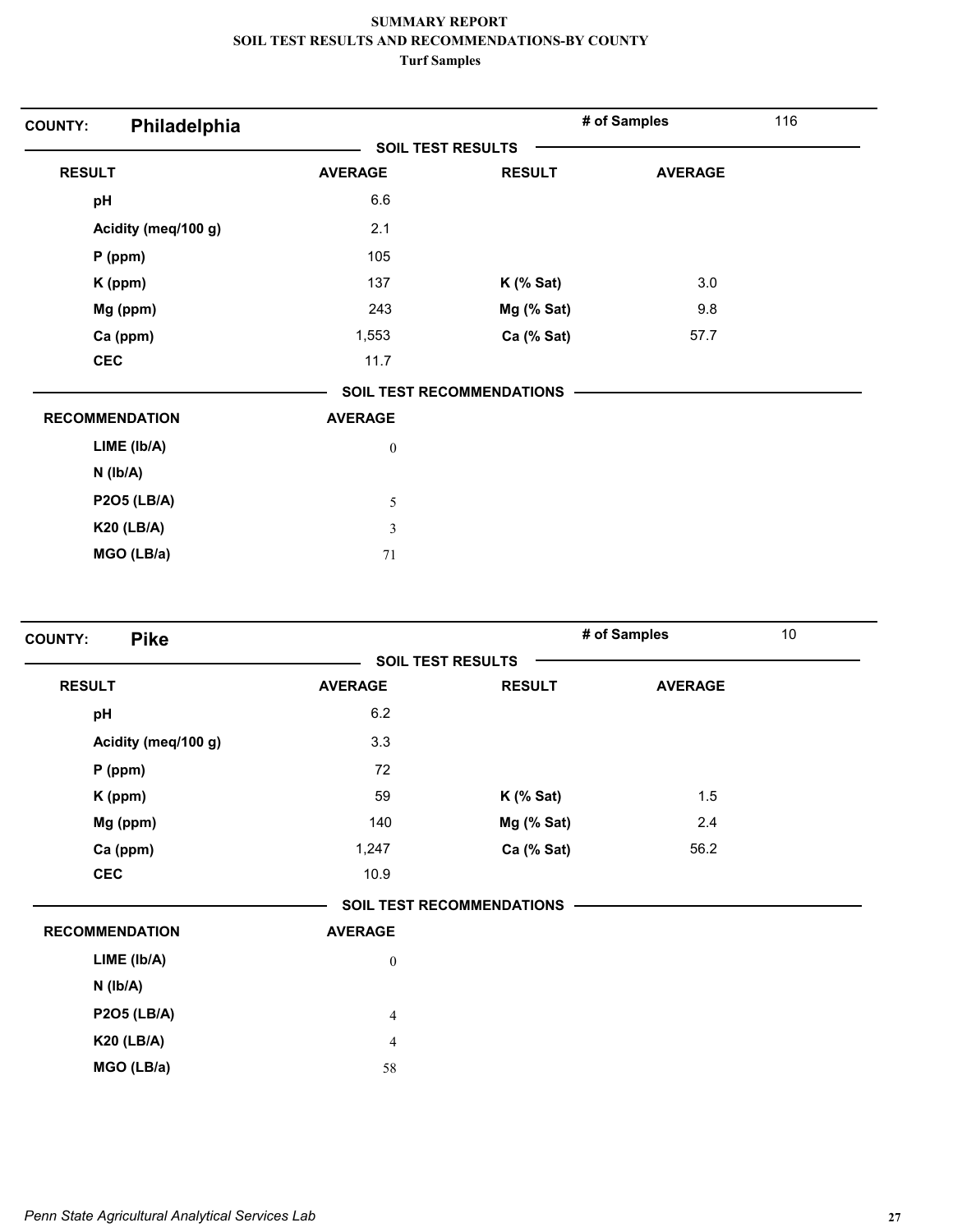| <b>Potter</b><br><b>COUNTY:</b> |                          |                                  | # of Samples   | $\,6\,$ |
|---------------------------------|--------------------------|----------------------------------|----------------|---------|
|                                 | <b>SOIL TEST RESULTS</b> |                                  |                |         |
| <b>RESULT</b>                   | <b>AVERAGE</b>           | <b>RESULT</b>                    | <b>AVERAGE</b> |         |
| pH                              | 6.2                      |                                  |                |         |
| Acidity (meq/100 g)             | 4.3                      |                                  |                |         |
| $P$ (ppm)                       | 60                       |                                  |                |         |
| $K$ (ppm)                       | 120                      | $K$ (% Sat)                      | 2.6            |         |
| Mg (ppm)                        | 156                      | Mg (% Sat)                       | 1.6            |         |
| Ca (ppm)                        | 1,298                    | Ca (% Sat)                       | 56.4           |         |
| <b>CEC</b>                      | 12.4                     |                                  |                |         |
|                                 |                          | <b>SOIL TEST RECOMMENDATIONS</b> |                |         |
| <b>RECOMMENDATION</b>           | <b>AVERAGE</b>           |                                  |                |         |
| LIME (Ib/A)                     | $\boldsymbol{0}$         |                                  |                |         |
| $N$ ( $Ib/A$ )                  |                          |                                  |                |         |
| <b>P2O5 (LB/A)</b>              | $\mathfrak{2}$           |                                  |                |         |
| <b>K20 (LB/A)</b>               | $\overline{2}$           |                                  |                |         |
| MGO (LB/a)                      | 30                       |                                  |                |         |

| <b>COUNTY:</b> | <b>Schuylkill</b>     |                  |                                  | # of Samples   | 30 |
|----------------|-----------------------|------------------|----------------------------------|----------------|----|
|                |                       |                  | <b>SOIL TEST RESULTS</b>         |                |    |
| <b>RESULT</b>  |                       | <b>AVERAGE</b>   | <b>RESULT</b>                    | <b>AVERAGE</b> |    |
| pH             |                       | 6.3              |                                  |                |    |
|                | Acidity (meq/100 g)   | 3.3              |                                  |                |    |
|                | $P$ (ppm)             | 102              |                                  |                |    |
|                | K (ppm)               | 120              | $K$ (% Sat)                      | 2.6            |    |
|                | Mg (ppm)              | 167              | Mg (% Sat)                       | 5.7            |    |
|                | Ca (ppm)              | 1,438            | Ca (% Sat)                       | 57.3           |    |
| <b>CEC</b>     |                       | 12.2             |                                  |                |    |
|                |                       |                  | <b>SOIL TEST RECOMMENDATIONS</b> |                |    |
|                | <b>RECOMMENDATION</b> | <b>AVERAGE</b>   |                                  |                |    |
|                | LIME (lb/A)           | $\boldsymbol{0}$ |                                  |                |    |
|                | $N$ ( $Ib/A$ )        |                  |                                  |                |    |
|                | <b>P2O5 (LB/A)</b>    | $\sqrt{3}$       |                                  |                |    |
|                | <b>K20 (LB/A)</b>     | $\mathfrak{Z}$   |                                  |                |    |
|                | MGO (LB/a)            | 73               |                                  |                |    |
|                |                       |                  |                                  |                |    |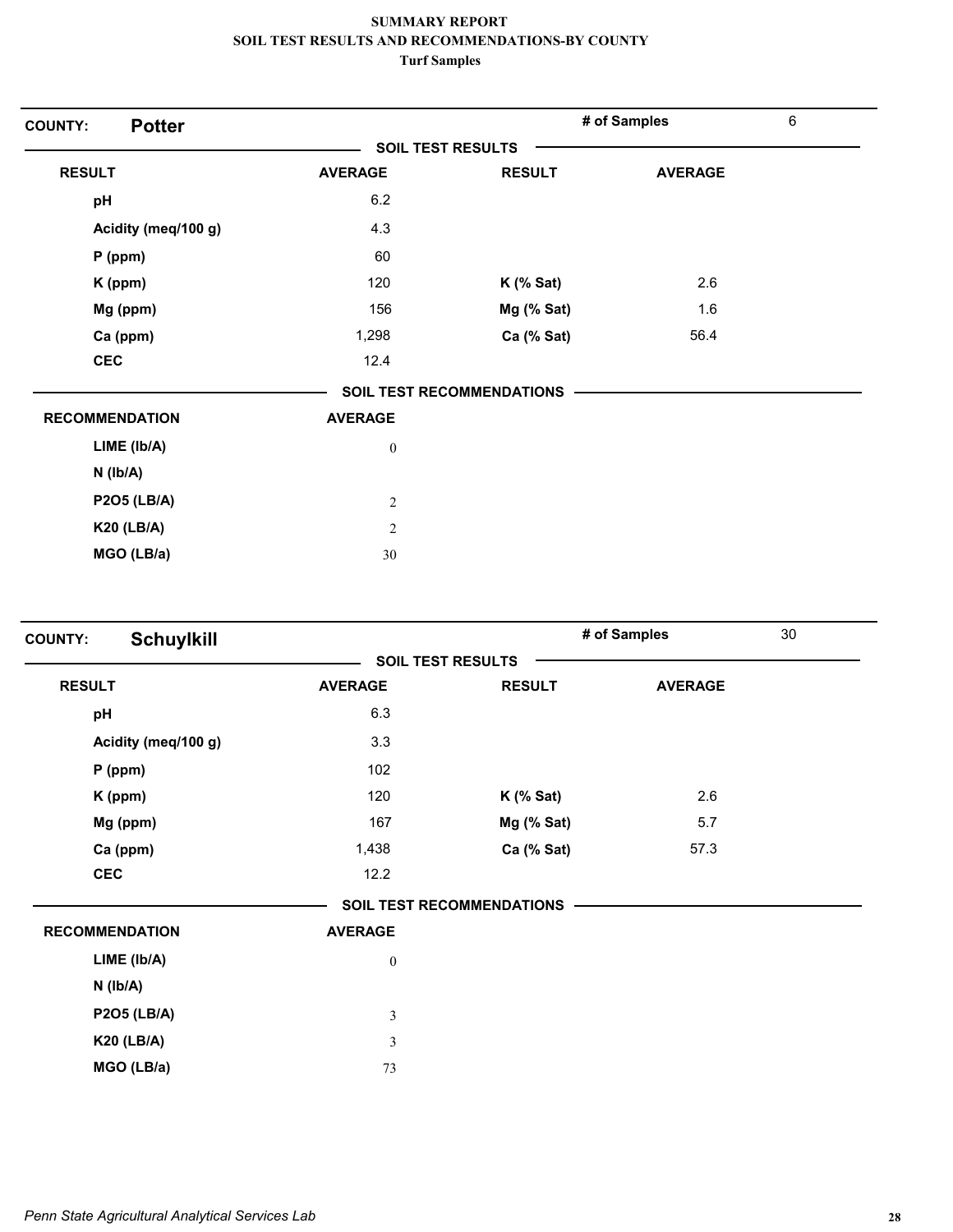| <b>Snyder</b><br><b>COUNTY:</b> |                          |                           | # of Samples   | 9 |
|---------------------------------|--------------------------|---------------------------|----------------|---|
|                                 | <b>SOIL TEST RESULTS</b> |                           |                |   |
| <b>RESULT</b>                   | <b>AVERAGE</b>           | <b>RESULT</b>             | <b>AVERAGE</b> |   |
| pH                              | 6.6                      |                           |                |   |
| Acidity (meq/100 g)             | 2.2                      |                           |                |   |
| $P$ (ppm)                       | 63                       |                           |                |   |
| K (ppm)                         | 139                      | $K$ (% Sat)               | 2.7            |   |
| Mg (ppm)                        | 121                      | Mg (% Sat)                | 3.4            |   |
| Ca (ppm)                        | 1,844                    | Ca (% Sat)                | 71.5           |   |
| <b>CEC</b>                      | 12.8                     |                           |                |   |
|                                 |                          | SOIL TEST RECOMMENDATIONS |                |   |
| <b>RECOMMENDATION</b>           | <b>AVERAGE</b>           |                           |                |   |
| LIME (Ib/A)                     | $\boldsymbol{0}$         |                           |                |   |
| $N$ ( $lb/A$ )                  |                          |                           |                |   |
| <b>P2O5 (LB/A)</b>              | $\mathfrak{2}$           |                           |                |   |
| <b>K20 (LB/A)</b>               | $\overline{2}$           |                           |                |   |
| MGO (LB/a)                      | 46                       |                           |                |   |

| <b>Somerset</b><br><b>COUNTY:</b> |                  |                                  | # of Samples   | 13 |
|-----------------------------------|------------------|----------------------------------|----------------|----|
|                                   |                  | <b>SOIL TEST RESULTS</b>         |                |    |
| <b>RESULT</b>                     | <b>AVERAGE</b>   | <b>RESULT</b>                    | <b>AVERAGE</b> |    |
| pH                                | 6.9              |                                  |                |    |
| Acidity (meq/100 g)               | 1.4              |                                  |                |    |
| $P$ (ppm)                         | 36               |                                  |                |    |
| K (ppm)                           | 98               | $K$ (% Sat)                      | 1.7            |    |
| Mg (ppm)                          | 165              | Mg (% Sat)                       | 6.5            |    |
| Ca (ppm)                          | 2,427            | Ca (% Sat)                       | 79.6           |    |
| <b>CEC</b>                        | 14.4             |                                  |                |    |
|                                   |                  | <b>SOIL TEST RECOMMENDATIONS</b> |                |    |
| <b>RECOMMENDATION</b>             | <b>AVERAGE</b>   |                                  |                |    |
| LIME (Ib/A)                       | $\boldsymbol{0}$ |                                  |                |    |
| $N$ ( $lb/A$ )                    |                  |                                  |                |    |
| <b>P2O5 (LB/A)</b>                | $\mathfrak z$    |                                  |                |    |
| <b>K20 (LB/A)</b>                 | $\mathfrak z$    |                                  |                |    |
| MGO (LB/a)                        | 19               |                                  |                |    |
|                                   |                  |                                  |                |    |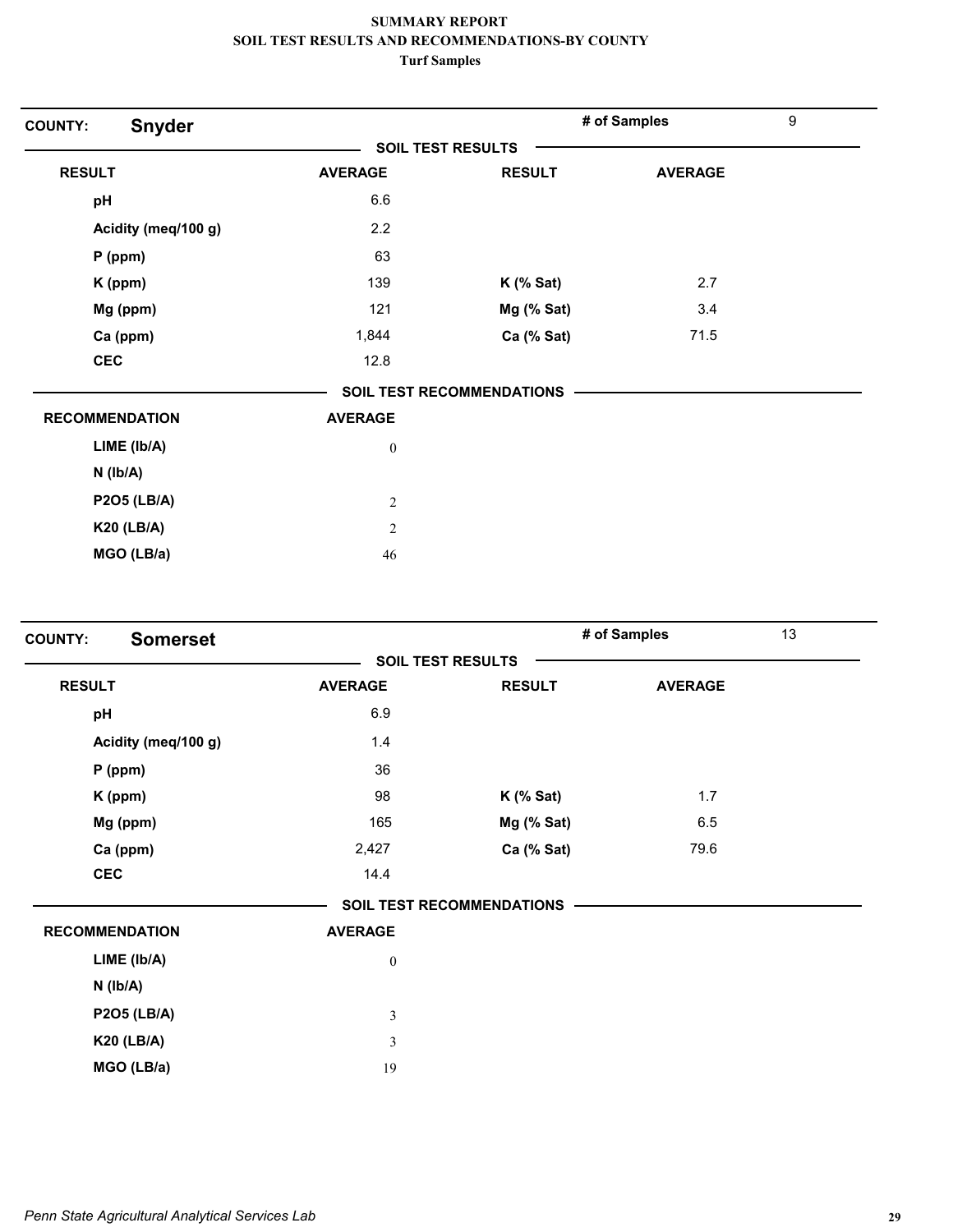| Susquehanna<br><b>COUNTY:</b> |                  |                                  | # of Samples   | 24 |
|-------------------------------|------------------|----------------------------------|----------------|----|
|                               |                  | <b>SOIL TEST RESULTS</b>         |                |    |
| <b>RESULT</b>                 | <b>AVERAGE</b>   | <b>RESULT</b>                    | <b>AVERAGE</b> |    |
| pH                            | 6.4              |                                  |                |    |
| Acidity (meq/100 g)           | 2.9              |                                  |                |    |
| $P$ (ppm)                     | 44               |                                  |                |    |
| K (ppm)                       | 105              | $K$ (% Sat)                      | 2.5            |    |
| Mg (ppm)                      | 155              | Mg (% Sat)                       | 9.1            |    |
| Ca (ppm)                      | 1,197            | Ca (% Sat)                       | 57.0           |    |
| <b>CEC</b>                    | 10.4             |                                  |                |    |
|                               |                  | <b>SOIL TEST RECOMMENDATIONS</b> |                |    |
| <b>RECOMMENDATION</b>         | <b>AVERAGE</b>   |                                  |                |    |
| LIME (Ib/A)                   | $\boldsymbol{0}$ |                                  |                |    |
| $N$ ( $lb/A$ )                |                  |                                  |                |    |
| <b>P2O5 (LB/A)</b>            | 5                |                                  |                |    |
| <b>K20 (LB/A)</b>             | 3                |                                  |                |    |
| MGO (LB/a)                    | 48               |                                  |                |    |

| <b>Tioga</b><br><b>COUNTY:</b> |                  |                                  | # of Samples   | 9 |
|--------------------------------|------------------|----------------------------------|----------------|---|
|                                |                  | <b>SOIL TEST RESULTS</b>         |                |   |
| <b>RESULT</b>                  | <b>AVERAGE</b>   | <b>RESULT</b>                    | <b>AVERAGE</b> |   |
| pH                             | 6.7              |                                  |                |   |
| Acidity (meq/100 g)            | 1.2              |                                  |                |   |
| $P$ (ppm)                      | 46               |                                  |                |   |
| K (ppm)                        | 137              | $K$ (% Sat)                      | 2.6            |   |
| Mg (ppm)                       | 261              | Mg (% Sat)                       | 8.0            |   |
| Ca (ppm)                       | 1,972            | Ca (% Sat)                       | 71.7           |   |
| <b>CEC</b>                     | 13.6             |                                  |                |   |
|                                |                  | <b>SOIL TEST RECOMMENDATIONS</b> |                |   |
| <b>RECOMMENDATION</b>          | <b>AVERAGE</b>   |                                  |                |   |
| $LIME$ ( $lb/A$ )              | $\boldsymbol{0}$ |                                  |                |   |
| $N$ ( $lb/A$ )                 |                  |                                  |                |   |
| <b>P2O5 (LB/A)</b>             | $\mathfrak{Z}$   |                                  |                |   |
| <b>K20 (LB/A)</b>              | $\sqrt{2}$       |                                  |                |   |
| MGO (LB/a)                     | 5                |                                  |                |   |
|                                |                  |                                  |                |   |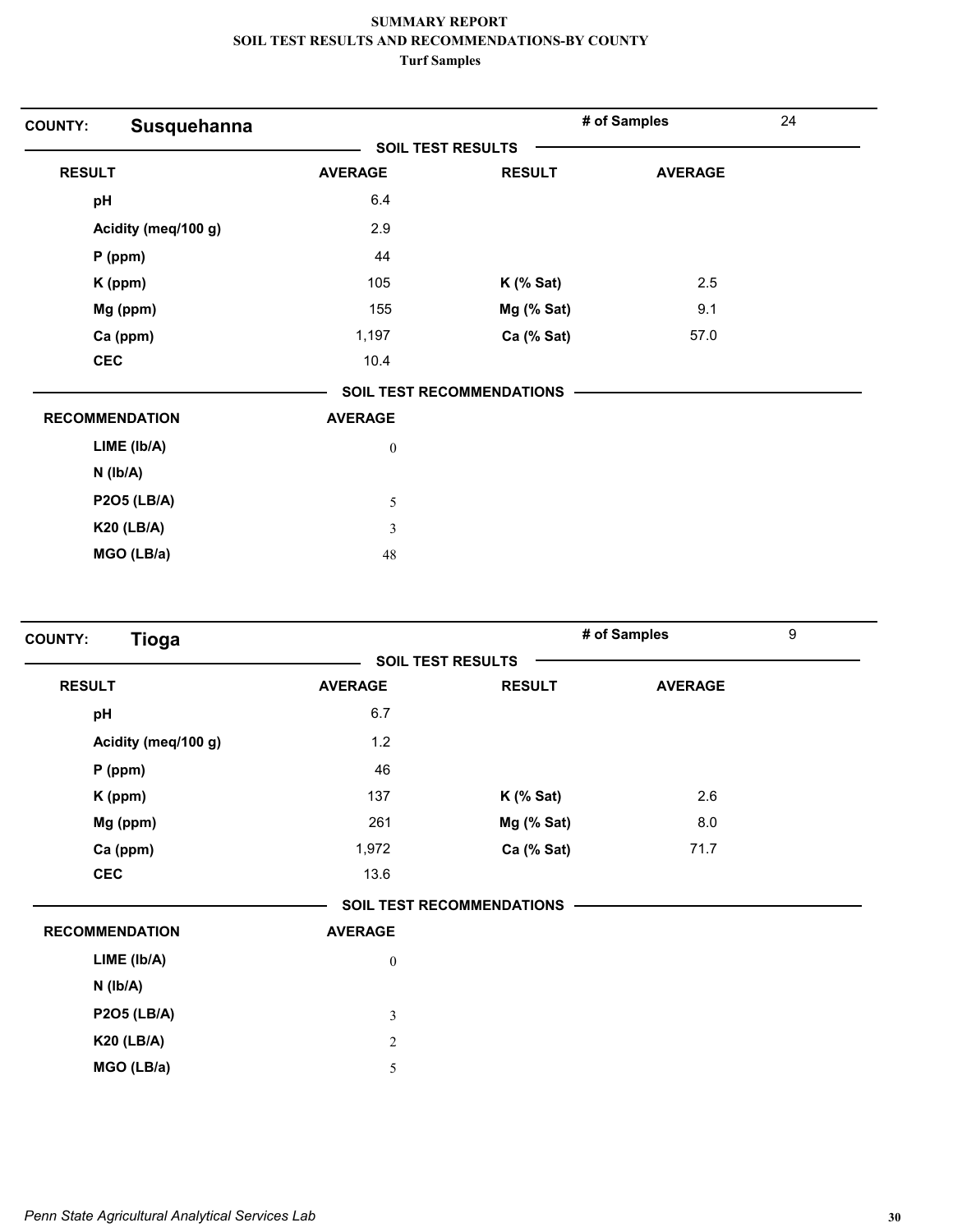| <b>Union</b><br><b>COUNTY:</b> |                  |                           | # of Samples   | 32 |
|--------------------------------|------------------|---------------------------|----------------|----|
|                                |                  | <b>SOIL TEST RESULTS</b>  |                |    |
| <b>RESULT</b>                  | <b>AVERAGE</b>   | <b>RESULT</b>             | <b>AVERAGE</b> |    |
| pH                             | 6.6              |                           |                |    |
| Acidity (meq/100 g)            | 2.2              |                           |                |    |
| $P$ (ppm)                      | 61               |                           |                |    |
| $K$ (ppm)                      | 131              | $K$ (% Sat)               | 2.9            |    |
| Mg (ppm)                       | 134              | Mg (% Sat)                | 13.6           |    |
| Ca (ppm)                       | 1,598            | Ca (% Sat)                | 66.7           |    |
| <b>CEC</b>                     | 11.6             |                           |                |    |
|                                |                  | SOIL TEST RECOMMENDATIONS |                |    |
| <b>RECOMMENDATION</b>          | <b>AVERAGE</b>   |                           |                |    |
| LIME (Ib/A)                    | $\boldsymbol{0}$ |                           |                |    |
| $N$ ( $lb/A$ )                 |                  |                           |                |    |
| <b>P2O5 (LB/A)</b>             | $\overline{4}$   |                           |                |    |
| <b>K20 (LB/A)</b>              | 3                |                           |                |    |
| MGO (LB/a)                     | 72               |                           |                |    |

| Venango<br><b>COUNTY:</b> |                  |                                  | # of Samples   | 6 |
|---------------------------|------------------|----------------------------------|----------------|---|
|                           |                  | <b>SOIL TEST RESULTS</b>         |                |   |
| <b>RESULT</b>             | <b>AVERAGE</b>   | <b>RESULT</b>                    | <b>AVERAGE</b> |   |
| pH                        | 6.4              |                                  |                |   |
| Acidity (meq/100 g)       | 2.8              |                                  |                |   |
| $P$ (ppm)                 | 127              |                                  |                |   |
| K (ppm)                   | 117              | $K$ (% Sat)                      | 2.4            |   |
| Mg (ppm)                  | 186              | Mg (% Sat)                       | 6.0            |   |
| Ca (ppm)                  | 1,537            | Ca (% Sat)                       | 60.3           |   |
| <b>CEC</b>                | 12.3             |                                  |                |   |
|                           |                  | <b>SOIL TEST RECOMMENDATIONS</b> |                |   |
| <b>RECOMMENDATION</b>     | <b>AVERAGE</b>   |                                  |                |   |
| LIME (lb/A)               | $\boldsymbol{0}$ |                                  |                |   |
| $N$ ( $Ib/A$ )            |                  |                                  |                |   |
| <b>P2O5 (LB/A)</b>        | $\sqrt{5}$       |                                  |                |   |
| <b>K20 (LB/A)</b>         | $\overline{4}$   |                                  |                |   |
| MGO (LB/a)                | 50               |                                  |                |   |
|                           |                  |                                  |                |   |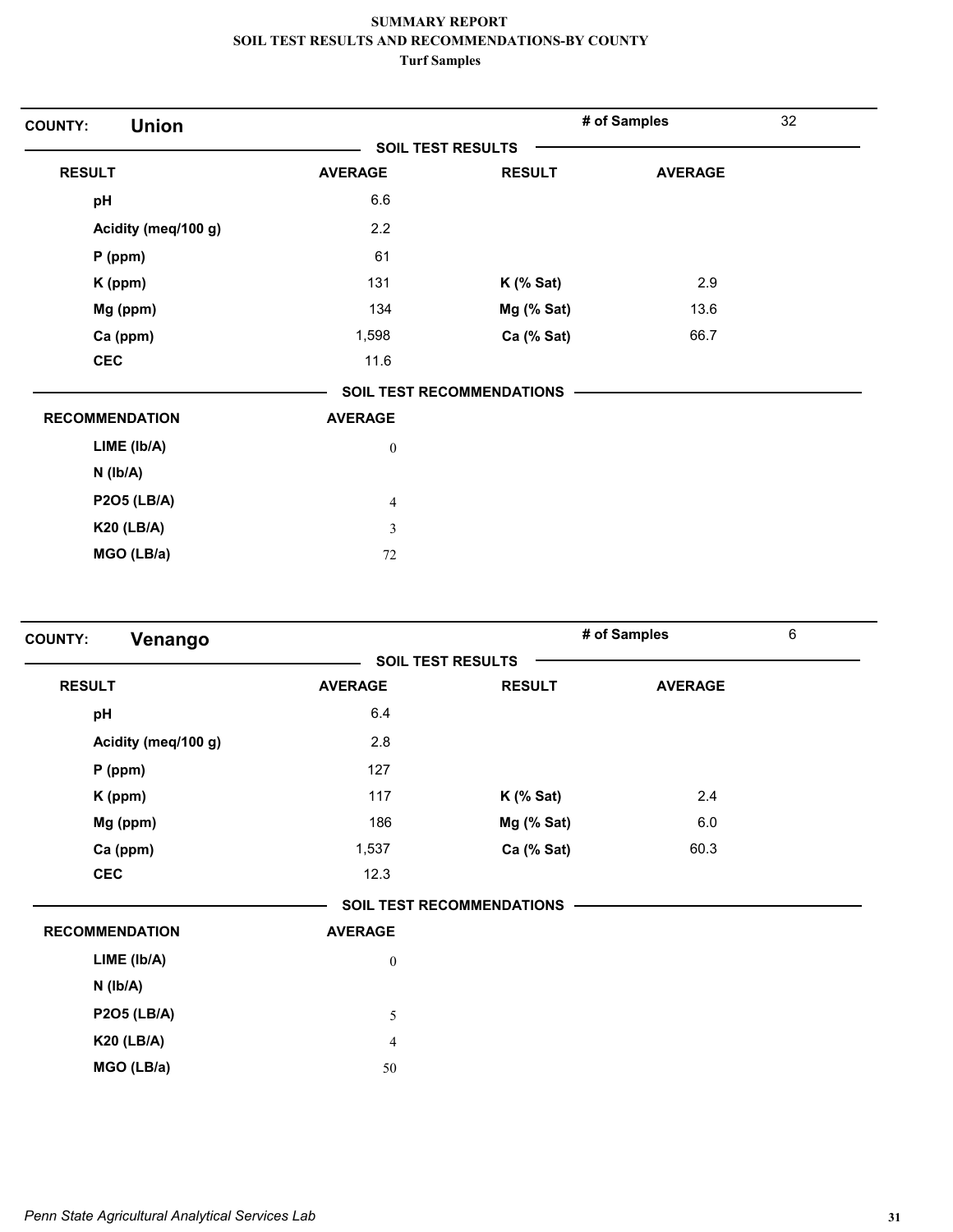| <b>Warren</b><br><b>COUNTY:</b> |                          |                           | # of Samples   | 14 |
|---------------------------------|--------------------------|---------------------------|----------------|----|
|                                 | <b>SOIL TEST RESULTS</b> |                           |                |    |
| <b>RESULT</b>                   | <b>AVERAGE</b>           | <b>RESULT</b>             | <b>AVERAGE</b> |    |
| pH                              | 6.6                      |                           |                |    |
| Acidity (meq/100 g)             | 2.1                      |                           |                |    |
| $P$ (ppm)                       | 57                       |                           |                |    |
| K (ppm)                         | 144                      | $K$ (% Sat)               | 2.7            |    |
| Mg (ppm)                        | 181                      | Mg (% Sat)                | 3.8            |    |
| Ca (ppm)                        | 1,987                    | Ca (% Sat)                | 68.2           |    |
| <b>CEC</b>                      | 13.7                     |                           |                |    |
|                                 |                          | SOIL TEST RECOMMENDATIONS |                |    |
| <b>RECOMMENDATION</b>           | <b>AVERAGE</b>           |                           |                |    |
| LIME (lb/A)                     | $\boldsymbol{0}$         |                           |                |    |
| $N$ ( $lb/A$ )                  |                          |                           |                |    |
| <b>P2O5 (LB/A)</b>              | $\sqrt{2}$               |                           |                |    |
| <b>K20 (LB/A)</b>               | $\overline{c}$           |                           |                |    |
| MGO (LB/a)                      | 48                       |                           |                |    |

| Washington<br><b>COUNTY:</b> |                  |                                  | # of Samples   | 62 |
|------------------------------|------------------|----------------------------------|----------------|----|
|                              |                  | <b>SOIL TEST RESULTS</b>         |                |    |
| <b>RESULT</b>                | <b>AVERAGE</b>   | <b>RESULT</b>                    | <b>AVERAGE</b> |    |
| pH                           | 6.6              |                                  |                |    |
| Acidity (meq/100 g)          | 2.7              |                                  |                |    |
| $P$ (ppm)                    | 61               |                                  |                |    |
| K (ppm)                      | 138              | $K$ (% Sat)                      | 2.2            |    |
| Mg (ppm)                     | 232              | Mg (% Sat)                       | 8.1            |    |
| Ca (ppm)                     | 2,424            | Ca (% Sat)                       | 68.4           |    |
| <b>CEC</b>                   | 16.2             |                                  |                |    |
|                              |                  | <b>SOIL TEST RECOMMENDATIONS</b> |                |    |
| <b>RECOMMENDATION</b>        | <b>AVERAGE</b>   |                                  |                |    |
| LIME (lb/A)                  | $\boldsymbol{0}$ |                                  |                |    |
| $N$ ( $Ib/A$ )               |                  |                                  |                |    |
| <b>P2O5 (LB/A)</b>           | 5                |                                  |                |    |
| <b>K20 (LB/A)</b>            | $\mathfrak{2}$   |                                  |                |    |
| MGO (LB/a)                   | 10               |                                  |                |    |
|                              |                  |                                  |                |    |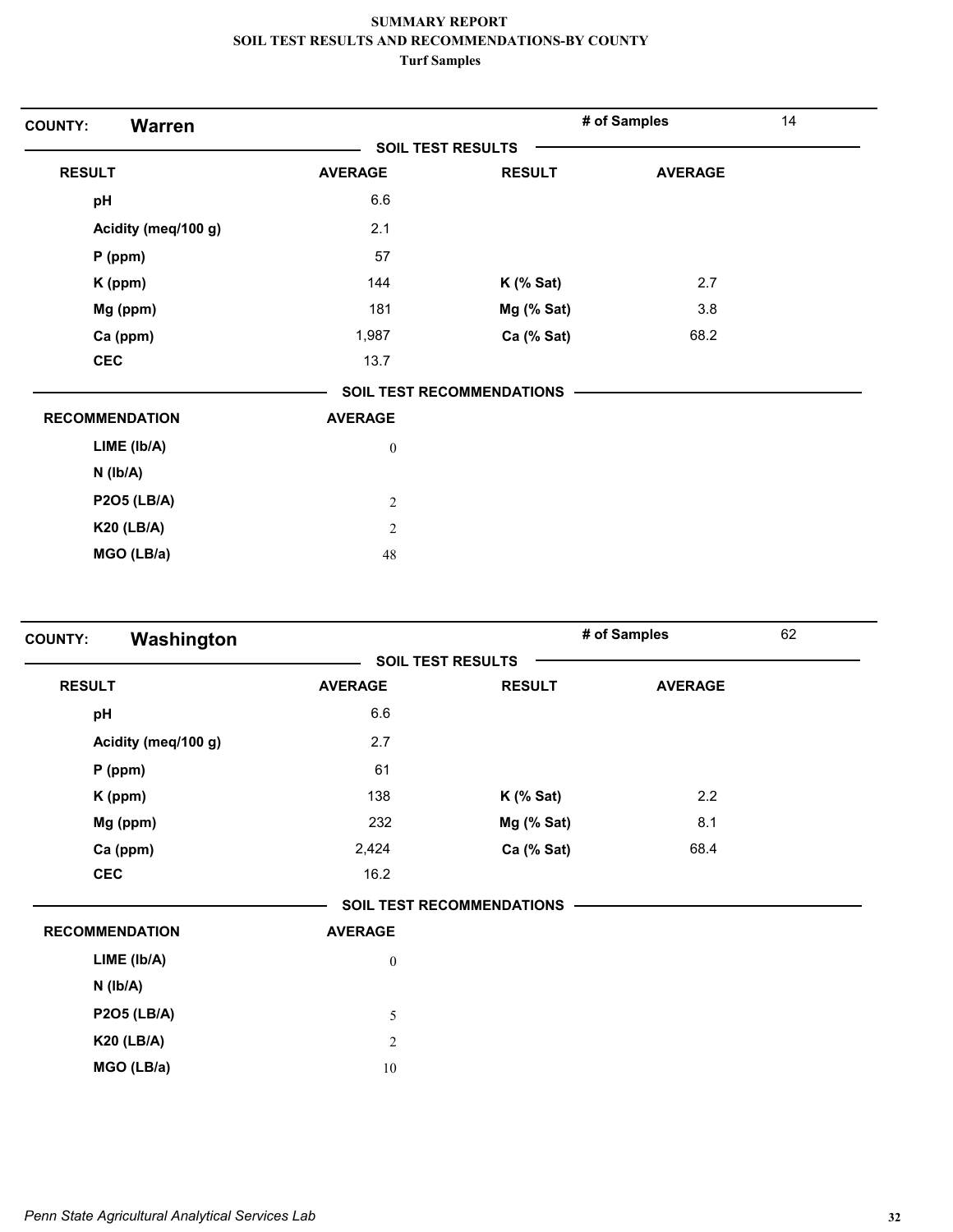| Wayne<br><b>COUNTY:</b> |                  |                           | # of Samples   | 14 |
|-------------------------|------------------|---------------------------|----------------|----|
|                         |                  | <b>SOIL TEST RESULTS</b>  |                |    |
| <b>RESULT</b>           | <b>AVERAGE</b>   | <b>RESULT</b>             | <b>AVERAGE</b> |    |
| pH                      | 6.1              |                           |                |    |
| Acidity (meq/100 g)     | 4.3              |                           |                |    |
| $P$ (ppm)               | 53               |                           |                |    |
| K (ppm)                 | 81               | $K$ (% Sat)               | 1.8            |    |
| Mg (ppm)                | 100              | Mg (% Sat)                | 5.5            |    |
| Ca (ppm)                | 1,299            | Ca (% Sat)                | 55.5           |    |
| <b>CEC</b>              | 11.7             |                           |                |    |
|                         |                  | SOIL TEST RECOMMENDATIONS |                |    |
| <b>RECOMMENDATION</b>   | <b>AVERAGE</b>   |                           |                |    |
| LIME (Ib/A)             | $\boldsymbol{0}$ |                           |                |    |
| $N$ ( $lb/A$ )          |                  |                           |                |    |
| <b>P2O5 (LB/A)</b>      | 5                |                           |                |    |
| <b>K20 (LB/A)</b>       | 3                |                           |                |    |
| MGO (LB/a)              | 89               |                           |                |    |

| Westmoreland<br><b>COUNTY:</b> |                  |                                  | # of Samples<br>264 |  |
|--------------------------------|------------------|----------------------------------|---------------------|--|
|                                |                  | <b>SOIL TEST RESULTS</b>         |                     |  |
| <b>RESULT</b>                  | <b>AVERAGE</b>   | <b>RESULT</b>                    | <b>AVERAGE</b>      |  |
| pH                             | 6.4              |                                  |                     |  |
| Acidity (meq/100 g)            | 3.0              |                                  |                     |  |
| $P$ (ppm)                      | 49               |                                  |                     |  |
| K (ppm)                        | 133              | $K$ (% Sat)                      | 2.4                 |  |
| Mg (ppm)                       | 213              | Mg (% Sat)                       | 12.2                |  |
| Ca (ppm)                       | 1,977            | Ca (% Sat)                       | 64.3                |  |
| <b>CEC</b>                     | 14.6             |                                  |                     |  |
|                                |                  | <b>SOIL TEST RECOMMENDATIONS</b> |                     |  |
| <b>RECOMMENDATION</b>          | <b>AVERAGE</b>   |                                  |                     |  |
| LIME (lb/A)                    | $\boldsymbol{0}$ |                                  |                     |  |
| $N$ ( $lb/A$ )                 |                  |                                  |                     |  |
| <b>P2O5 (LB/A)</b>             | $\mathfrak{Z}$   |                                  |                     |  |
| <b>K20 (LB/A)</b>              | $\mathfrak{2}$   |                                  |                     |  |
| MGO (LB/a)                     | 26               |                                  |                     |  |
|                                |                  |                                  |                     |  |